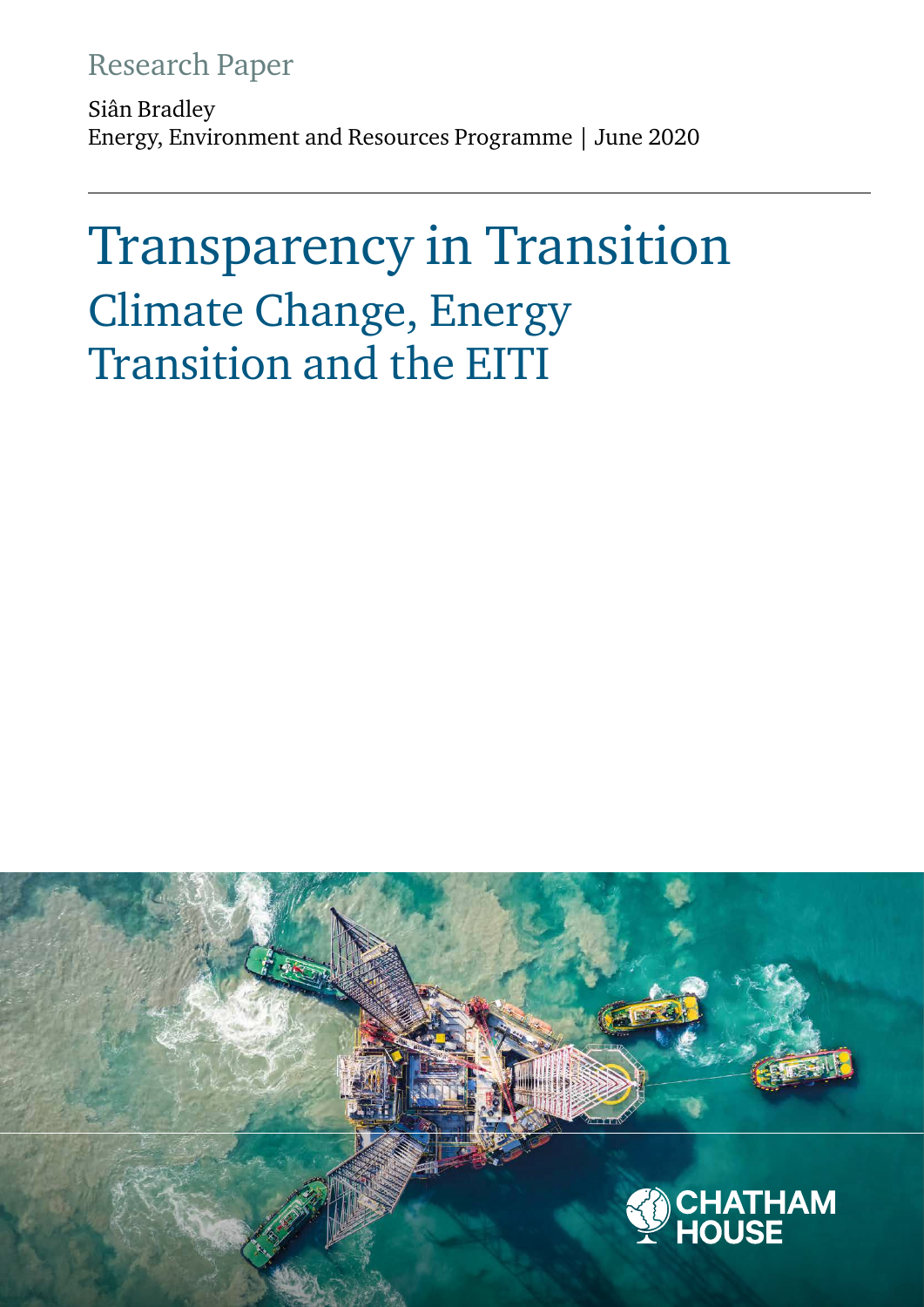### **Contents**

|   | Summary                                                                                 | 2              |
|---|-----------------------------------------------------------------------------------------|----------------|
| 1 | Introduction                                                                            | $\overline{4}$ |
| 2 | Data, Disclosure and Dialogue                                                           | 9              |
| 3 | National and International Governance                                                   | 21             |
| 4 | Conclusion                                                                              | 28             |
|   | Appendix: Summary of EITI's Strategy<br><b>Consultation With Implementing Countries</b> | 32             |
|   | Acronyms                                                                                | 34             |
|   | About the Author                                                                        | 35             |
|   | Acknowledgments                                                                         | 36             |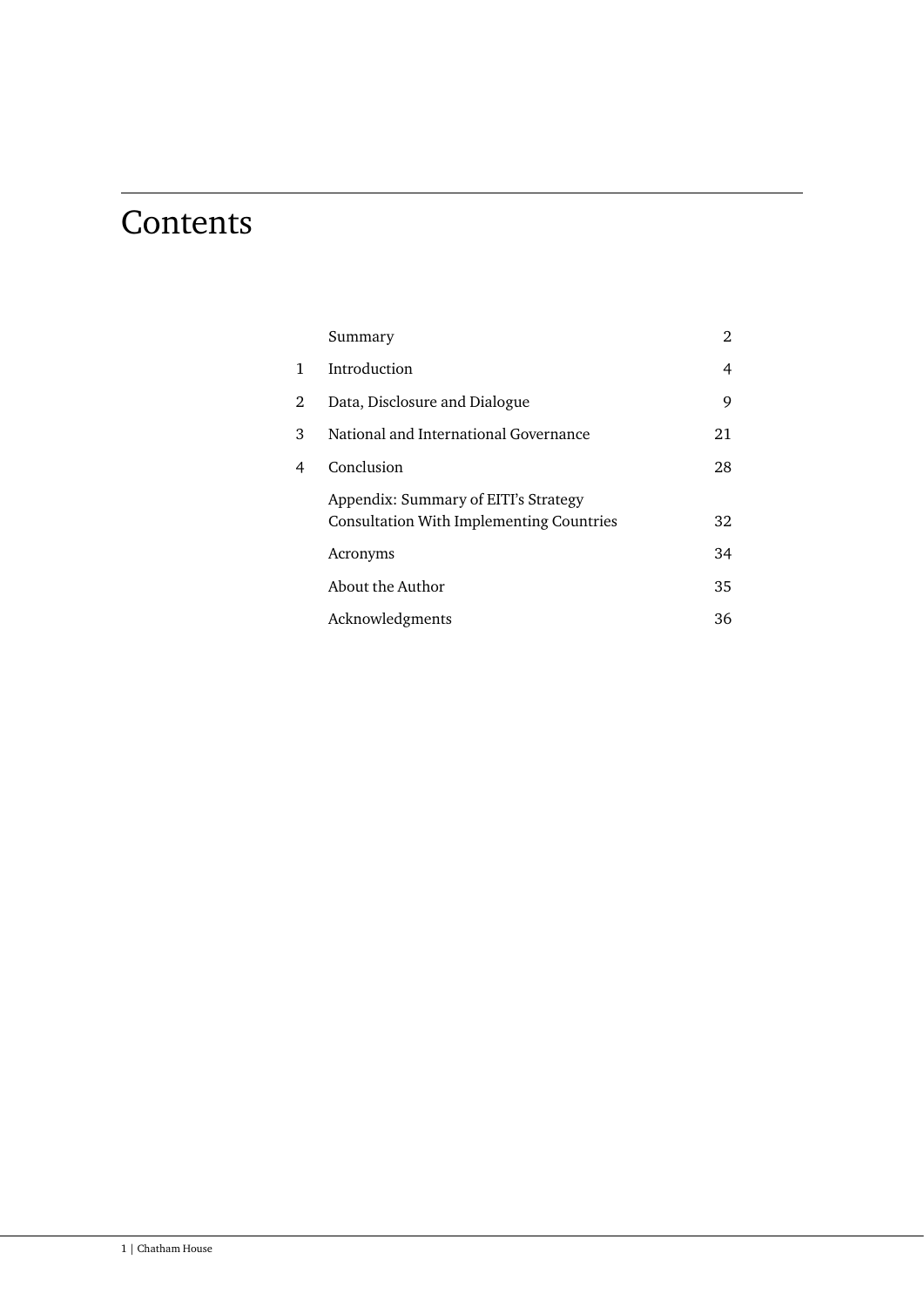### <span id="page-2-0"></span>Summary

Transparency has long underpinned efforts to improve the governance of oil, gas and mineral resources, and to avoid the negative impacts of the 'resource curse'. The transition to a sustainable, decarbonized economy is now reshaping the extractive industries, and in turn the risks and opportunities they present for producer countries. This will have profound implications for what the good governance of extractive resources looks like, and for the kinds of data, disclosures and dialogues that will be required to support accountability. Transparency is also central to international efforts to support transition, including the reporting of emissions and the disclosure of climate risks. To date, however, there has been little consideration of how extractives transparency may be affected by these trends, or of the role it could play in supporting an orderly transition.

As the global standard for transparency in extractives, the Extractive Industries Transparency Initiative (EITI) will have to respond to this changing global context, and to the evolving needs of producer countries. Transition will present different risks and opportunities for producer countries, depending on the type and scale of their resources, their stage of production, and the extent of their economic, energy and industrial dependence on the sector. While EITI dialogues are framed in terms of sustainable development, their engagement with energy transition and climate change has so far been limited. With effective engagement, EITI could help ensure that implementing countries have full sight of the risks and opportunities in their national context, and access to the information required to navigate them. Without it, EITI risks becoming less effective as a governance standard, and less relevant to implementing countries and supporters.

EITI's existing Requirements offer several entry points for engagement with transition. In many cases, better use could be made of existing disclosures, alongside publicly available information. The analysis of revenues and revenue forecasts, for instance, could help identify economic risks including lower-than-anticipated revenues, and stranded assets. The disclosure of state participation in the sector could help estimate the full scale of public finance 'at risk' under different transition scenarios. Contract analysis could help identify early signs of an increasingly competitive market driving a 'race to the bottom' between producer countries. In other cases, additional disclosures could support the use of EITI data to analyse the commercial viability of projects and the carbon intensity of exports, and the impact of subsidies and emissions on domestic energy transition.

EITI has potentially transformative reach, through its national secretariats and multistakeholder groups (MSGs). Spanning 53 implementing countries, with a combined population of almost 1.8 billion, EITI is well positioned to raise awareness around the risks and opportunities associated with transition, and to build the capacity of stakeholders in government, business and civil society to engage in informed debate on these issues. In this context, MSGs can play an important role in assessing whether policies and decisions relating to the extractive sector are aligned with wider sustainable development goals – including energy transition policies and Nationally Determined Contributions (NDCs) under the Paris Agreement – as well as highlighting where corruption and state support for the extractive sector may act as a barrier to transition and increase its costs.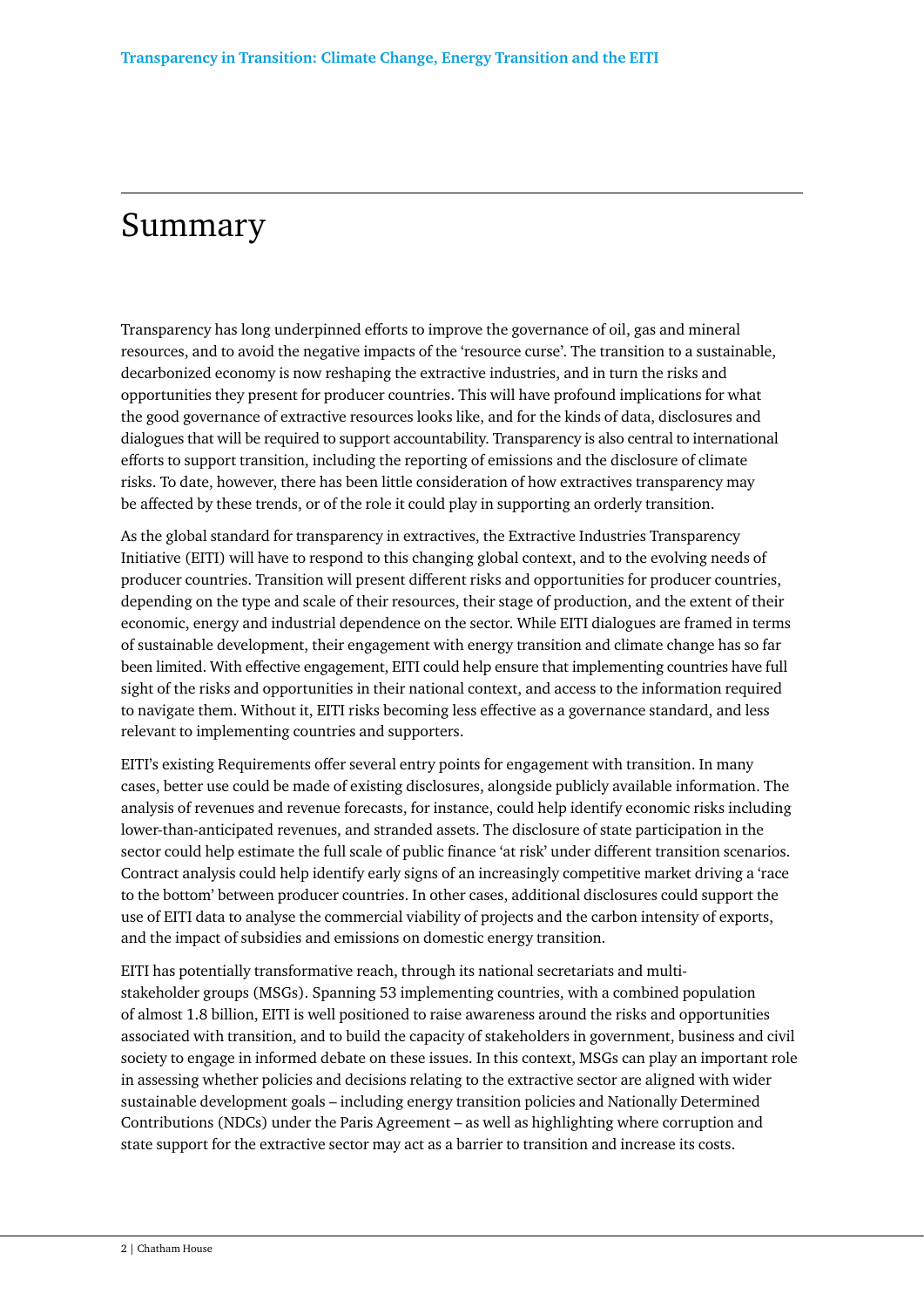Extractives transparency could also play a role in international efforts to manage an orderly and equitable transition. EITI could both leverage and contribute to international processes such as the Task Force on Climate-related Financial Disclosures (TCFD) and the Network for Greening the Financial System (NGFS), and the UN Framework Convention on Climate Change (UNFCCC). It could focus on addressing asymmetries of information between national and international stakeholders where discussions relating to energy transition and climate risks are concerned, by making international best practice accessible to producer countries, and considering the relevance of EITI disclosures for international processes. The development of partnerships in these areas could avoid overburdening EITI stakeholders, or duplicating efforts at national or international level.

Balancing the urgency of action with the importance of a stakeholder-led approach and broad consensus among EITI stakeholders will not be without challenges. There is already great uncertainty around the speed and shape of transition, and the COVID-19 crisis has exacerbated this. While a 'green recovery' could accelerate transition and the decline of global fossil fuel demand, the crisis has already pushed many EITI-implementing countries into severe economic distress. Their immediate economic needs may set back climate considerations and extend the life of fossil fuels and high-carbon infrastructures. While this paper focuses on the strategic direction of EITI and its implementing countries, its findings may also help inform debate as governments and their development partners seek to support a recovery in line with a 'well below 2°C' world.

#### **Recommendations**

- **Make a high-level policy commitment to mainstreaming transparency on energy transition and climate risk through the next EITI Standard:** The EITI Board should make this commitment, recognizing both the economic and energy implications of transition. It should approach transition not as an additional agenda, but as a cross-cutting issue for good governance. This would provide a clear strategic direction for EITI's long-term policy response, and a mandate for immediate practical steps towards it.
- **Identify practical next steps for the use of EITI data and disclosures:** The EITI International Secretariat should work in partnership with national secretariats, MSGs and partners to: develop analysis of existing data and disclosures, including the comparative analysis of summary data; advance national analysis and reporting in priority areas through pilot studies and peer learning; and develop clear guidance notes and requirements for countries, in order to raise awareness and build capacity.
- **Enhance dialogue and coordination at national and international level:** EITI's national and international stakeholders should work towards: integrating transition within the mandate and membership of MSGs; sharing international best practice with producer countries, by developing links with the TCFD, NGFS and UNFCCC and building awareness and capacity to engage with them; and exploring EITI's contribution to international processes, through both data and dialogue with implementing countries and supporters.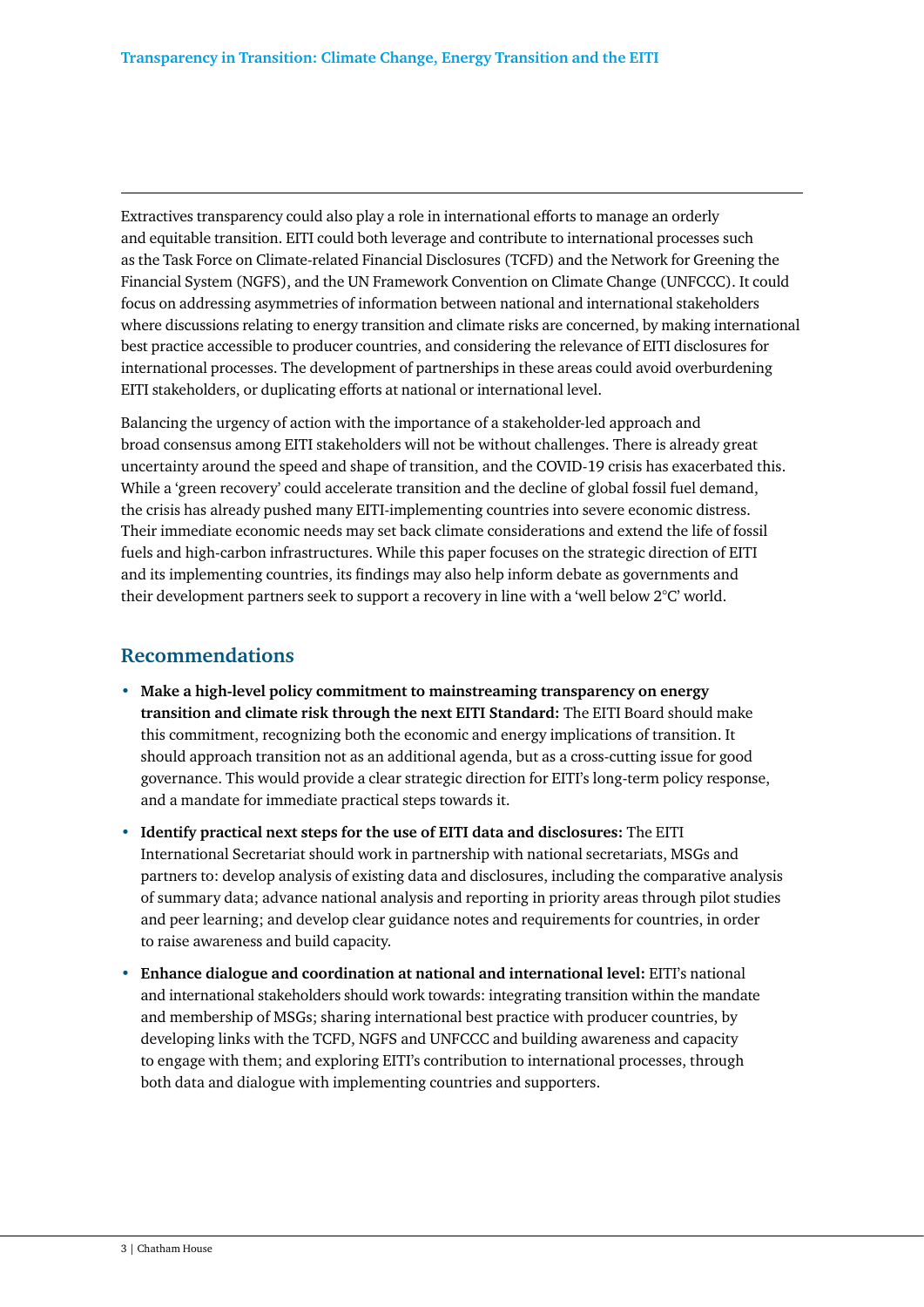### <span id="page-4-0"></span>1. Introduction

Well-governed extractive resources have the potential to contribute to sustainable economic development and long-term wealth generation in several ways. The extractive industries can help generate financial flows through revenues and other payments to government, provide inputs to the domestic economy (such as fossil fuels for power generation, and minerals for industrial development), and support the development of public and private sector capacity, from state-owned enterprises (SOEs) in the extractive industries, to local content. Realizing this potential has proven complicated, however, with many resource-rich countries experiencing the negative governance and economic impacts associated with the 'resource curse'.1 The 'good governance' agenda that emerged in response to these impacts through the late 1990s and early 2000s emphasized the need for transparency, on the basis that publicly available information and civil society engagement could enhance government accountability. This logic has underpinned a generation of advice and assistance to producer countries, and has been central to the establishment of transparency standards for extractive industries and supply chains, most notably the Extractive Industries Transparency Initiative (EITI) in 2003.

#### **Extractives in transition**

The global transition to a sustainable, decarbonized economy is now reshaping the extractive industries, and, in turn, the risks and opportunities that producer countries face. For fossil fuel-producing countries, the transition to a 'well below  $2^{\circ}C'$  world<sup>2</sup> will have profound implications, with fossil fuels sharply declining as a share of the global energy mix.<sup>3</sup> Their oil and gas company partners are facing growing pressure to reduce their upstream emissions and make the transition to a 'Paris-aligned' business model. For minerals producers, the scaling of renewable energy (RE) and clean technologies is raising expectations of a surge in demand for commodities such as cobalt, lithium and copper, and of renewed investment in the mining sector. At the same time, there is growing scrutiny of the climate impact of mining and minerals supply chains, and many mining companies are now seeking to decarbonize their activities. The transition from linear supply chains to a circular economy, where metals are reused and recycled, will also affect mineral demand and investment over time.

Producer countries will face different risks and have different choices available to them, depending on the type and scale of their extractive resources, their stage of production, and the exposure of their economy, energy systems and industrial sectors to the extractive industries. Decarbonization is likely to exacerbate and/or change the nature of many well-known resource curse risks, with implications

<sup>1</sup> For a review of these, see Lahn, G. and Stevens, P. (2017), *The curse of the one-size-fits-all fix: Re-evaluating what we know about extractives and economic developme*nt, WIDER Working Paper 21/2017, Helsinki: UNU-WIDER,<https://www.wider.unu.edu/publication/curse-one-size-fits-all-fix> (accessed 11 May 2020).

 $^2$  In line with the Paris Agreement, under which countries committed to 'holding the increase in the global average temperature to well below 2°C above pre-industrial levels and pursuing efforts to limit the temperature increase to 1.5°C above pre-industrial levels'. See United Nations (2015), *Paris Agreement*, [https://unfccc.int/sites/default/files/english\\_paris\\_agreement.pdf](https://unfccc.int/sites/default/files/english_paris_agreement.pdf) (accessed 21 May 2020).

<sup>&</sup>lt;sup>3</sup> Scenarios vary in their implications for fossil fuel use, depending on their level of climate ambition and their assumptions regarding carbon capture and storage (CCS) and negative emissions. The UN International Panel on Climate Change (IPCC)'s review of 1.5ºC scenarios suggests an average absolute decline in coal use to 18 per cent of 2020 levels by 2050, oil to 34 per cent and natural gas to 57 per cent; see https://www.ipcc.ch/sr15/ (accessed 10 Jun. 2020). (For comparison, in the early months of the COVID-19 crisis, global oil demand fell to around 70 per cent of its previous level.)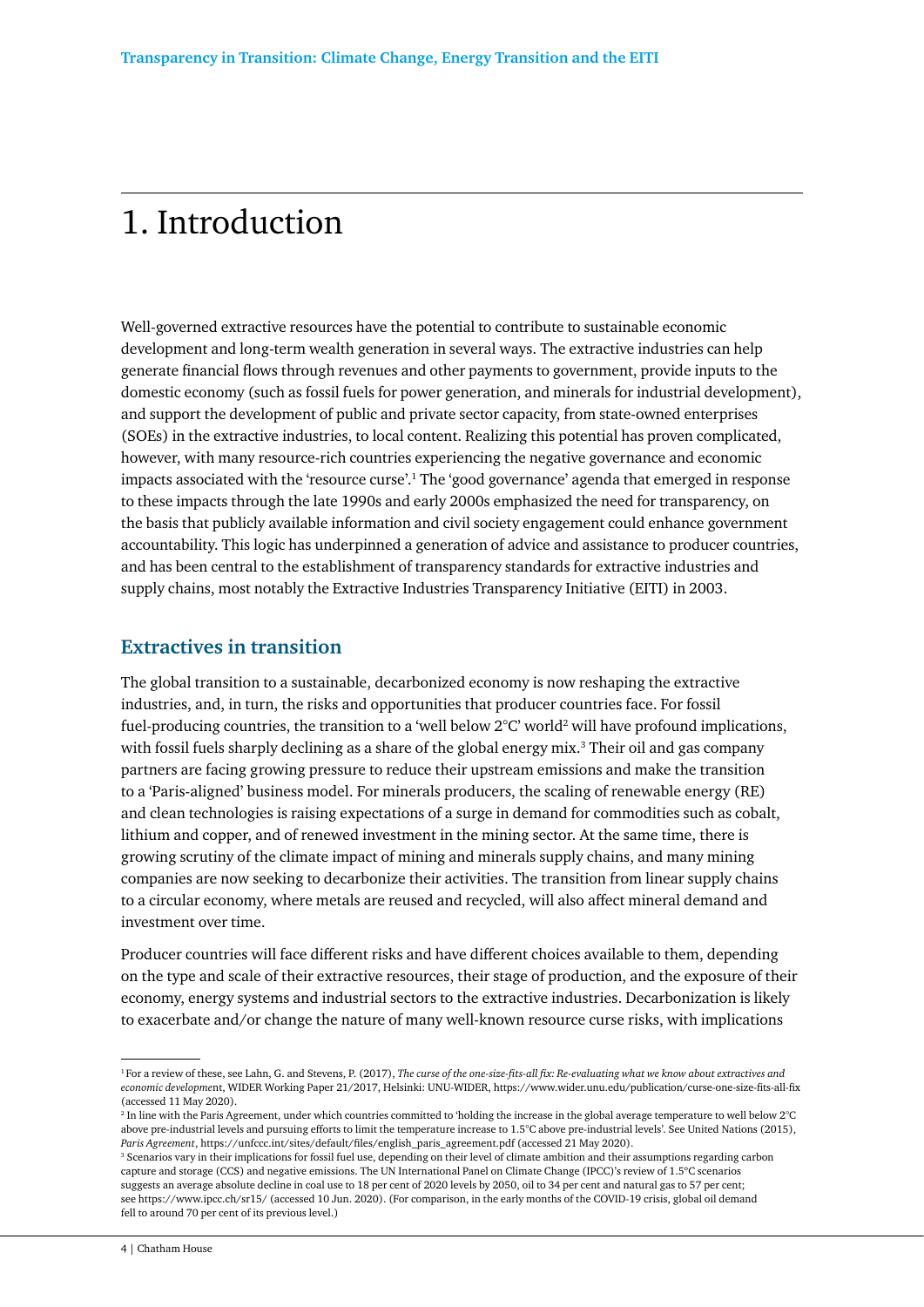for thinking about what constitutes the 'good governance' of extractives resources. For example, where economic governance is concerned, uncertainty around future demand and prices for fossil fuels casts doubt on the concept of reserves as 'high-value' national assets, and on the reliability of the revenue forecasts that underpin macroeconomic policy. Where energy and industrial policy is concerned, the rapidly declining cost of RE and other clean technologies suggests that the 'least cost' route to universal access to energy may also be the cleanest. Where governments are active in the extractive industries, SOEs may reduce or increase a country's exposure to transition risks, depending on their governance and incentives.

Extractives transparency – and the civic space required to enable civil society engagement and public scrutiny – are prerequisites for an orderly national transition.

Many producer countries are now asking how to maximize the potential of their extractive resources, while managing their risks.<sup>4</sup> Chatham House has delivered integrated climate, energy and economic capacity-building courses for officials from across government, including ministries of finance and national planning, energy and resources, and climate and environment. Many of these officials ask about the economic and energy implications of transition, and express concern about making long-term policy and planning decisions amid great uncertainty. They stress both the need for timely, reliable data to inform policy development and decision-making, and the potential for civil society engagement with climate change and energy transition to help create the political conditions for policies that address the economic risks associated with transition and support domestic energy transition. In this context, extractives transparency – and the civic space required to enable civil society engagement and public scrutiny – are prerequisites for an orderly national transition.

#### **Box 1: Definitions**

This paper focuses on the good governance of *fossil fuels* (oil, gas, coal) and *minerals* (metals, minerals) and collectively, *extractives*, while acknowledging their very different exposure to climate and energy trends.

It refers to *energy transition* as one aspect of a wider *transition* to a sustainable, decarbonized economy by midcentury – in line with the long-term goals of the Paris Agreement – while acknowledging that the world is not currently on track to deliver this. It pays special attention to:

- The *economic implications* of transition, including the declining economic value of carbon-intensive assets and the risk of stranded assets or undeveloped resources (*transition risks* or *climate-related financial risks)* and the growth of investment in sustainable areas of the economy; and
- The *energy implications* of transition, including the opportunities presented by RE and clean technologies such as batteries, and the decarbonization of domestic energy use, including the use of RE and the reduction of emissions in the extractive industries (*energy transition*).

While not its primary focus, *physical climate impacts –* including rising sea levels and temperatures, and the increasing severity and occurrence of extreme weather events, droughts and wildfires – are acknowledged, given their impact on civil society and political debates, and the wider context for transparency and good governance.

<sup>4</sup> Based on Chatham House's experience of working with fossil fuels- and minerals-producing countries on issues relating to climate risk and energy transition between 2014 and 2020, including research projects and capacity-building courses held in partnership with donors and multilateral development banks.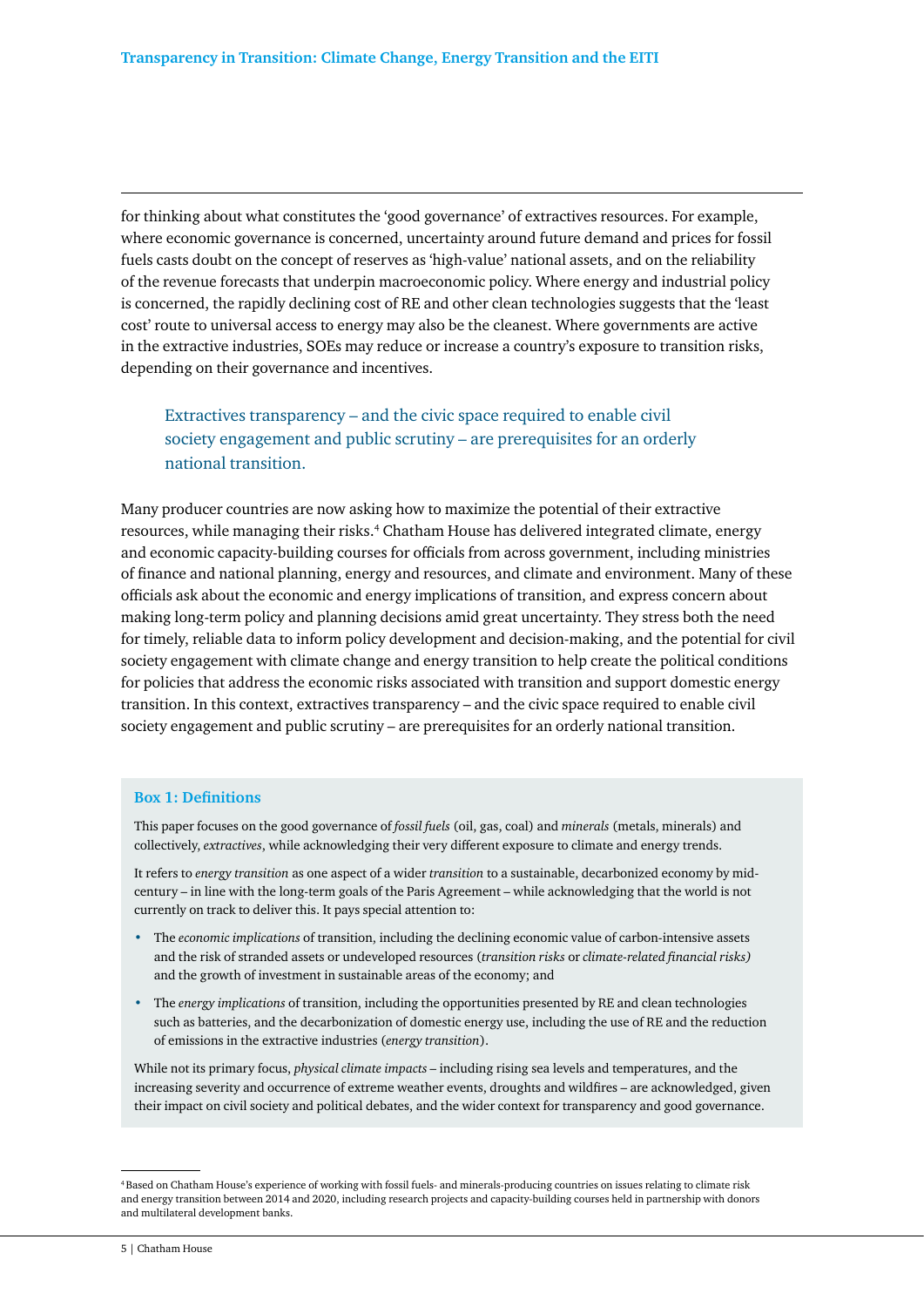#### **Transparency in transition**

There has been little dedicated research into the role that extractives transparency can play in supporting the transition to a decarbonized, sustainable economy. This paper aims to address that gap, and to explore how extractives transparency might help enhance the resilience of producer countries through transition, by providing data and supporting dialogues that can help government, business and civil society understand the risks and opportunities that transition presents in their national context, and hold decision-makers to account. It also considers the extent to which transparency can help address the structural barriers to transition that often emerge alongside the extractive industries (the so-called political economy). These include corruption, rent-seeking and the (often related) lock-in of carbon-intensive infrastructure and consumption patterns. In this context, the traditional focus of extractives transparency on anti-corruption may already contribute to transition, even if this contribution has not been articulated as such.

… the traditional focus of extractives transparency on anti-corruption may already contribute to transition, even if this contribution has not been articulated as such.

Enhanced transparency and debate about the links between the extractive industries, energy transition and climate change will also be crucial to the extractive sector's continued social licence to operate. Transition will undoubtedly affect the industries' value proposition for host countries and communities over time, in terms of the income, energy and employment it can provide. Energy transition is one part of a wider structural shift, with digitization and automation reshaping industry and employment, and with growing inequality highlighting the need for inclusive, sustainable models of growth. Countries and communities that are dependent on fossil fuel production and carbonintensive industries are typically among the most exposed and least resilient to these shifts. While physical climate risks are beyond the scope of this paper, the increasing frequency and severity of such climate impacts may also create feedback loops that influence civil society debates, and affect societal acceptance of the extractive industries.<sup>5</sup> The impacts of climate change may also complicate economic diversification, where this relies on highly exposed sectors like agriculture in which productivity may be compromised.

#### **The role of EITI**

The extractives landscape has been transformed since 2003, when EITI was founded. With the 'resources boom' of the late 2000s, producer countries and the development assistance community broadly agreed that, with rising global resource demand and prices, 'extractives-led' growth could offer countries a transformative development opportunity.6 The commodities price collapse of 2014 sent many of these countries into deep and unexpected economic shocks; and more recently, the impacts of the COVID-19 pandemic have sent commodities demand and prices plummeting. Depending on recovery, there is every chance of a much more disruptive decline in fossil fuel demand than anticipated. While demand for metals and minerals is likely to grow, the trajectory of this

<sup>&</sup>lt;sup>5</sup> As, for instance, is already happening in Australia in relation to the country's coal production, following the wildfires of early 2020. 6 The extractives-led growth model is examined in Lahn, G. and Bradley, S. (2016), *Left Stranded? Extractives-Led Growth in a Carbon-Constrained World*, Research Paper, London: Royal Institute of International Affairs, [https://www.chathamhouse.org/publication/left-stranded-extractives](https://www.chathamhouse.org/publication/left-stranded-extractives-led-growth-carbon-constrained-world/2016-06-17-left-stranded-extractives-bradley-lahn-final.pdf)[led-growth-carbon-constrained-world/2016-06-17-left-stranded-extractives-bradley-lahn-final.pdf](https://www.chathamhouse.org/publication/left-stranded-extractives-led-growth-carbon-constrained-world/2016-06-17-left-stranded-extractives-bradley-lahn-final.pdf) (accessed 11 May 2020).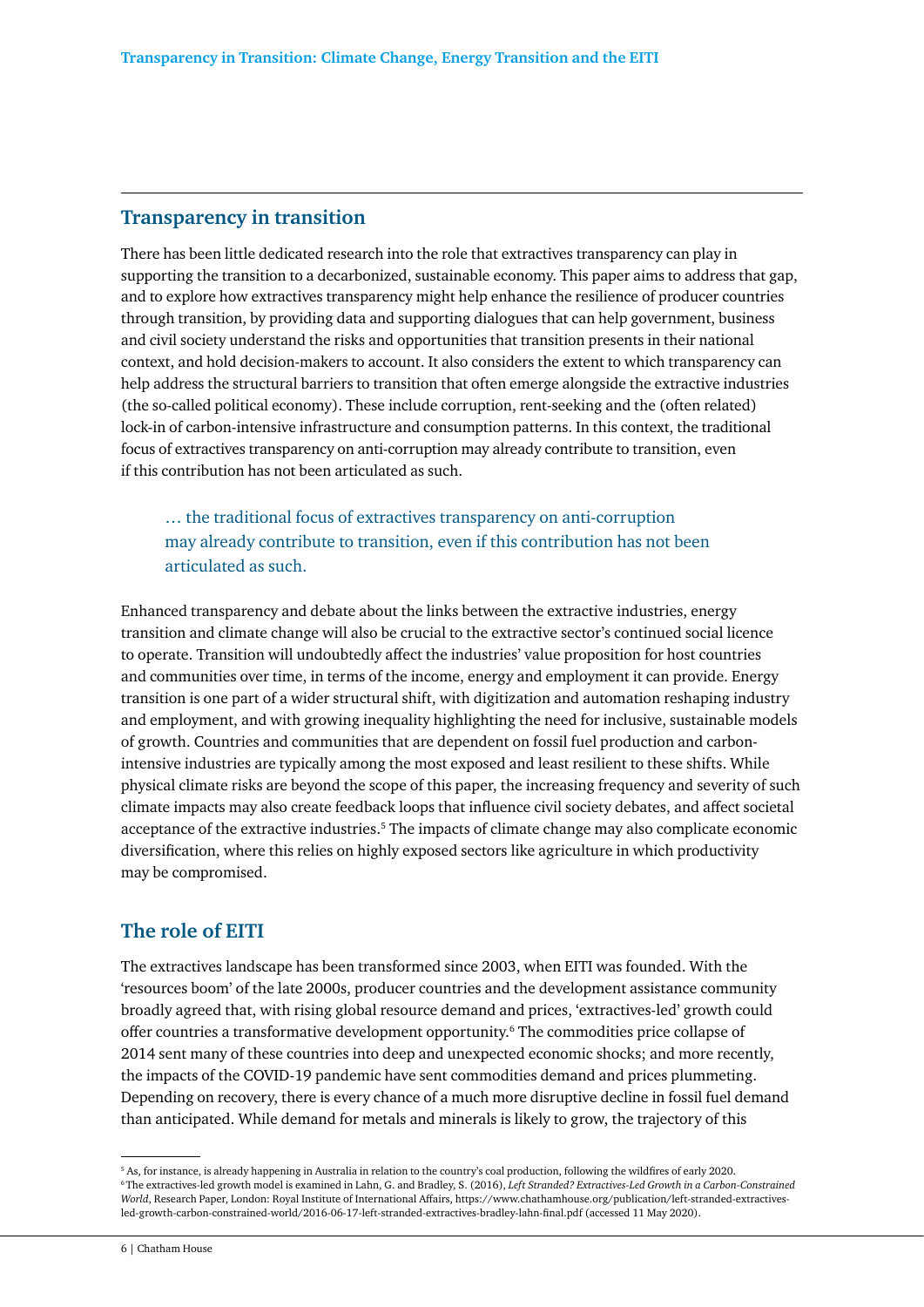growth remains dependent on technology choices and consumer trends, as well as on improvements in resource efficiency and the substitution of these resources by new technologies and materials.<sup>7</sup> Meanwhile, donors and multilateral development banks (MDBs), which provided extensive advice and assistance throughout this period, are now realigning their assistance with the Paris Agreement, and acknowledging the risks of supporting good governance of the extractive industries in isolation from wider climate and energy trends.

For EITI to remain effective and relevant as the central governance standard in the extractives sector, it will need to respond to this changing global context for extractives governance, and to the evolving needs of its implementing countries. These countries have disclosed over \$2.5 trillion in payments and revenues from the extractive industries over the past decade, a significant proportion of which was reinvested in the expansion of the extractive industries and the development of fossil fuel-based energy systems. Civil society groups have previously called upon EITI to acknowledge climate risks.<sup>8</sup> Several speakers at EITI's Global Conference in 2019 raised the issue of energy transition, and participants at a side event on the issue broadly agreed that EITI should explore its potential role in supporting an orderly transition. $^9$  The results of a recent EITI country consultation also suggest that most implementing countries support EITI involvement in discussions about energy transition, and see it as consistent with EITI's mission (see Appendix). Some implementing countries are already incorporating relevant issues in their EITI processes and reporting (see boxes 2, 3 and 4).

#### While the direction of travel in public policy and in civil society debates is increasingly clear, EITI faces real challenges in balancing urgency of action with the need for consensus among its different constituencies.

Still, there remain significant policy and practical questions. Some stakeholders cite the recent addition of beneficial ownership, gender and environment Requirements to the EITI Standard<sup>10</sup> as evidence of EITI's continual 'mission creep', and raise concerns that engagement with energy transition might further detract from EITI's core focus on transparency and anti-corruption, as well as duplicating other processes.11 Many stakeholders cite practical concerns relating to the capacity of the EITI International Secretariat and of national secretariats and MSGs. There are also questions around the level of EITI's engagement, including whether Requirements relating to energy transition should be voluntary or mandatory.12 While the direction of travel in public policy and in civil society debates is increasingly clear, EITI faces real challenges in balancing urgency of action with the need for consensus among its different constituencies, and their often competing perspectives and priorities.

<sup>7</sup> Consumer concerns about the security of cobalt supply chains and their human impacts have spurred innovation in battery technologies, which have rapidly reduced the amount of cobalt required for batteries, and may eliminate the need for cobalt altogether in this context. <sup>8</sup> Global Witness et al. (2015), *RE: Climate Change and the Extractive Industries Transparency Initiative*, Letter to the EITI Board and the EITI Secretariat, [https://www.globalwitness.org/documents/18123/eiti\\_letter.pdf](https://www.globalwitness.org/documents/18123/eiti_letter.pdf) (accessed 11 May 2020).

<sup>9</sup> From comments of business leaders, discussion at the side event.

<sup>&</sup>lt;sup>10</sup> Since 2013, the EITI Standard has been updated at three-yearly intervals, the most recent instance being the 2019 Standard. See EITI (2019), *EITI Standard 2019*, Oslo: EITI International Secretariat,<https://eiti.org/document/eiti-standard-2019>(accessed 21 May 2020). <sup>11</sup> Some supporting countries and companies expressed these concerns in discussions ahead of the EITI Global Conference and in the workshop

held at Chatham House in January 2020.

<sup>&</sup>lt;sup>12</sup> Some implementing countries raised concerns in EITI's strategy consultation (see Appendix) about Validation, if EITI keeps adding to the Standard.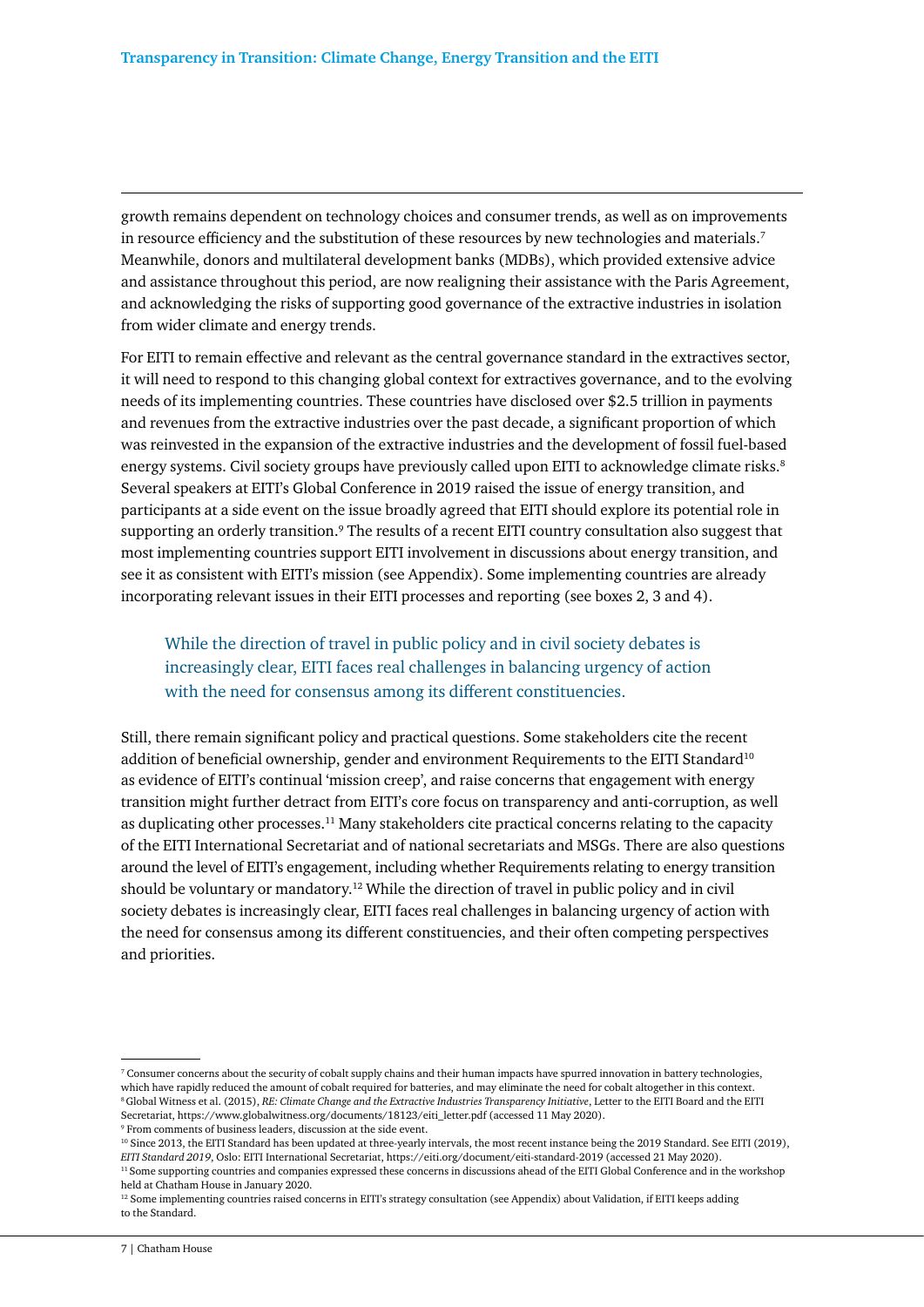#### **About this paper**

This paper explores the economic and energy implications of the transition to a sustainable, decarbonized economy for EITI-implementing countries, and the potential policy and practical responses for EITI. It builds upon a series of discussions with EITI stakeholders and with climate risk and energy transition experts, including the EITI Global Conference side event *Extractives, climate action and energy transition – what role for transparency?* held in Paris in June 2019, the Chatham House workshop *Climate Change, Energy Transition and the EITI* held in London in January 2020, and a dedicated session at the EITI Board Strategy Retreat in Oslo in February 2020. The paper proceeds as follows:

- Chapter 2 explores how existing EITI data, disclosures and dialogues might help countries manage the economic risks associated with shifting demand and investment patterns and support their domestic energy transition, and where there may be a case for additional data and disclosures.
- Chapter 3 considers how EITI can contribute to improved national and international governance, including how the analysis and discussion of transition might help inform economic, energy and upstream policy, and enhance government accountability.
- Chapter 4 concludes with a series of policy and practical recommendations for the consideration of the EITI Board, EITI-implementing countries, and other relevant stakeholders.

While the EITI Board ultimately defines EITI's mandate, the importance of stakeholder-led EITI processes and reforms, and the considerable efforts that some MSGs have already made to put energy transition on the agenda, should be restated. The analysis and recommendations presented in this paper are intended to guide a wide range of EITI stakeholders – including the Board, the International Secretariat, national secretariats and MSGs, and their partners in government, business and civil society – as well as non-EITI stakeholders with an interest in energy transition and climate risk as they consider the implications of the transition to a sustainable, decarbonized economy for the good governance of the extractive industries. While the recommendations outline potential next steps for EITI as an organization, the subsections of chapters 2 and 3 may already provide a useful checklist of areas and questions for MSGs and other interested stakeholders to explore.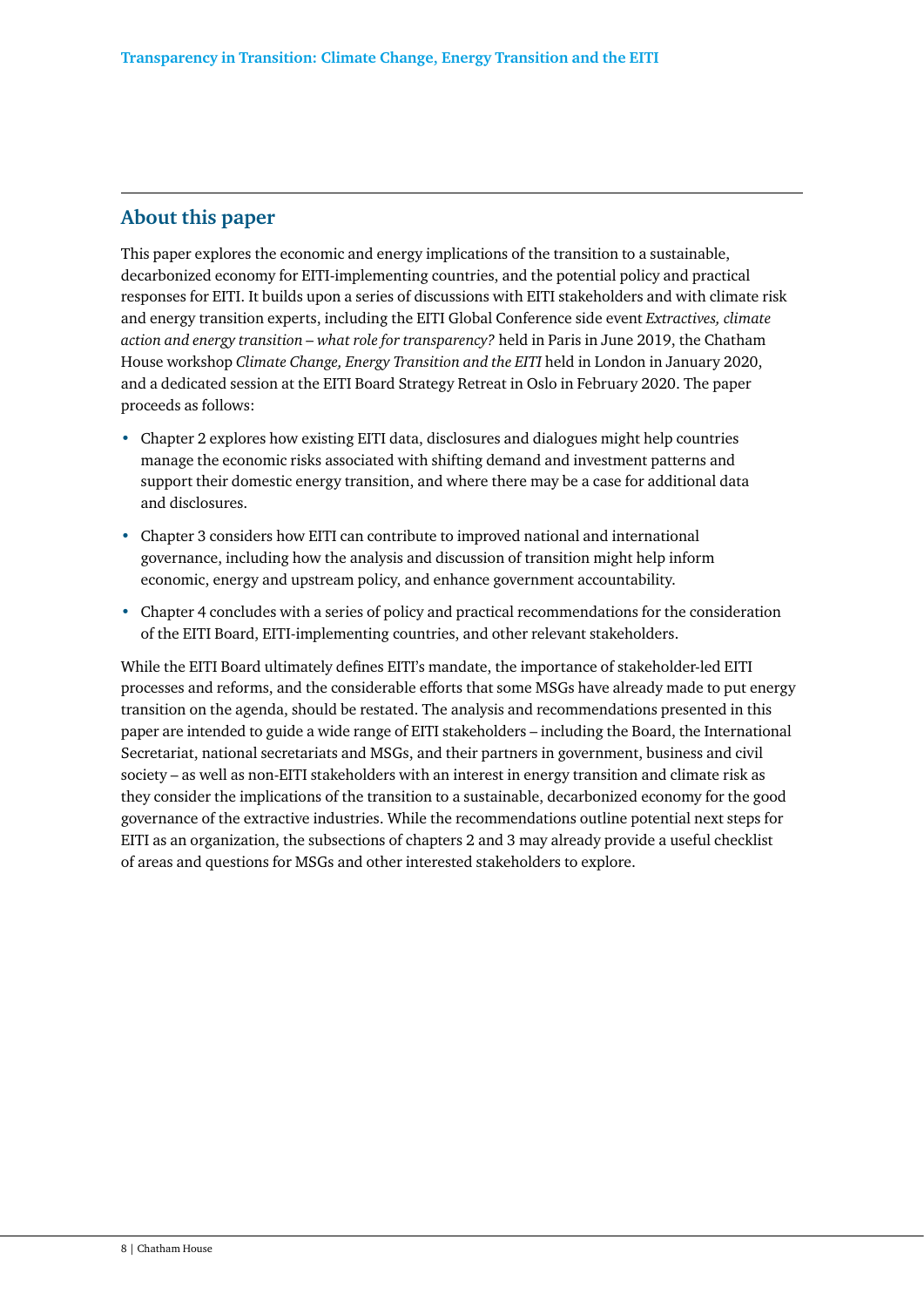# <span id="page-9-0"></span>2. Data, Disclosure and Dialogue

There are several entry points for the discussion of transition within the existing EITI Standard and its Requirements. This chapter explores first, where there may be 'quick wins' by asking new questions of the data and disclosures EITI already generates, such as those relating to revenues and contracts; and second, where there may be a case for EITI to encourage the consideration of additional data or disclosures. Some, like greenhouse gas emissions and carbon prices, may already be known and available elsewhere, and could usefully be linked to EITI data. Others, such as the cost of production, may be known but may not be widely or publicly available, and EITI could encourage or require their disclosure. This approach reflects the strategic and capacity concerns noted above, and is intended to encourage stakeholders to address transition as a cross-cutting issue, rather than an additional agenda.

#### Some of the data and disclosures that EITI generates may already be relevant, when viewed through a transition lens.

The public policies and financial flows that guide the extractives sector can all help shape the supply and demand of extractive resources. Accordingly, they have the potential to either support or undermine transition over time, depending on how they are designed and implemented. The scope of EITI's Requirements for implementing countries are set out in Figure 1. Some of the data and disclosures that EITI generates may already be relevant, when viewed through a transition lens. For example:

- Contracts and licences the distribution of risk and reward through the legal and fiscal terms of production, and the contracts between the state and operating companies;
- Exploration and production the type and scale of extractive resources (i.e. the reserves to production ratio) and the stage of development (i.e. exploration and/or production);
- Revenue collection payments and revenues to government, and the gross contribution of the extractive industry to national income, growth and the balance of trade;
- Revenue allocation the distribution of revenues to spending and investment, including reinvestment in the extractive sector through SOEs; and
- Social and economic spending social and environmental spending by extractive companies, the environmental impacts of production, and the net contribution of the extractive industry to the economy.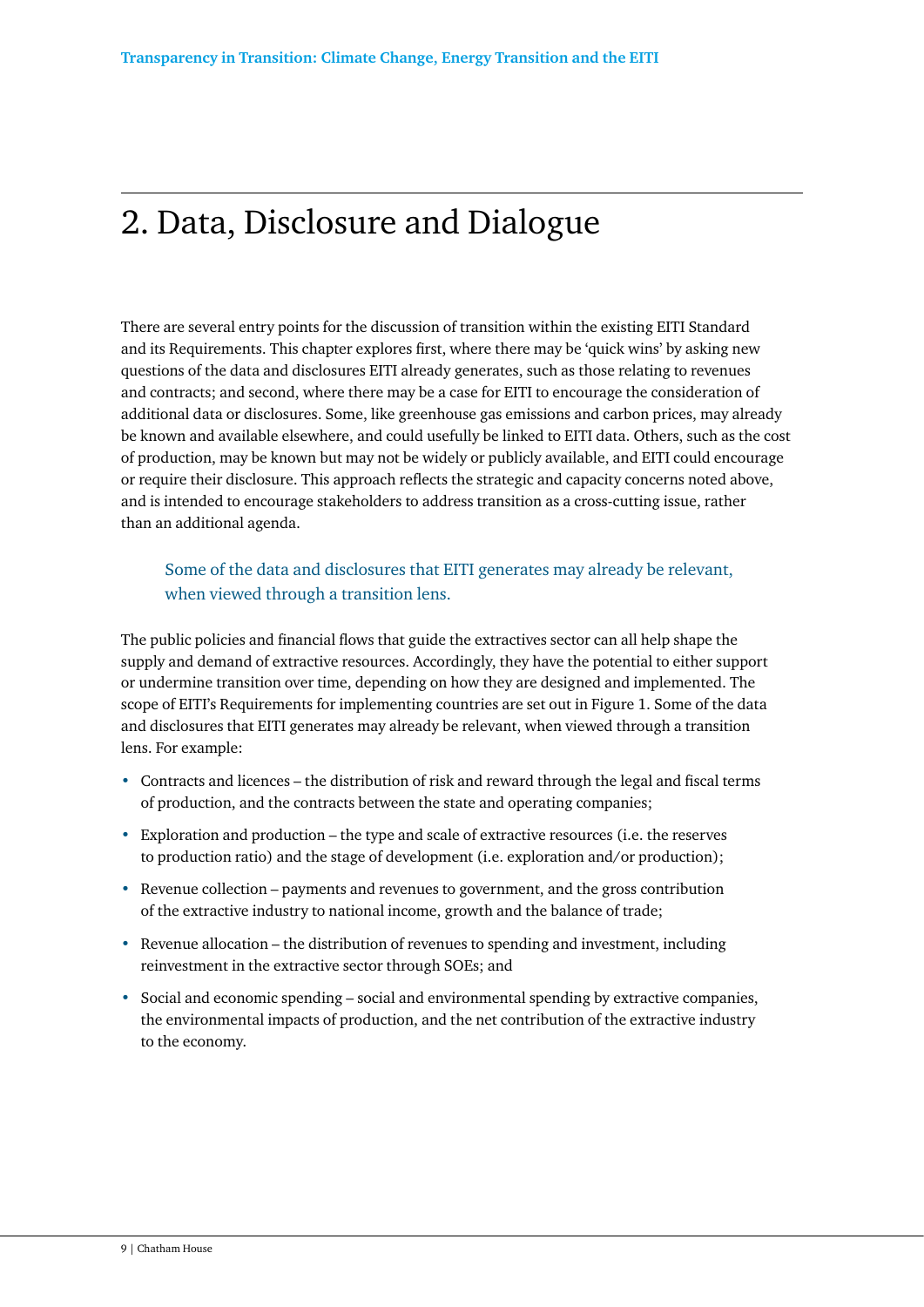

#### **Figure 1: How the EITI works and how it achieves impact**

Source: EITI Standard 2019.

Across the areas outlined above, EITI provides three levels of guidance for implementing countries. The distinction is important, as each implementing country undergoes a process of Validation every three years, where a country's compliance with the EITI Standard and its Requirements is assessed.

There are mandatory areas that countries *must, should* or are *required* to report. These issues will be accounted for in country Validation and the EITI Board's assessment of a country's compliance. There are expected areas where countries are *expected* to or *should* consider, documenting their discussions and their rationale for disclosure/non-disclosure (including barriers to disclosure). These issues and their documentation are considered in Validation. Finally, there are optional areas – areas that countries are *recommended* to, are *encouraged* to, *may wish* to or *could* consider. These are documented in Validation, but do not form part of the assessment of country compliance.

In some cases, existing data and disclosures could support analysis and dialogue, if linked to contextual information and guidance. In other cases, such analysis and dialogue would require additional country or project information, which could require the 'upgrading' of an existing Requirement, or the expansion of the scope of the data and disclosures required by the 2019 EITI Standard. These areas of analysis and dialogue are summarized in Table 1, and introduced in turn below.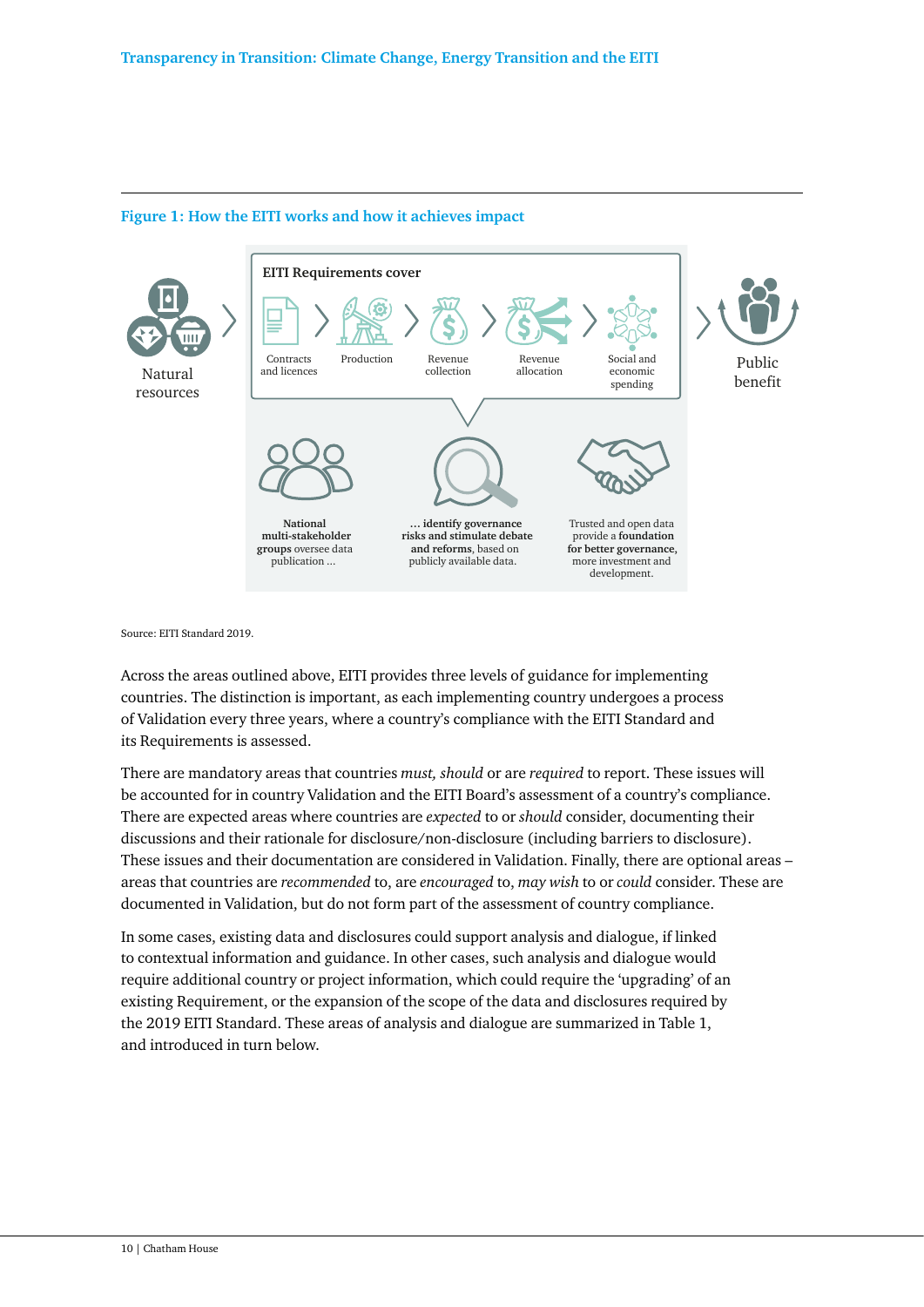| Issue                                | <b>Relevant EITI Requirements</b>                                                                                                                                                       | <b>Questions for MSGs</b>                                                                                                                                                                                                                                                                                                                                                                                      | <b>Additional data needs</b>                                                                                                                                                                                                                                                                                                                                                                                                                                                                                                                                                                                                 |
|--------------------------------------|-----------------------------------------------------------------------------------------------------------------------------------------------------------------------------------------|----------------------------------------------------------------------------------------------------------------------------------------------------------------------------------------------------------------------------------------------------------------------------------------------------------------------------------------------------------------------------------------------------------------|------------------------------------------------------------------------------------------------------------------------------------------------------------------------------------------------------------------------------------------------------------------------------------------------------------------------------------------------------------------------------------------------------------------------------------------------------------------------------------------------------------------------------------------------------------------------------------------------------------------------------|
| Revenue<br>resilience                | 5.3 Revenue management<br>and expenditures<br>(part C)<br>6.3 Contribution of the<br>extractive sector to<br>the economy                                                                | • How do national price/demand<br>assumptions compare to their<br>international equivalents?<br>• How might revenues be affected under<br>different transition scenarios?<br>• What are the implications for national<br>spending/debt?                                                                                                                                                                        | Contextual<br>information<br>• Mainstream<br>climate and<br>energy scenarios<br>• Viable cost<br>of production<br>under different<br>scenarios<br>• Domestic energy<br>mix and energy<br>policy<br>• National climate<br>policies including<br>NDCs and 2050<br>plans<br>• Commitments<br>to fossil fuel<br>phase-out/Just<br>Transition plans<br><b>Additional data</b><br>and disclosures<br>• Cost of production<br>• Break-even/shut-<br>in prices<br>• Carbon prices<br>• Greenhouse gas<br>(GHG) emissions<br>• Carbon intensity<br>• 'Unseen' subsidies<br>including public<br>health and<br>environmental<br>damages |
| Project<br>viability<br>Distribution | 4.1 Comprehensive<br>disclosure of taxes<br>and revenues<br>5.3 Revenue management<br>and expenditures<br>2.1 Legal framework and                                                       | • What is the cost of production?<br>• How does this compare to other projects<br>at home and abroad (in terms of position<br>on the cost curve)?<br>• Do legal and fiscal regimes account                                                                                                                                                                                                                     |                                                                                                                                                                                                                                                                                                                                                                                                                                                                                                                                                                                                                              |
| of risk                              | fiscal regime<br>2.4 Contracts                                                                                                                                                          | for transition risks?<br>• Do contracts contain 'risky' clauses?<br>• Is there evidence of the 'green paradox'<br>in new contracts or amendments?                                                                                                                                                                                                                                                              |                                                                                                                                                                                                                                                                                                                                                                                                                                                                                                                                                                                                                              |
| Public<br>finance<br>at risk         | 2.6 State participation<br>4.5 Transactions related<br>to SOEs<br>5.1 Distribution of extractive<br>industry revenues<br>6.3 Contribution of<br>the extractive sector<br>to the economy | • What is the total sum of public finance<br>invested in the extractive industry<br>(including assets and liabilities)?<br>• How much public finance is 'at risk'<br>in a rapid transition scenario?<br>• Does SOE governance encourage energy<br>transition and assess climate risk?                                                                                                                          |                                                                                                                                                                                                                                                                                                                                                                                                                                                                                                                                                                                                                              |
| Carbon<br>pricing                    | 6.1 Social and<br>environmental<br>expenditures by<br>extractive companies                                                                                                              | • Is there a carbon pricing regime?<br>• Are the carbon price assumptions<br>of operating companies known?<br>• Do SOEs apply internal carbon pricing?                                                                                                                                                                                                                                                         |                                                                                                                                                                                                                                                                                                                                                                                                                                                                                                                                                                                                                              |
| Emissions<br>reporting               | 6.4 Environmental impact<br>of extractive activities                                                                                                                                    | • Are data on emissions at project level<br>available?<br>• What is the emissions intensity<br>of production?<br>• Are extractive sector emissions considered<br>in NDC and 2050 plans?                                                                                                                                                                                                                        |                                                                                                                                                                                                                                                                                                                                                                                                                                                                                                                                                                                                                              |
| Subsidies                            | Revenue allocation<br>5.<br>6.2 Quasi-fiscal<br>expenditures<br>6.3 Contribution of the<br>extractive sector to<br>the economy<br>6.4 Environmental impact<br>of extractive activities  | • How can state support to production and<br>consumption be properly accounted for?<br>• Are 'unseen' subsidies accounted for?<br>• How does state support affect<br>project viability?<br>• What is the net contribution of the<br>extractive sector to the economy?<br>• How do subsidies affect the competitiveness<br>of clean energy technologies?<br>• How could subsidy reform support<br>NDC delivery? |                                                                                                                                                                                                                                                                                                                                                                                                                                                                                                                                                                                                                              |
| Fossil fuel<br>phase-out             | 4.6 Subnational payments<br>5.2 Subnational transfers<br>6.2 Quasi-fiscal expenditures<br>6.3 Contribution of<br>the extractive sector<br>to the economy                                | • Is there a plan for the decline of the sector?<br>• How will subnational income be affected<br>by transition?<br>• How will transition affect employment in<br>the extractive industry and supply chains?<br>• Where might energy transition support<br>green growth and jobs?                                                                                                                               |                                                                                                                                                                                                                                                                                                                                                                                                                                                                                                                                                                                                                              |

#### **Table 1: Entry points for the discussion of transition within the 2019 EITI Standard**

Source: Chatham House analysis of the 2019 EITI Standard, not exhaustive.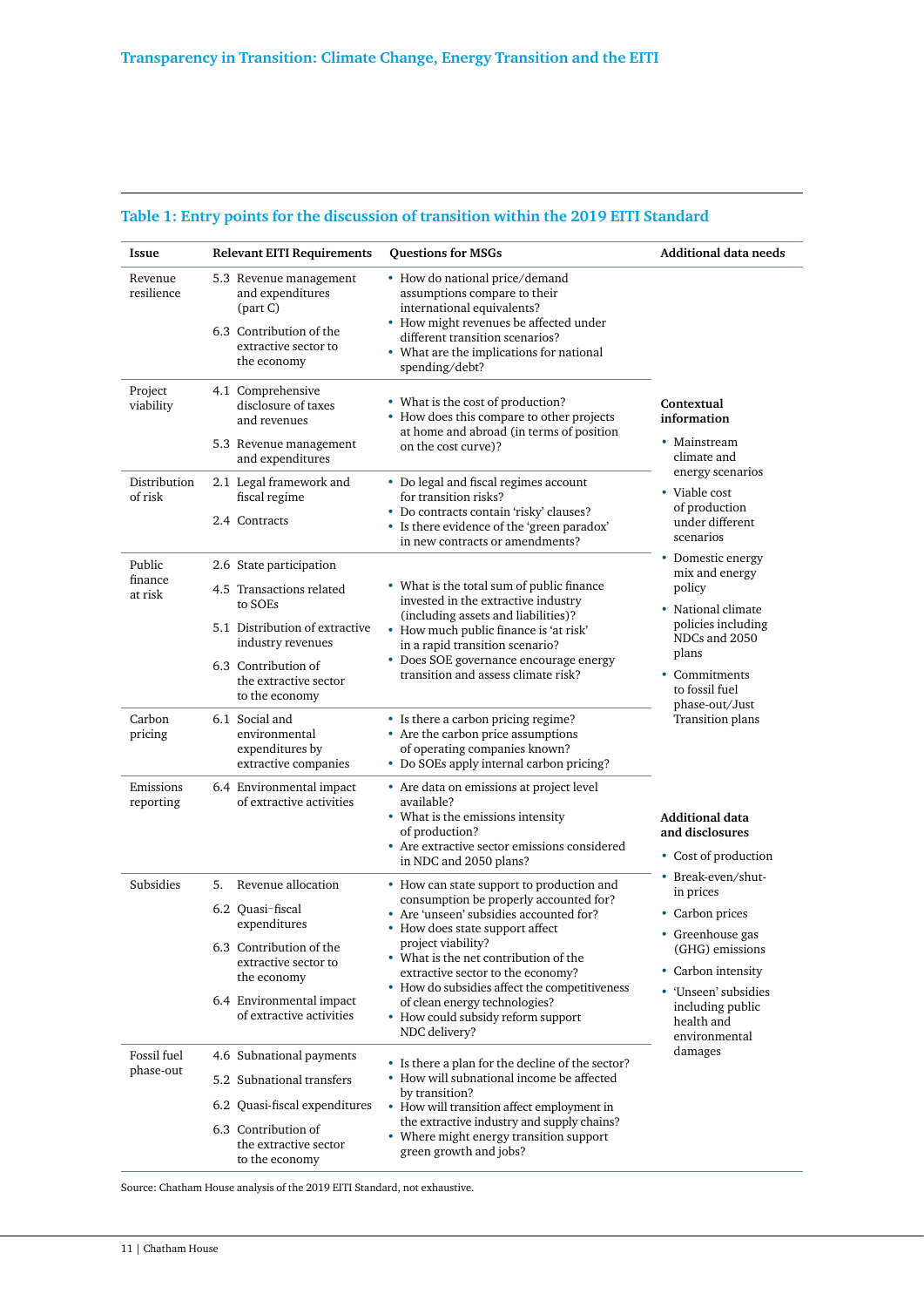#### **Setting the context**

The inclusion of contextual information can help set the scene for country discussions relating to climate change and energy transition. Many EITI stakeholders are considering the potential for energy scenarios to provide some wider context for national discussions about transition. Mainstream scenarios, such as those produced by the International Energy Agency (IEA) and the International Renewable Energy Agency (IRENA), for example, can help countries understand the likely evolution of supply and demand under different transition pathways, and test the resilience of their extractive sector plans under these assumptions. However, in a side event at EITI's Global Conference in 2019, many EITI stakeholders expressed their need for a better understanding of these scenarios, as well as of their implications for demand, prices and investment. Germany's experience may be helpful here. Its MSG commissioned a study on future demand for metals, and included a descriptive chapter on the share of RE in the domestic energy market in its EITI reporting (see Box 2).

#### **Box 2: Germany's experience**

Germany is one of the world's largest importers and consumers of mineral resources, and a significant producer of lignite (brown coal) for use in its domestic energy system. Energy transition is high on the political agenda, particularly where the scaling of renewables and the phase-out of coal-fired power generation is concerned. Germany has been an EITI implementing country since 2016, and its MSG has explored several issues relating to energy transition – particularly the relationship between RE and future demand for raw materials. This work has included the following:

- Aggregating data from public sources on national energy transition, including the share of RE in power generation and subsidies paid, and presenting this in an easy-to-access and easily understood online platform.
- Including a chapter on RE within Germany's domestic energy mix in EITI reports. The MSG also considered extending EITI reporting to fiscal flows relating to RE, but this proved challenging, given the decentralized nature and the multiplicity of actors in the RE sector, with over 10,000 actors compared with just 19 reporting under EITI in the extractive sector.
- Addressing the role of minerals in low-carbon technologies, including commissioning a review of the government's energy transition scenarios and their implications for mineral demand.
- German civil society proposed a reporting approach that compared the cost of different kinds of power generation, including subsidies, in a transparent way, but the market structure of the power sector presented a challenge. Lignite is mined and used by vertically integrated power companies, rather than being traded on the market. Moreover, where subsidies are concerned, there are often no financial flows to report, as subsidies are mostly tax exemptions, and environmental contributions are in kind.

There are concerns about the MSG's expertise and resources to cover the field of energy transition and climate change, and the best way to link EITI and energy transition. There are also overlaps with other governance processes such as the Commission on Growth, Structural Change and Employment, which holds discussions on issues relating to the phasing out of power generation from lignite and the related extraction of lignite. While acknowledging these challenges, the MSG remains interested in exploring new areas related to energy transition, and particularly in reporting on the process of phasing out coal, in legal and economic terms.

Based on: Country presentation at the expert workshop *Climate Change, Energy Transition and the EITI*, convened by Chatham House on 17 January 2020.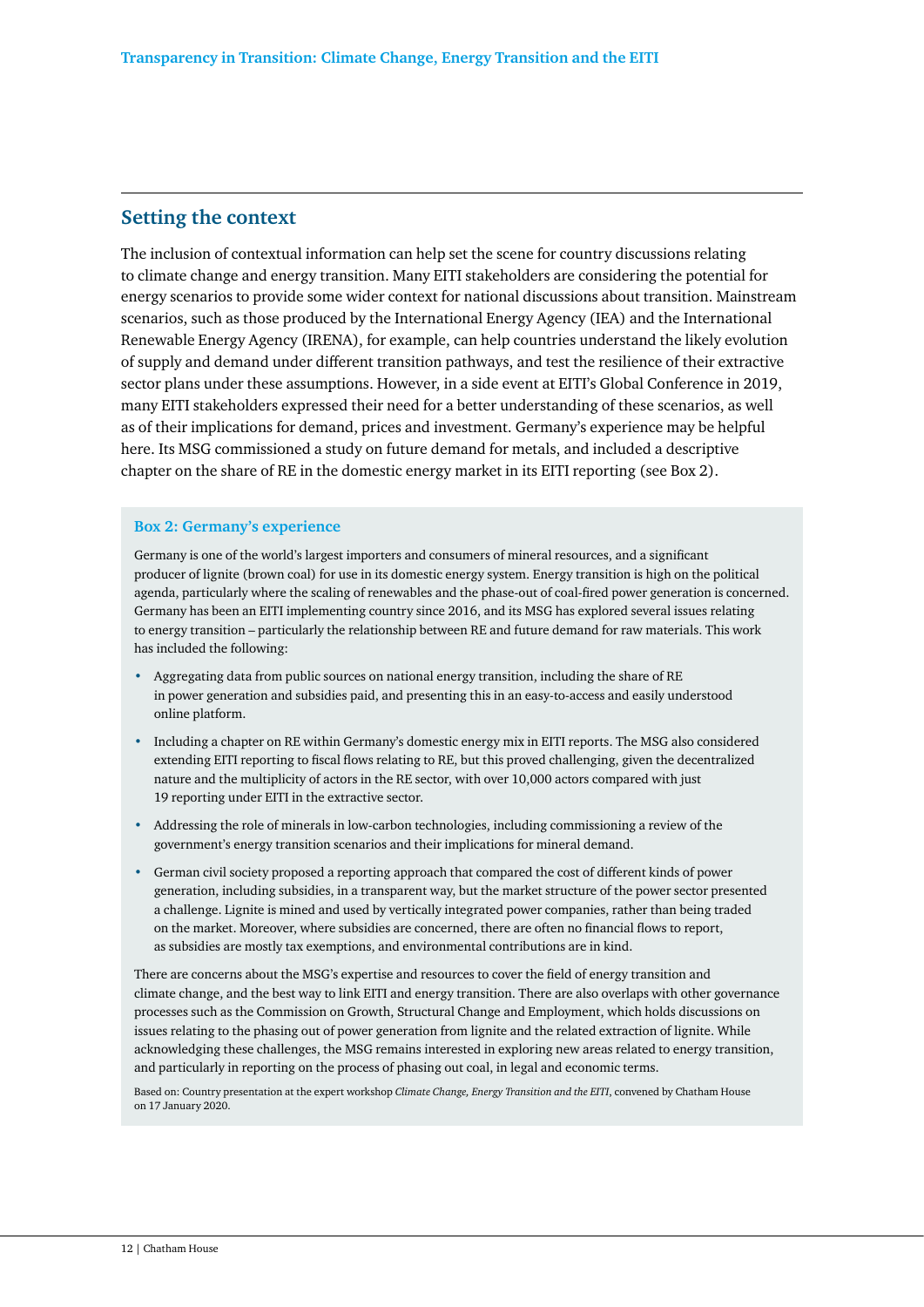Another option would be to expand EITI's focus from extractive resources to energy systems. Many EITI-implementing countries suggest that EITI could engage with domestic energy and power reforms (see Appendix). Some EITI supporters have also suggested that it may be more natural for EITI to expand to include fiscal flows relating to RE, rather than to include non-fiscal flows relating to extractives.13 While the inclusion of contextual information on energy transition may add value to MSG dialogues, the inclusion of RE reporting presents challenges. Extractives tend to generate large, centralized financial flows, while RE markets are characterized by smaller, decentralized financial flows. This makes them very different to extractives in terms of both the 'rent' they offer elites $14$ and the feasibility of project-level reporting, given the far greater number of actors and payments involved. Germany has explored this (see Box 2).

#### **Opportunities for new analysis**

While the inclusion of contextual data may help set the scene for national discussions relating to energy transition, more granular country- and project-level analysis and reporting will be required to build a fuller picture of a national exposure to transition risks and preparedness for low-carbon opportunities. The following eight areas emerged from research and dialogue, and provide a starting point for engagement with transition.

There is a strong case for producer countries to undertake scenario analysis and stress-test their economies under different transition pathways.

#### Revenue resilience

The impact of transition on resource revenues over time is perhaps the single most important question for producer countries. EITI already requires countries to further public understanding and debate, including around the sustainability of revenue collection and allocation. EITI Requirement 5.3 encourages countries to consider 'projected production, commodity prices and revenue forecasts arising from the extractive industries and the proportion of future fiscal revenues expected to come from the extractive sector'.<sup>15</sup> There is a strong case for producer countries to undertake scenario analysis and stress-test their economies under different transition pathways.16 MSGs could help encourage this by exploring the demand and price assumptions that underpin national forecasts, and asking governments to explain how these assumptions compare to those that underpin more rapid transition scenarios. At a high level, such discussions could shine a light on the resilience of revenue forecasts under a range of transition scenarios. They could also call into question the sustainability of sector-linked debt, including infrastructure investment and resource-backed loans.

<sup>&</sup>lt;sup>13</sup> In discussion at the EITI Global Conference, June 2019.

<sup>&</sup>lt;sup>14</sup> RE markets have limited cost differentials, with no producers' surplus and strong competition – i.e. no supernormal profits, so there is little or no 'rent'. This makes RE markets very different from extractives.

<sup>15</sup> EITI (2019), *EITI Standard 2019*.

<sup>16</sup> Bradley, S., Lahn, G. and Pye, S. (2018), *Carbon Risk and Resilience: How Energy Transition is Changing the Prospects for Developing Countries with Fossil Fuels*, Research Paper, London: Royal Institute of International Affairs, [https://www.chathamhouse.org/sites/default/files/publications/](https://www.chathamhouse.org/sites/default/files/publications/research/2018-07-12-carbon-risk-resilience-bradley-lahn-pye.pdf) [research/2018-07-12-carbon-risk-resilience-bradley-lahn-pye.pdf](https://www.chathamhouse.org/sites/default/files/publications/research/2018-07-12-carbon-risk-resilience-bradley-lahn-pye.pdf) (accessed 11 May 2020).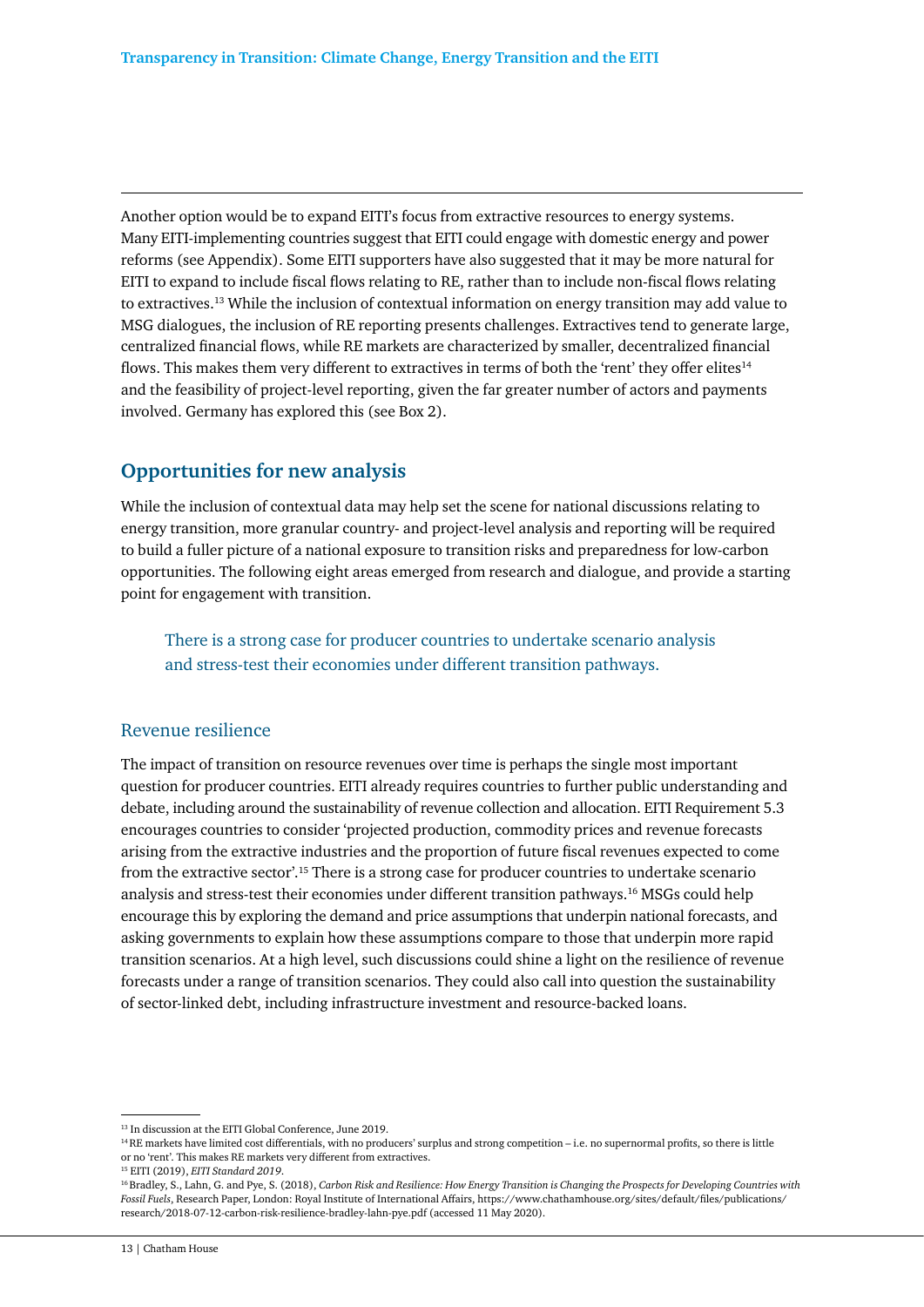#### Project viability

While top-down assessments can give some indication of the resilience (or vulnerability) of revenues, building a more comprehensive picture of national exposure to climate-related risks will require a granular, bottom-up assessment. With its focus on project-level reporting, EITI is well placed to support assessments of the commercial viability of existing and proposed projects. The vulnerability of any project to being stranded (or of any resource being left undeveloped) can be inferred from its position on a wider cost curve of production. Put simply, projects with a higher cost of production will be more vulnerable to stranding. There are two key metrics here: first, a project's break-even price (or shut-in price, if it is already online), and second, how this price compares to those of other projects along the cost curve. The think-tank Carbon Tracker has shown how all the major international oil companies (IOCs) sanctioned projects in 2018 that conflict with the long-term goal of the Paris Agreement and represent capital at risk in a 'well below 2°C' world, based on their cost of production.<sup>17</sup>

#### EITI could help make the data that are required to assess project viability publicly available, or at a minimum, highlight barriers to doing this.

IOCs and their investors have access to commercial data, including estimates of the price of production and sophisticated cost curves. Country stakeholders – including governments, civil society organizations and citizens – often struggle to obtain comparable information. This can lead to unrealistic expectations about both the commercial viability of projects and the potential for the domestic use of fossil fuel supply for power generation and in industry. Cost audits were raised as a 'missing item on the transparency agenda' by Oxfam America at EITI's 2019 Global Conference.<sup>18</sup> By expecting the disclosure of data on the cost of production, EITI could help make the data that are required to assess project viability publicly available, or at a minimum, highlight barriers to doing this. Barriers to this are likely to include the fact that the cost of production is not static,<sup>19</sup> and that these data may expose the share prices of IOCs to scrutiny.

Encouraging comparative analysis and peer learning between implementing countries could help build a wider discussion around project viability and the risks of stranded assets. EITI data and disclosures typically inform analysis and debate at a country level, and there is limited comparative analysis. The EITI International Secretariat could consider restructuring EITI summary data to support such analysis.

#### Distribution of risk

The legal and fiscal regimes that guide the extractive industries and the contracts that define the terms of any given project all have a bearing on the cost of production and the commercial viability of a project. They also determine how the balance of risk and reward is distributed between the state and the private sector, and between a country and its international partners. Striking the right balance here is crucial to the perception of a 'fair share' of wealth from extractive resources, and to the sector's social licence to operate. Many of the assumptions underpinning these regimes and contracts,

<sup>17</sup> Carbon Tracker (2019), *Breaking the Habit – Why none of the large oil companies are 'Paris-aligned', and what they need to do to get there,* Carbon Tracker, <https://carbontracker.org/reports/breaking-the-habit/>(accessed 11 May 2020).

<sup>18</sup> See the Oxfam America side event at the EITI Global Conference 2019, *Cost Auditing in the Petroleum Sector: A Missing Item on the Transparency Agenda?* Details available at:<https://eiti.org/conference/2019-paris/programme/partner-event-cost-auditing>(accessed 11 May 2020). <sup>19</sup> For example, rapid declines in costs were seen in the post-2014 period.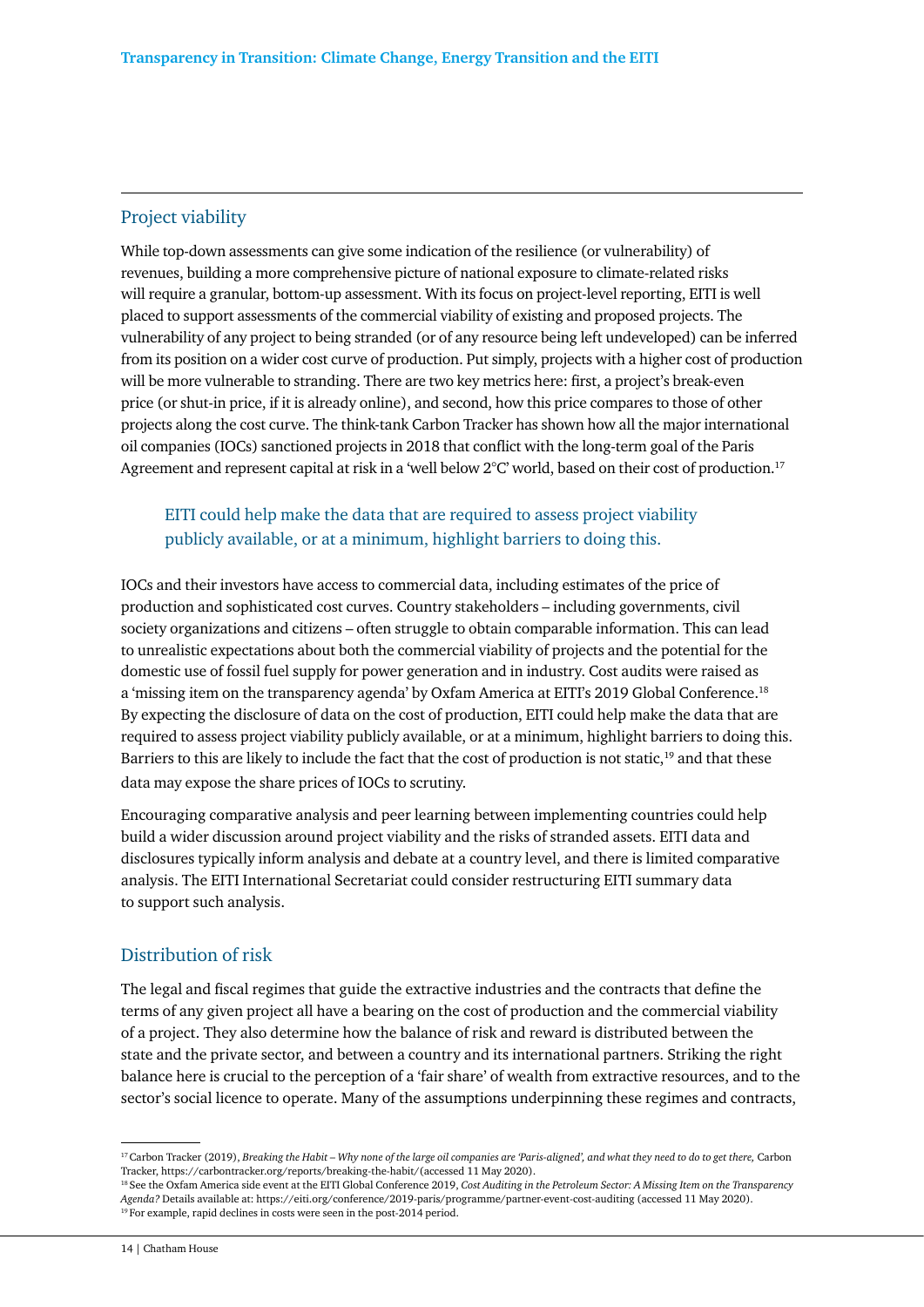including the overall time frame for production, will be challenged by transition. There is also the risk of a 'race to the bottom' among fossil fuel producers if countries try to bring reserves to market rapidly before demand and prices decline (the so-called 'green paradox').20 Similar pressures may be evident for prospective minerals producers too, as they compete with established producers for investment.

#### Many of the assumptions underpinning these regimes and contracts, including the overall time frame for production, will be challenged by transition.

EITI has a unique opportunity, with all implementing countries being required to disclose contracts and amendments in real time from 2021. First, EITI could encourage analysis of existing contracts for clauses that present transition risks. For example, where the overall share and timing of revenues to a country are concerned, these revenues may be compromised where the time frame for production is shorter than anticipated, and where country returns are scheduled after those of companies. 'Take-or-pay' clauses to supply production to the domestic market – where the host country must take supply or pay a penalty – may present substantial economic risk where this fossil fuel supply (and the infrastructure required to utilize it) becomes more expensive than clean alternatives. Second, EITI could explore whether the real-time disclosure of contracts – and amendments to them – could help provide early warning of material deviations to fiscal or contractual terms. The drivers of these deviations could then be explored, including whether a country's approach is exhibiting signs of a 'race to the bottom', and how that might affect the relative risks and rewards from the sector.

#### Public finance at risk

A considerable share of extractive revenues is channelled through SOEs and reinvested in the extractive industry. National oil companies (NOCs) can be particularly powerful actors, receiving and retaining large percentages of revenues, accumulating large assets and taking on large debts, with limited transparency or accountability. For example, data from the Natural Resource Governance Institute (NRGI) show that in 2015 the Nigerian National Petroleum Company (NNPC) retained revenues worth over five times as much as Nigeria's annual healthcare budget. The Ghana National Petroleum Corporation (GNPC) has received around one-third of Ghana's oil revenues to date. Colombia's Ecopetrol and Indonesia's Pertamina carry long-term liabilities worth 3.8 times and 1.8 times total annual oil and gas revenues to government, respectively. In total, NRGI defines at least 25 countries – including seven EITI-implementing countries – as 'NOC-dependent', meaning that the NOC collected more than 20 per cent of total government revenue. $^{21}$ 

<sup>&</sup>lt;sup>20</sup> Consideration of the green paradox has focused on the choices of international companies, and the extent to which rising carbon taxes might affect these, and found little evidence of this to date. See Bauer, N., McGlade, C., Hilaire, J. and Ekins, P. (2018), 'Divestment prevails over the green paradox when anticipating strong future climate policies', *Nature Climate Change*, 8, pp. 130–4, doi: 10.1038/s41558-017- 0053-1 (accessed 11 May 2020). There is relatively less research on how a tightening market might affect country choices regarding the pace of production.

<sup>&</sup>lt;sup>21</sup> EITI countries include Mexico, Iraq, Nigeria, Colombia, Trinidad and Tobago, Kazakhstan and Norway. See See Heller, P. and Mihalyi, D. (2019), *Massive and Misunderstood: Data-driven Insights into National Oil Companies*, New York: Natural Resource Governance Institute (NRGI), [https://resourcegovernance.org/sites/default/files/documents/massive\\_and\\_misunderstood\\_data\\_driven\\_insights\\_into\\_national\\_](https://resourcegovernance.org/sites/default/files/documents/massive_and_misunderstood_data_driven_insights_into_national_oil_companies.pdf) [oil\\_companies.pdf](https://resourcegovernance.org/sites/default/files/documents/massive_and_misunderstood_data_driven_insights_into_national_oil_companies.pdf) (accessed 11 May 2020); for underlying data, see NRGI (2019), *National Oil Company Database*, December 2019, <https://www.nationaloilcompanydata.org/>(accessed 11 May 2020).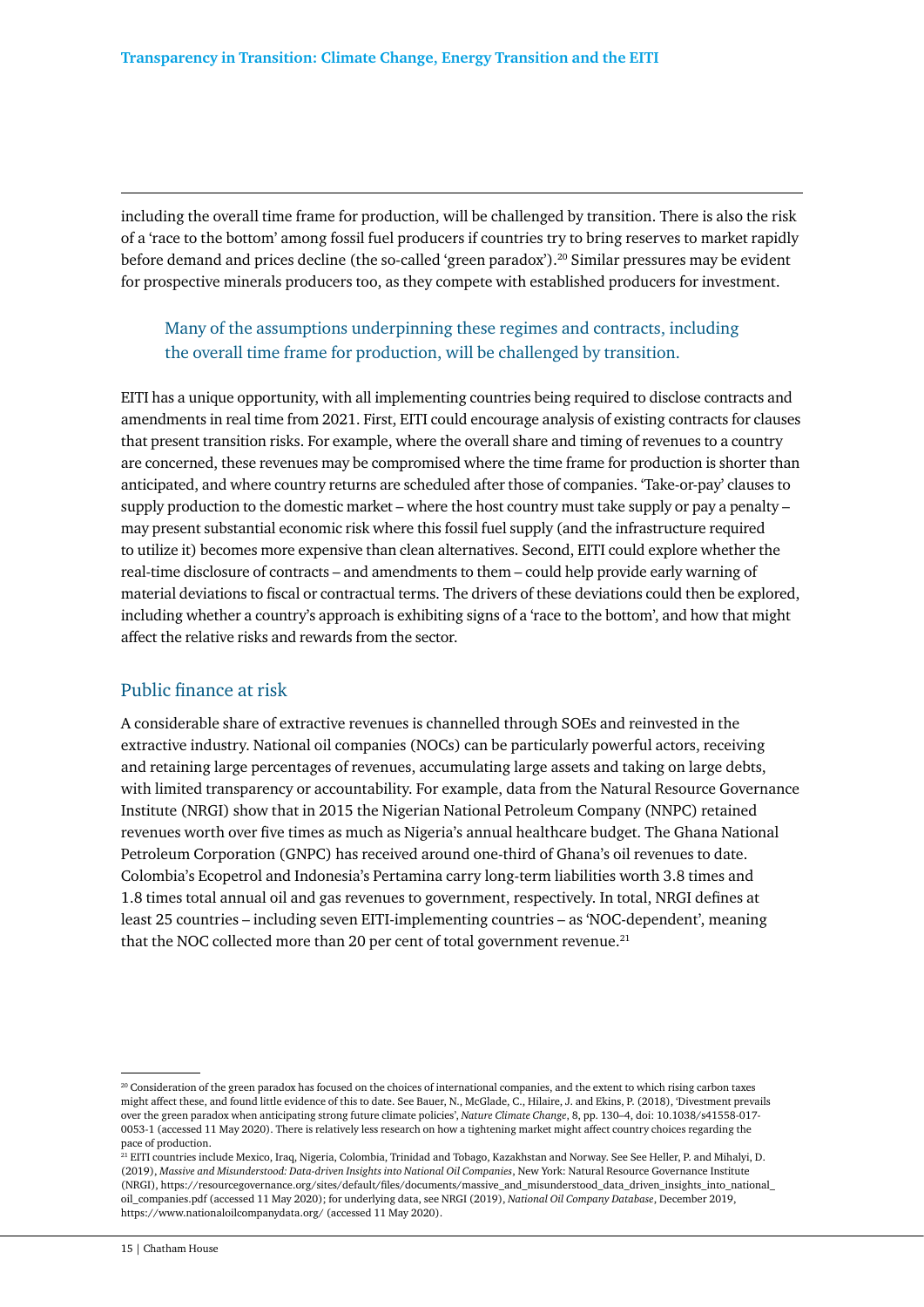Assessments of 'capital at risk' of stranding have helped shareholders to engage IOCs on their management of climate-related financial risks. There remains no comparable assessment of 'public finance at risk' …

In recent years, assessments of 'capital at risk' of stranding have helped shareholders to engage IOCs on their management of climate-related financial risks.<sup>22</sup> There remains no comparable assessment of 'public finance at risk' or mechanisms for stakeholder engagement with NOCs. EITI would be well placed to explore this, with its existing Requirements for disclosures on the distribution of extractive industry revenues, state participation in the sector and transactions related to SOEs, including the publication of balance sheet information. Building on these data and encouraging MSGs to estimate the full scale of public finance at risk under different scenarios could help encourage SOEs to develop corporate climate governance, and governments to consider the risks associated with reinvesting in the sector. This could fill an important gap in awareness and accountability at national level, as well as contributing to a more comprehensive assessment of systemic risk at international level.<sup>23</sup>

#### Carbon pricing

Carbon price assumptions are another key variable where the commercial viability of projects is concerned. EITI already requires disclosure of the fiscal regimes guiding the sector and encourages the disclosure of social and environmental expenditures. These could include carbon price regimes and tax payments, although only nine EITI countries currently implement carbon price regimes.<sup>24</sup> By contrast, most companies and many MDBs apply internal carbon pricing in their economic analysis and decisionmaking, and some disclose their carbon price assumptions through their annual reports and mechanisms such as CDP.<sup>25</sup> For national decision-makers, the disclosure of carbon prices used by investors – and scrutiny of them in comparison to those used by others – may help support sound decision-making in the sector, and provide an indication of the relative preparedness of operating partners. Such disclosures may also help encourage the development of domestic carbon price regimes and national carbon accounting capacities within the sector, especially in SOEs, and in linked power and industry.

#### Emissions reporting

There is growing international scrutiny of the emissions associated with the production of extractive resources. The oil and gas sector is under increasing pressure to address its upstream emissions, especially flaring and fugitive non- $CO_2$  emissions like methane (due to leakage and venting).<sup>26</sup> The mining sector must also decarbonize if its contribution to transition is to be sustainable, and progress is now being made on the electrification and the integration of RE in mining activities.<sup>27</sup> While many companies disclose greenhouse gas emissions through their annual reports or mechanisms

<sup>&</sup>lt;sup>22</sup> Carbon Tracker estimates that between 2018 and 2019 some \$50 billion of capital expenditure was committed to projects that are not compatible with the Paris Agreement. See Carbon Tracker (2019), *Breaking the Habit*.

<sup>&</sup>lt;sup>23</sup> See Chapter 3: Managing the economic impacts of transition.

<sup>&</sup>lt;sup>24</sup> According to the World Bank, as of June 2019 Argentina, Colombia, Germany, Kazakhstan, Mexico, the Netherlands, Norway, Ukraine and the UK had carbon pricing regimes (tax and/or ETS) implemented or scheduled for implementation, and Senegal and Côte d'Ivoire were considering them. World Bank (2019), *State and Trends of Carbon Pricing 2019*, World Bank: Washington, DC, June, doi: 10.1596/978-1-4648-1435-8 (accessed 11 May 2020). 25 See CDP (formerly Carbon Disclosure Project), <https://www.cdp.net/en> (accessed 11 May 2020).

<sup>&</sup>lt;sup>26</sup> See for example the Climate and Clean Air Coalition (CCAC), (2019), The Global Methane Alliance, UNEP CCAC,

https://www.ccacoalition.org/en/activity/global-alliance-significantly-reduce-methane-emissions-oil-and-gas-sector-2030 (accessed 1 Jun. 2020). 27 For progress on the integration of RE, see Maennling, N. and Toledano, P. (2018), *The Renewable Power of the Mine – Accelerating Renewable Energy Integration*, New York: Columbia Centre on Sustainable Investment (CCSI), [http://ccsi.columbia.edu/files/2018/12/3418-CCSI-RE-and](http://ccsi.columbia.edu/files/2018/12/3418-CCSI-RE-and-mining-report-09-lr-reduced-optmized-07-no-links.pdf)[mining-report-09-lr-reduced-optmized-07-no-links.pdf](http://ccsi.columbia.edu/files/2018/12/3418-CCSI-RE-and-mining-report-09-lr-reduced-optmized-07-no-links.pdf) (accessed 28 May 2020).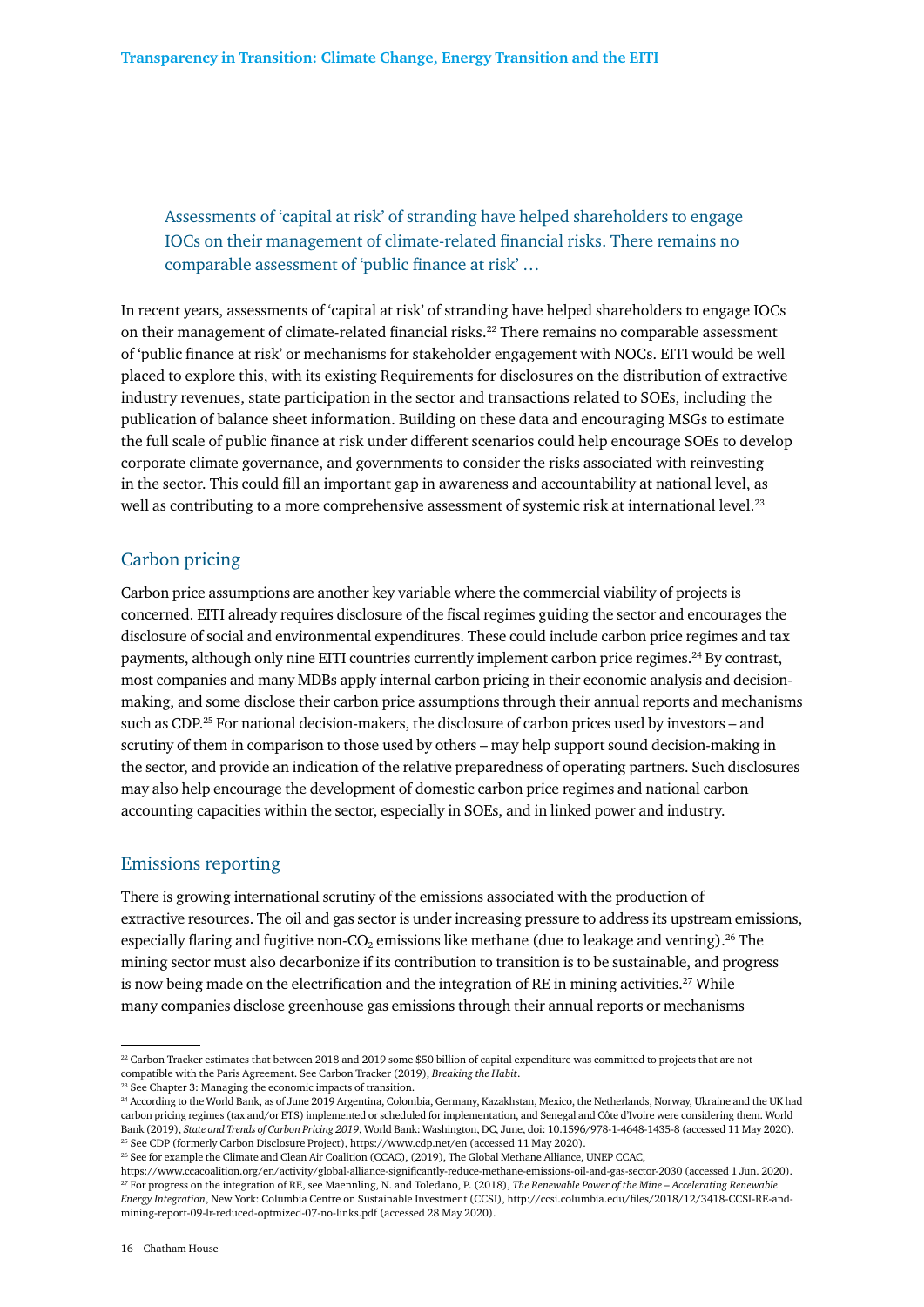such as CDP, few disclose these data at national or project level (whereas EITI disclosures are made at the project level).

For many producer countries, the extractive sector will be among the largest sources of national emissions. Building national emissions-reporting capacity is important, as the Paris Agreement comes into effect. Countries such as Trinidad and Tobago are already exploring how they might integrate emissions into their EITI reporting (see Box 3), and others have also voiced their interest.<sup>28</sup>

Efforts to address upstream emissions may also generate financial flows, which would benefit from transparency. Governments have a range of fiscal tools available to them, including disincentives such as carbon taxes or environmental penalties, and incentives such as the desire to recoup revenues (which would otherwise be lost where there is methane leakage, for example) and to access carbon markets (where upstream emissions reductions are packaged into carbon offsets, and traded in return for carbon finance). Carbon finance often flows directly to NOCs, and would benefit from scrutiny.29

#### **Box 3: Trinidad and Tobago's experience**

Trinidad and Tobago (T&T) is a resource-rich small island state and one of the world's largest exporters of liquefied natural gas (LNG). It has a long history of large-scale oil and gas production, and small-scale mining, and joined EITI in 2011. Despite being a vulnerable island state with urgent climate adaptation needs, political and societal awareness of the implications of climate change and energy transition remain low. A 2016 survey found that less than 5 per cent of the population and less than 3 per cent of industry (including the extractive industry) saw climate change as a major challenge facing the country. At the same time, successive governments have been unwilling to take the perceived political risk of reducing energy subsidies.

TTEITI has been successful in improving the availability of data around the extractive industries and in being a credible, independent voice. TTEITI believes it has an important role to play in developing public awareness around climate change and energy transition, and the MSG has begun reassessing the elements of 'good governance', including beneficial ownership and contract transparency. TTEITI is making progress in encouraging civil society to look beyond financial reporting, and towards the wider environmental and social impacts of the extractive industries. It has been an active advocate of environmental reporting within EITI, including CO<sub>2</sub> emissions, and notes the incorporation of environmental reporting in the 2019 EITI Standard as a milestone in this regard.

TTEITI has established an environmental subcommittee with the responsibility of furthering a work programme on environmental reporting, although CO<sub>2</sub> emissions are not part of EITI's environmental reporting requirements. While there are no statutory systems for emissions monitoring in T&T, a pilot programme has been implemented by the Ministry of Planning and Development for the monitoring and verification of emissions. TTEITI has now developed a voluntary template for reporting resource impacts – including electricity, water usage,  $CO<sub>2</sub>$  and methane – as well as statutory requirements related to air and water pollution. The subcommittee's long-term aim is to move towards the incorporation of environmental and climate impacts in the sector, including a natural capital approach,30 in conjunction with the Central Bank of Trinidad and Tobago and other agencies, in order to support a broader approach towards the good governance of natural resources.

Based on: National MSG presentations at the expert workshop *Climate Change, Energy Transition and the EITI*, convened by Chatham House on 17 January 2020.

<sup>28</sup> Discussions at the EITI Board Strategy Retreat.

<sup>&</sup>lt;sup>29</sup> There are much wider questions about the transparency of voluntary offset markets, which are likely to be beyond beyond EITI's mandate. However, where offsets from upstream mitigation are concerned, EITI could shed light on financial flows between international carbon investors and NOCs. 30 See 'Subsidies' below.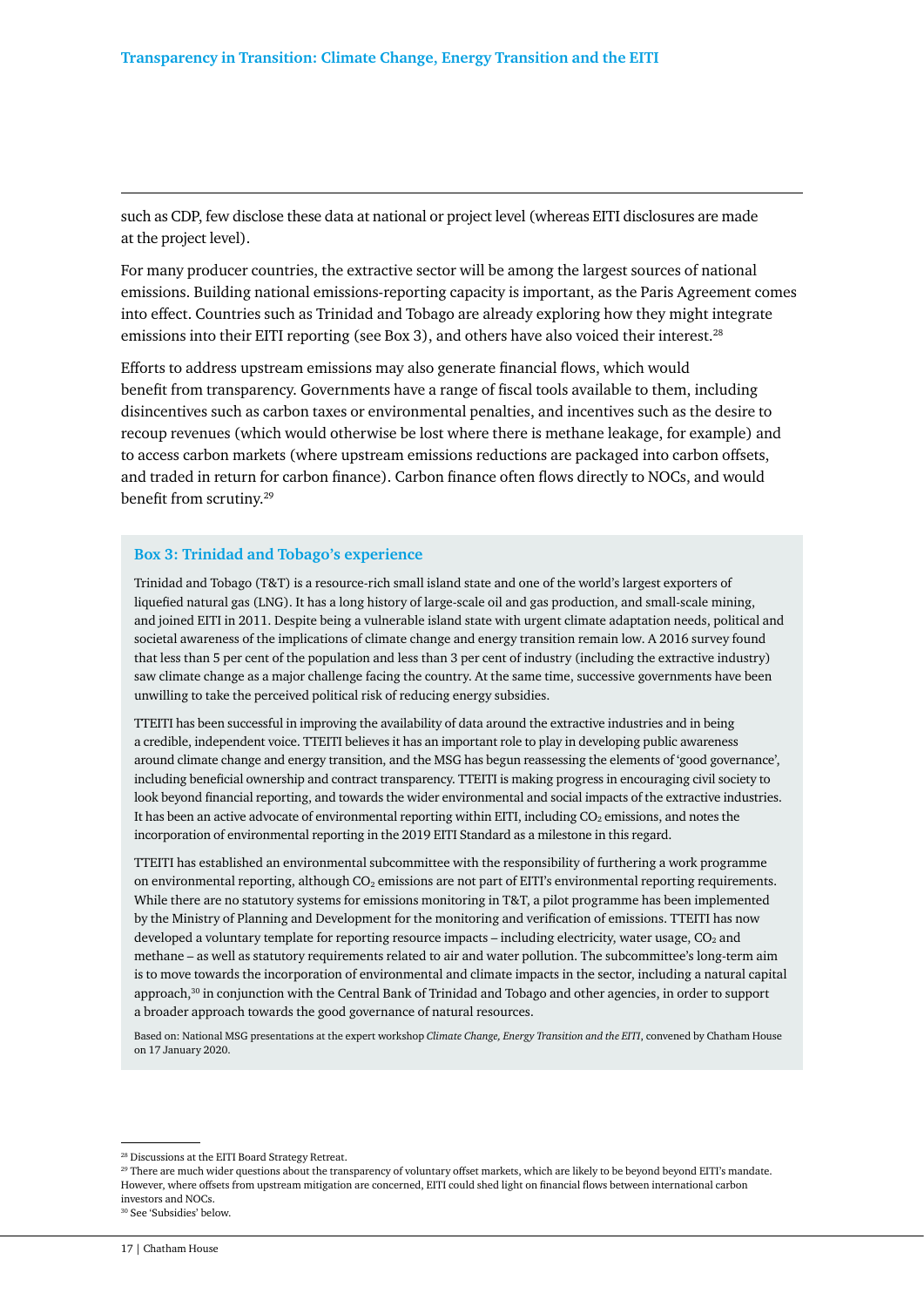There may also be value in disclosing the carbon intensity of production. Carbon intensity may provide an indication of a supply chain's climate-resilience and competitiveness over time, and it varies considerably between countries.<sup>31</sup> For minerals producers, the primary concern will be the  $CO<sub>2</sub>$  emissions associated with extraction, processing and transport, and the availability of options to reduce the emissions associated with these processes and ultimately decarbonize them. For fossil fuel producers, upstream emissions mitigation may significantly improve carbon intensity, but the embedded  $CO<sub>2</sub>$  in the fuel that is produced and ultimately burned will be the primary driver of carbon intensity.32 Investors and consumers of both minerals and fossil fuels are increasingly looking to carbon intensity as a comparative measure between producer countries and companies. As a metric, carbon intensity will almost certainly increase in prominence as the EU and others consider the introduction of carbon border adjustment mechanisms. Carbon intensity may also add to the overall cost of production if it is considered alongside carbon pricing and internalized, and may bring a project's commercial viability into question. National governments should have a strong interest in data and analysis on the carbon intensity of their production, as it may enable them to reduce the carbon intensity (and enhance the competitiveness) of their exports and their domestic energy sector, as well as informing their discussions with the EU and other trading blocs.

#### Subsidies

The allocation of resource revenues to spending (through the national budget) and to savings and investments (through sovereign wealth or strategic development funds) may help support sustainable, low-carbon areas of the economy and 'crowd in' international climate finance. However, the presence of production and consumption subsidies acts as a barrier to sustainable investment. Fossil fuel subsidies effectively raise the cost of bringing energy efficiency and RE to the market, as such technologies must be subsidized to compete with fossil fuels, even where they are at price parity (or even 'subsidized twice', where they are not).

Fossil fuel subsidies also obscure the real contribution of the extractive industries to the economy. EITI already encourages countries to disclose quasi-fiscal expenditures and to consider the net contribution of the extractive industry to the national economy, and the consideration of subsidies may materially change this picture (see Box 4).

The quantification and disclosure of 'unseen' subsidies to the sector could support a more comprehensive assessment of the sector's net contribution to economic development, and of the trade-offs associated with developing and producing extractive resources.

There are various ways to quantify subsidies, further explored in the next chapter. While some focus purely on the economic costs, others include 'externalities' such as the cost of environmental and public health damages. EITI already encourages MSGs to report on the social and environmental impacts of extractive activities. The quantification and disclosure of 'unseen'

<sup>31</sup> For an example of the range for crude oil, see Masnadi, M. S. et al. (2018), 'Global carbon intensity of crude oil production', *Science*, 361(6405), pp. 851–3, doi: [10.1126/science.aar6859](https://www.researchgate.net/deref/http%3A%2F%2Fdx.doi.org%2F10.1126%2Fscience.aar6859) (accessed 11 May 2020).

<sup>&</sup>lt;sup>32</sup> For exporters, these would be considered Scope 3 or exported emissions, as they are burnt elsewhere. For countries with domestic consumption, the carbon intensity of reserves will be a factor in domestic energy transition and emissions mitigation. The only way to address emissions in combustion will be through abatement with carbon capture and storage (CCS) or other negative emissions technologies. It is worth noting that CCS is not currently materializing at the speed or scale expected by many mainstream energy scenarios.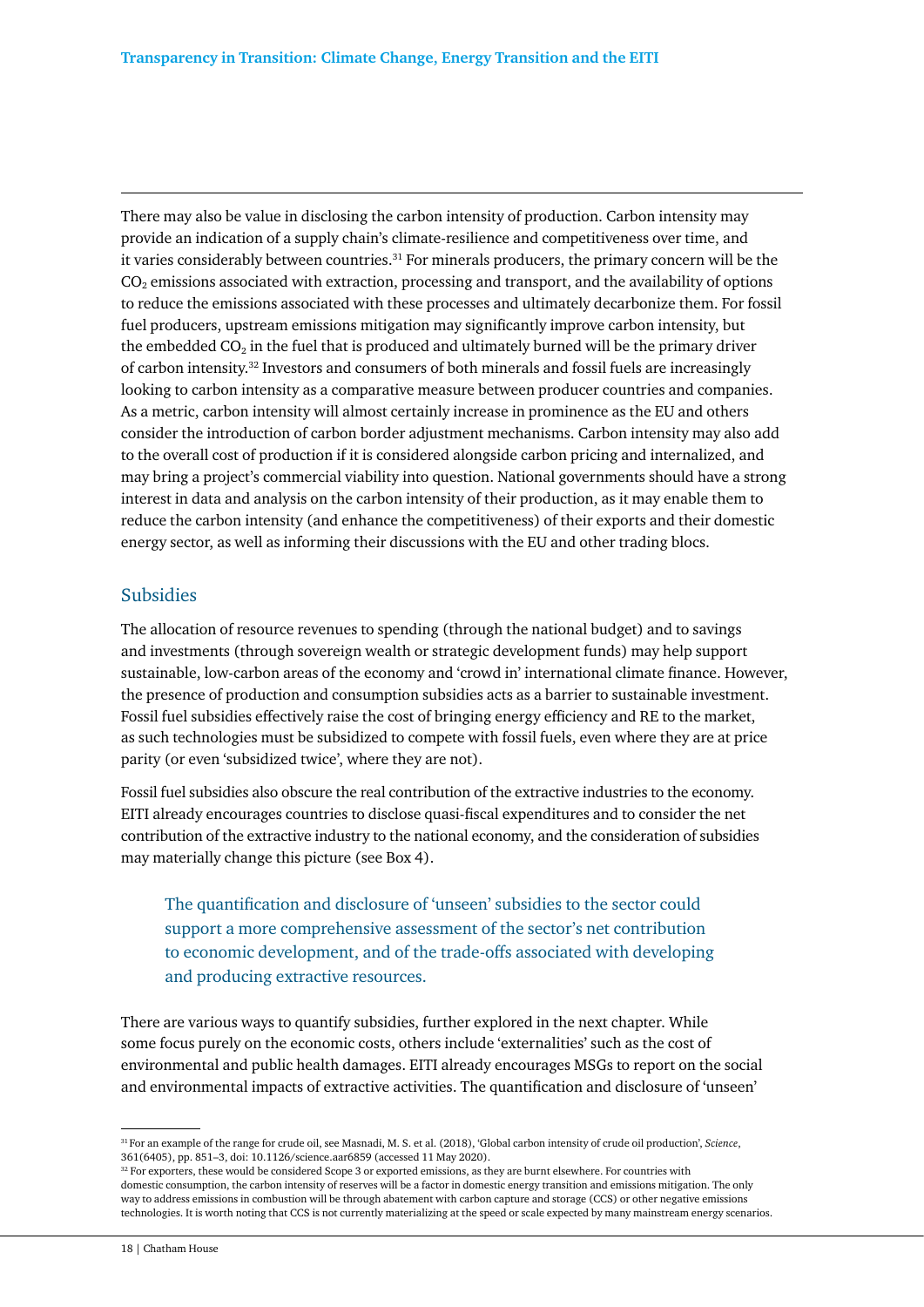subsidies to the sector could support a more comprehensive assessment of the sector's net contribution to economic development, and of the trade-offs associated with developing and producing extractive resources. Disclosures on social and environmental expenditures, considered alongside those on social and environmental impacts, could support estimates of the social cost of carbon and encourage natural capital accounting approaches.<sup>33</sup>

#### Fossil fuel phase-out

A growing number of countries have now made commitments to phase out coal, and commitments to phase out oil and gas may follow in time. As of June 2020, the national governments of 33 countries have committed to phasing out coal consumption, and some cases, linked domestic coal production.<sup>34</sup> Germany has committed to ending coal-fired power generation and to closing its coal mines by 2038 at the latest, at a cost of €40 billion. Several EITI-implementing countries face declining oil and gas production in the coming years, and there will be important discussions to be had around the subnational impacts of this transition. Whether the phase-out of fossil fuels is policy- or market-driven, support for a managed and equitable decline will be crucial. Indeed, the need for a 'just transition', which addresses the impacts of transition on fossil fuel dependent countries, regions and communities, is enshrined within the Paris Agreement.

Early consideration of the implications of transition – including how resilient revenues are likely to be throughout transition and how vulnerable assets are to stranding – may help governments anticipate the economic and social impacts of transition, and develop plans to support affected regions and communities. In this respect, the areas outlined above can all contribute to a government's ability to manage the inevitable decline of the sector. Ensuring that packages of support for fossil fuel-producing regions are transparent in their design and delivery will be crucial to society's support for transition at national and international levels. This support may include subsidies, compensation and other public financial flows which could, in theory, be considered within many of EITI's existing Requirements, including subnational payments, transfers and quasi-fiscal payments. Germany is exploring the potential for this (see Box 2). Data on the contribution made by the extractive sector to the economy, including employment, may also help inform planning for an orderly and equitable decline.

#### **Integrating transition within EITI's Requirements**

Despite the opportunities outlined above, there remain practical questions about how the data and analysis introduced above might integrate with existing EITI Requirements. Some stakeholders note a tension between EITI's need for precision and its focus on historical data, and the inherent uncertainty and forward-looking nature of forecasts and scenarios.35 These tensions will be familiar to those working on the disclosure of climate-related financial risks. However, there

<sup>&</sup>lt;sup>33</sup> Natural capital includes renewable and non-renewable resources (including air, water, land and biodiversity) and the ecosystem services that underpin them (such as air and water filtration, carbon storage, pollination and the provision of habitats for wildlife). Natural capital contributes to human wealth, health and security, but traditional measures of economic development such as GDP and GNI (gross national income) do not account for the contribution of natural capital to economic development, or indeed the impact of economic development on natural capital. Many countries are now developing natural capital approaches with the objective of incorporating these issues into national accounting and decision-making. See for example the World Bank-led WAVES partnership (Wealth Accounting and the Valuation of Ecosystem Services), which counts 11 EITI-implementing countries (Colombia, Germany, Guatemala, Indonesia, Madagascar, the Netherlands, Norway, Philippines, Uganda, the UK and Zambia) among its country and donor partners. See World Bank (2020), Wealth Accounting and the Valuation of Ecosystem Services (WAVES), World Bank Global Program on Sustainability (GPS), [www.wavespartnership.org/en](http://www.wavespartnership.org/en) (accessed 21 May 2020).

<sup>34</sup> See the Powering Past Coal Alliance,<https://poweringpastcoal.org/news/PPCA-news/financial-institutions-leading-coal-to-clean-energy-transition>. 35 This was discussed at the expert workshop *Climate Change, Energy Transition and the EITI*, convened by Chatham House on 17 January 2020.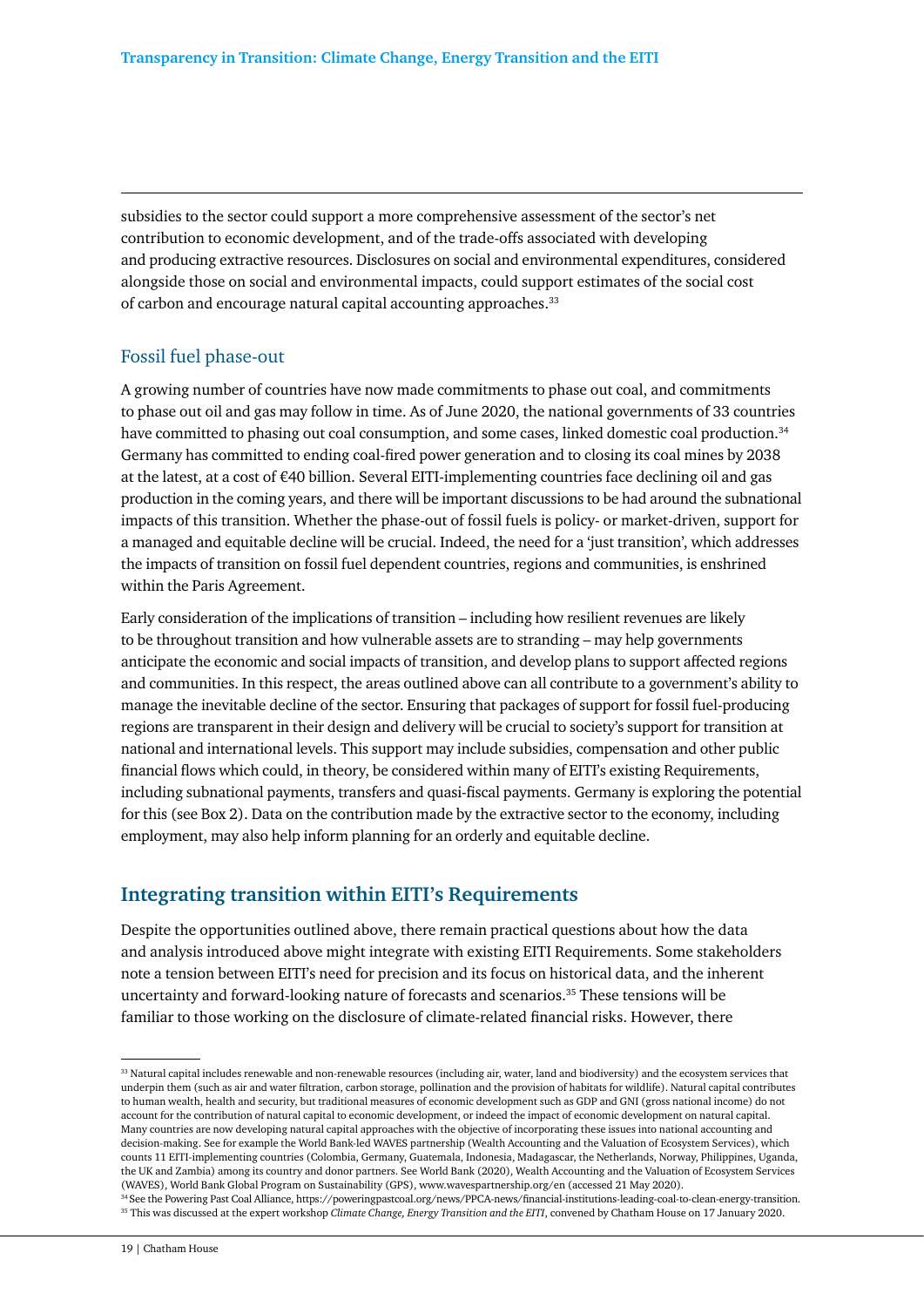is an important distinction to be made between forecasts, which represent a projection of current trends, and scenarios that are designed to 'stress-test' forecasts under a range of credible pathways and inform planning, policy and investment. As outlined above in Figure 2, below, EITI already encourages the disclosure of forward-looking data in several areas, including government forecasts for production and revenues.





Based on EITI Standard, workshop and country discussions.

The consideration of forward-looking data and analysis – and of the assumptions that underpin it – appears well aligned with EITI's mission and Requirements. As EITI's founding principles state: 'We recognise that a public understanding of government revenues and expenditure over time could help public debate and inform choice of appropriate and realistic options for sustainable development.'36 In this context, the purpose of analysing EITI data through a transition lens, and considering additional disclosures where appropriate, is to shine a light on the assumptions that underpin decisions being taken today and to allow stakeholders to assess which data are driving those assumptions and whether these data are appropriate and up to date. The next chapter considers how these data, disclosures and dialogues can contribute to improved national and international governance.

<sup>36</sup> EITI Principle 4.

<sup>20 |</sup> Chatham House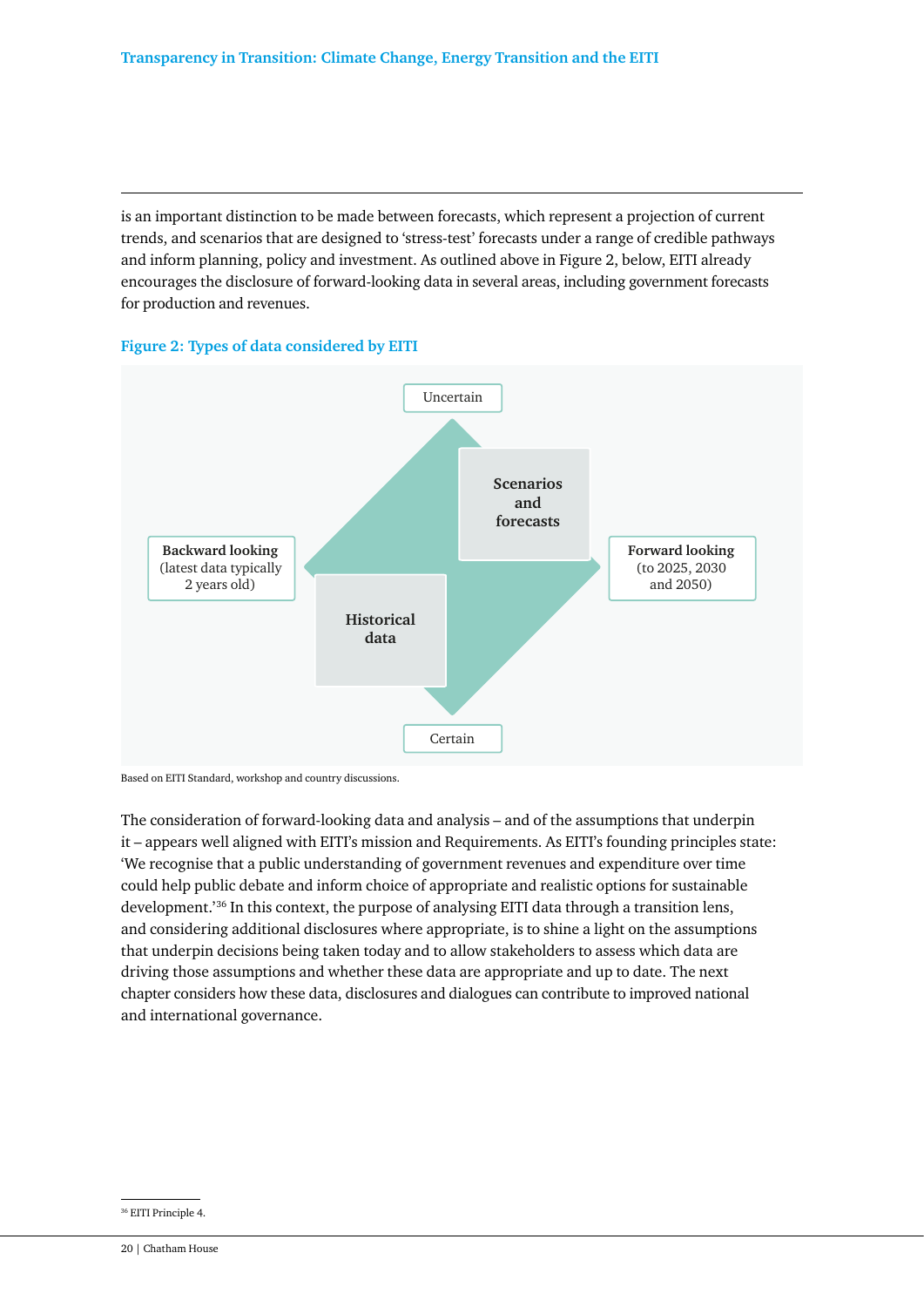### <span id="page-21-0"></span>3. National and International Governance

For data, disclosures and dialogues to have impact, they must influence and improve governance. Spanning 53 producer countries with a population of almost 1.8 billion, EITI dialogues – facilitated by national secretariats and MSGs in each country – have unique reach. Effective EITI engagement with energy transition and climate change – and their implications for the good governance of extractive resources – could be transformative. This chapter sets out some of the ways in which EITI could contribute to improved governance at the national and international level, and help support an orderly and equitable transition. Given the strategic and capacity constraints to EITI's involvement in global discussions on energy transition and climate change, this chapter emphasizes the potential of partnerships, and the need to avoid the duplication of efforts at national or international level.

#### **National governance**

By providing a forum for the exchange of well-informed discussion, EITI's national dialogues have the potential to raise awareness of the economic and energy implications of transition, and encourage a more integrated approach to extractives governance, ensuring that decisions taken in the sector are aligned with wider economic, energy and climate goals, and accountable to the public.

#### Supporting policy alignment

While EITI is framed in the language of sustainable development, its engagement with the UN Sustainable Development Goals (SDGs) – particularly those relating to affordable and clean energy (SDG 7) and climate action (SDG 13) – has so far been limited. Energy transition and climate policy increasingly intersect with the sustainable development agenda, and shape the options available to developing countries. Donors and MDBs are now realigning their finance and policy assistance with the Paris Agreement, in many cases halting their support to fossil fuels while scaling up their support for climate finance. Energy transition is just one part of a wider transition to a decarbonized economy, but political and economic dependence on carbon-intensive sectors represents a real barrier to transition. Dependence on fossil fuels has until recently represented something of a 'blind spot', with initiatives such as the MDB joint framework for alignment with the Paris Agreement focusing largely on the facilitators of transition, rather than the barriers to it.37

The impact of extractive industry decisions on national energy transition and climate commitments warrants particular attention. All EITI-supporting and -implementing countries have submitted Nationally Determined Contributions (NDCs) to the UN Framework Convention on Climate Change (UNFCCC) under the Paris Agreement. These are designed to increase in ambition over time, and they will be accompanied by long-term emissions reduction plans to 2050. As noted above, extractive industries are often among the largest sources of energy demand – and of emissions – in developing countries. They can also lock in carbon-intensive infrastructures and consumption

<sup>37</sup> The MDBs are now focusing on a just transition. See the *High Level MDB Statement* at the UN Secretary-General (UNSG) Climate Action Summit, 22 September 2019, <https://www.adb.org/sites/default/files/page/41117/climate-change-finance-joint-mdb-statement-2019-09-23.pdf> (accessed 11 May 2020).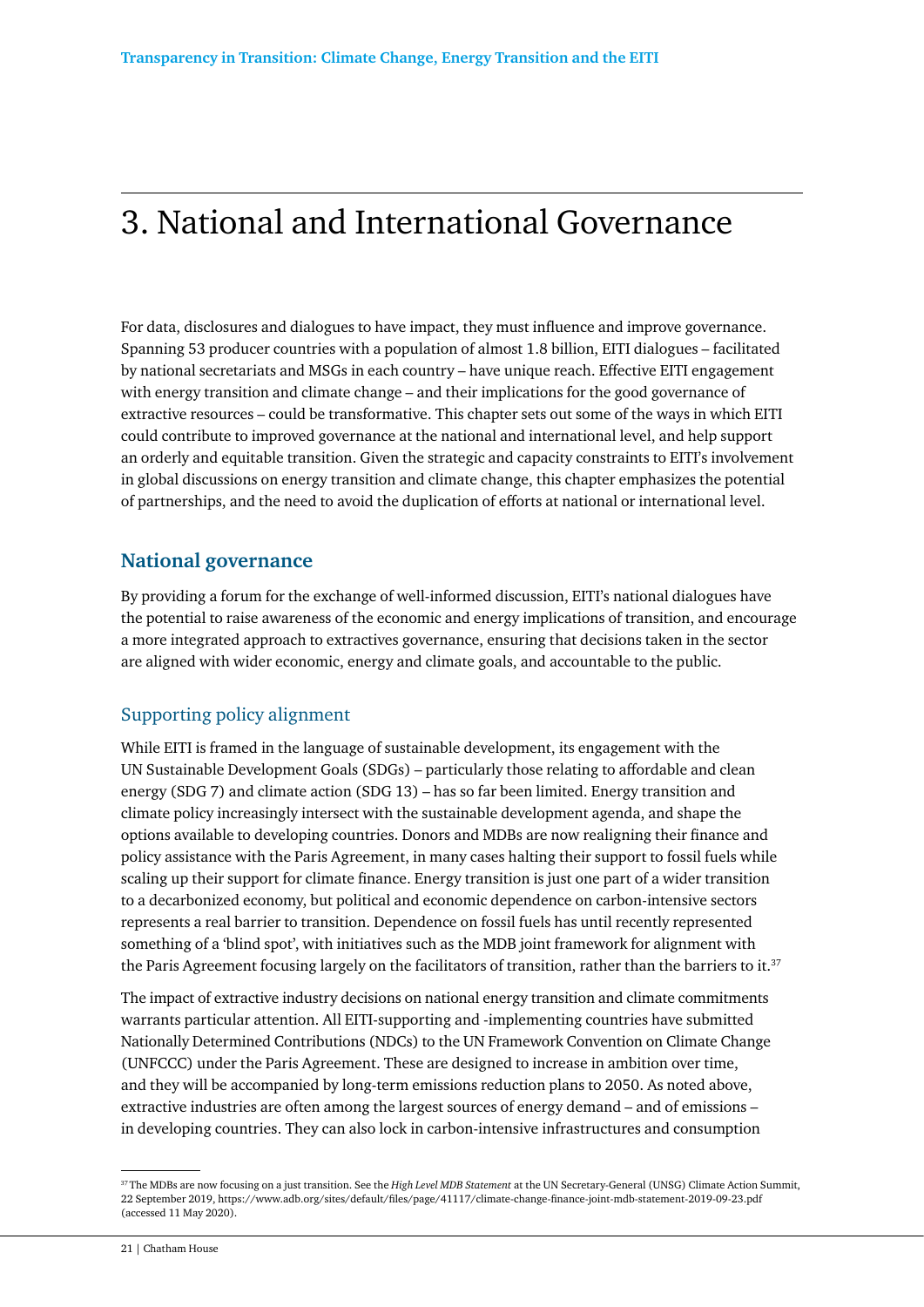patterns, which may constrain a country's ability to deliver its NDC commitments and increase its climate ambition over time. While many countries have included commitments to clean energy and afforestation in their NDCs, few have included commitments relating to the extractive industries. Nigeria is one of those that have, committing to ending gas flaring by 2030.38 There is now increasing discussion about whether to include extractive sector commitments in NDCs, including among new producers. Uganda is considering including its oil and gas sector – which stands to increase its annual emissions by around 10 per cent – in its revised NDC.<sup>39</sup>

#### **Box 4: Indonesia's experience**

Indonesia joined EITI in 2011; it is a major producer of fossil fuels and minerals, and the world's largest exporter of coal. Production of oil and gas is now declining, and the country is increasingly reliant on imports of fuel oil, the consumption of which is heavily subsidized. I-EITI notes several policy challenges relating to energy transition. Most of Indonesia's emissions emanate from its forestry and energy sectors. The country has made clear commitments to climate action (in terms of both mitigation and adaptation) under its NDC, and national policies, including the draft National Medium-Term Development Plan for 2020–24 and the national energy policy, aim to reduce domestic fossil fuel use. However, there are challenges relating to policy alignment, due to overlapping responsibilities between ministries and inconsistencies in technical implementation, given the highly decentralized nature of governance in Indonesia.

Given Indonesia's dependence on coal exports and fuel oil imports, the MSG is particularly concerned about the transparency of data on exports and imports, as well as information on revenues and costs. The MSG has a clear work plan exploring fiscal risk. It notes the net contribution of the extractive industries to the economy, which is effectively negated by state support to the sector, and the contribution of fuel oil imports to Indonesia's balance of payments, which are dependent on high levels of government subsidies. It highlights the potential for investment in extractives and energy infrastructure to present an 'economic trap', given the country's energy transition ambitions. It also cites broader civil society concerns about rent-seeking, from the political influence of major coal and power companies (the 'coal lobby'), to the market influence of oil importers (the 'oil cartel').

There are clear opportunities for I-EITI to help address these inconsistencies between Indonesia's extractive sector planning and its wider energy transition policy. The MSG is encouraged to use high-level advocacy for engagement with energy transition, exploring how to leverage EITI analysis in policy dialogues, and considering the scope of useful information and disclosures, including the appropriate level of disaggregation (upstream, energy, SOEs), the mechanism (template, system) and the type of data (production cost, price, project-level emissions, deforestation, etc.). Where dialogue is concerned, I-EITI is engaging with SOEs that play a primary role in the power sector and encouraging independent power providers to operate with transparency and to be accountable to the public. Looking ahead, it plans to define a clear role for the MSG in NDC processes and build its capacity in areas related to climate and energy transition, including the extractive industries.

Based on: National MSG presentations at the expert workshop *Climate Change, Energy Transition and the EITI*, convened by Chatham House on 17 January 2020.

<sup>&</sup>lt;sup>38</sup> See Nigeria's first NDC. Government of Nigeria (2017), *Nigeria's Intended Nationally Determined Contribution*, UNFCCC NDC Portal, [https://www4.unfccc.int/sites/ndcstaging/PublishedDocuments/Nigeria%20First/Approved%20Nigeria's%20INDC\\_271115.pdf](https://www4.unfccc.int/sites/ndcstaging/PublishedDocuments/Nigeria%20First/Approved%20Nigeria)  (accessed 11 May 2020). Nigeria's NEITI has previously argued that penalties for gas flaring have not provided a sufficient deterrent, and has made a series of recommendations in its EITI reports to enforce gas flaring penalties. See NEITI (2015), *Final Report on 2015 NEITI Oil and Gas Industry Audit*,<https://eiti.org/files/documents/neiti-oil-gas-report-2015-full-report-281217.pdf> (accessed 11 May 2020). <sup>39</sup> As discussed at the New Petroleum Producers Discussion Group (New Producers Group, or NPG) National Seminar, held in Kampala in November 2019. The NPG is a peer learning group convened by Chatham House, NRGI and the Commonwealth Secretariat. See Chatham House (2020), New Petroleum Producers Discussion Group, [https://www.chathamhouse.org/about/structure/eer-department/new-petroleum](https://www.chathamhouse.org/about/structure/eer-department/new-petroleum-producers-discussion-group-project)[producers-discussion-group-project](https://www.chathamhouse.org/about/structure/eer-department/new-petroleum-producers-discussion-group-project) (accessed 21 May 2020). Climate risk and energy transition training and discussions, led by Chatham House, featured in NPG Annual General Meetings and National Seminars in Kampala (2019), Accra (2018), Georgetown (2017), Nairobi (2016) and Dar es Salaam (2015).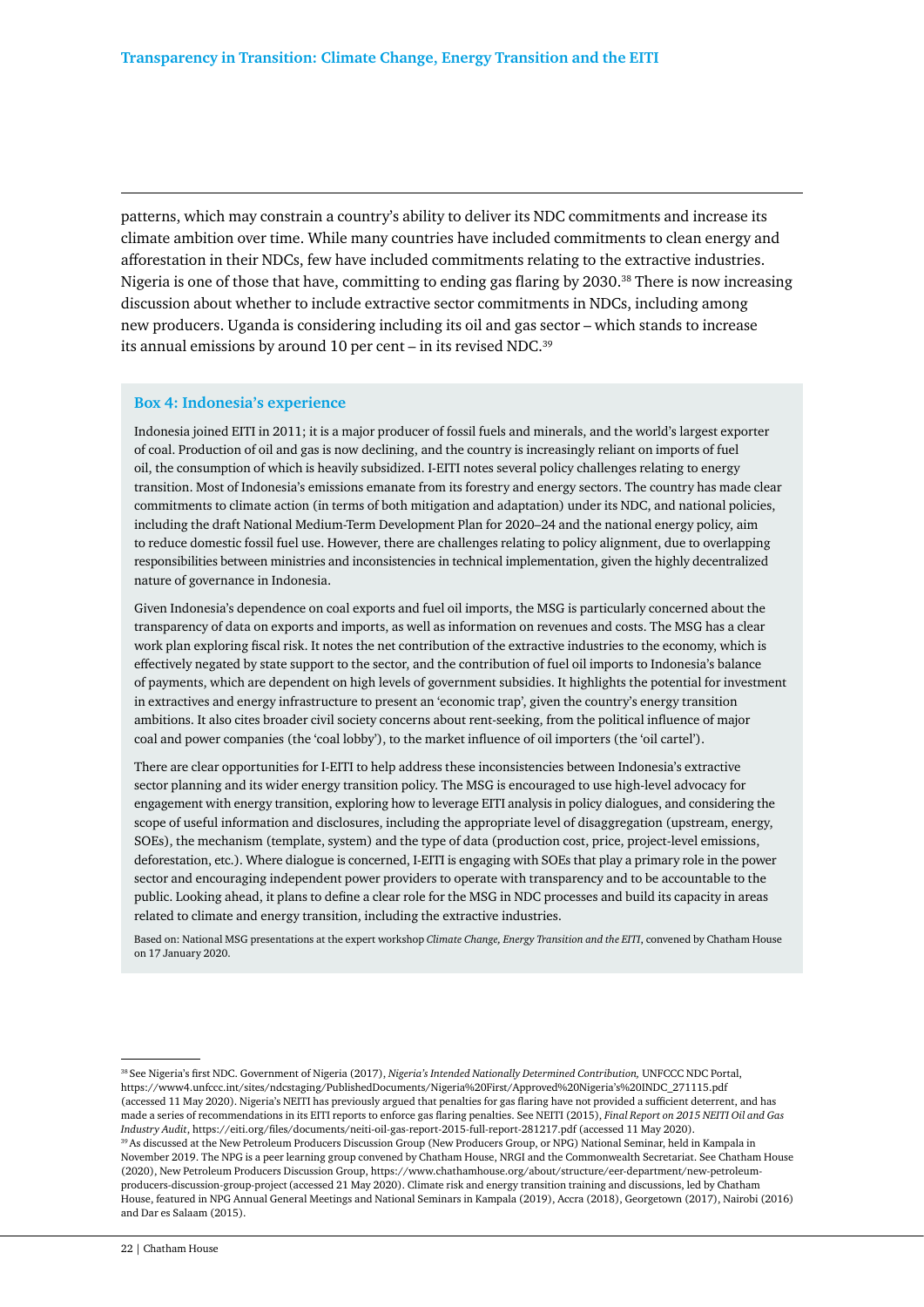EITI's national secretariats and MSGs are well placed to identify inconsistencies between decisions taken in the extractive industries and wider sustainable development goals, including domestic energy transition targets and international climate commitments. Indonesia, for example, has been exploring the impact of extractive sector plans on national energy transition ambitions (see Box 4). From the resilience of revenues, to the emissions associated with the extractive sector, the areas of analysis that were introduced in the previous chapter will present economy-wide challenges. With the right information, MSGs could play a key role in raising these issues on the national agenda, while continuing to play a central role in countering corruption and vested interests, which may act as a barrier to transition. Effective engagement here may also help address wider questions of economic justice, as well as those relating to a just transition away from fossil fuels and carbon-intensive industry over time. As a result, there is a clear case for EITI to encourage the development of a role for national secretariats and MSGs in SDG and NDC processes.

#### Addressing barriers to transition

The political economy that emerges around the extractive industries and state support to fossil fuels can act as a barrier to transition. This reinforces the importance of EITI's core mission, enhancing transparency and addressing corruption. It also highlights the importance of transparency around fossil fuel subsidies and other forms of state support to the sector, including direct transfers, loan guarantees, preferential credit, tax exemptions and price support. These are typically opaque and hard to assess. The definition of a subsidy is also contested, with some countries arguing that the domestic cost of production and delivery should be the benchmark, rather than international market prices. The OECD and IEA follow the World Trade Organization (WTO) definition of subsidies as financial transfers from government – namely direct budgetary and tax support. They estimate total global subsidies to fossil fuels in 2018 at \$526 billion.<sup>40</sup> The definition used in IMF research is broader, and includes 'post-tax' subsidies, including environmental and physical externalities that impose public costs. The IMF's estimate (for 2017) stands at \$5.2 trillion.<sup>41</sup>

#### EITI could play an important role in reporting data on subsidies across a wider range of countries, and particularly where tax exemptions and opaque forms of support to the sector are concerned.

Beyond the opportunity costs and the tax revenue that is foregone, price support can create economic distortions. The sale of fuel to the domestic market untaxed, or below export prices, can disincentivize energy efficiency and widen inequality, as the rich use more energy than the poor and therefore benefit disproportionately. It also risks locking in rising fuel demand and locking out clean technologies and infrastructures.

<sup>40</sup> Based on the International Institute for Sustainable Development (IISD) Global Subsidies Initiative (GSI) presentation to the Chatham House workshop. Data available at IEA (2020), *Energy subsidies – Tracking the impact of fossil-fuel subsidies*, <https://www.iea.org/topics/energy-subsidies> (accessed 21 May 2020).

<sup>41</sup> See the IMF explainer (2020), 'Energy Subsidies', [https://www.imf.org/en/Topics/Environment/energy-subsidies,](https://www.imf.org/en/Topics/Environment/energy-subsidies) and a supporting study on post-tax subsidies: Coady, D. et al. (2019), *Global Fossil Fuel Subsidies Remain Large: An Update Based on Country-Level Estimates*, IMF Working Paper No. 2019/89,<https://www.elibrary.imf.org/view/IMF001/25712-9781484393178/25712-9781484393178/25712-9781484393178.xml> (both accessed 21 May 2020).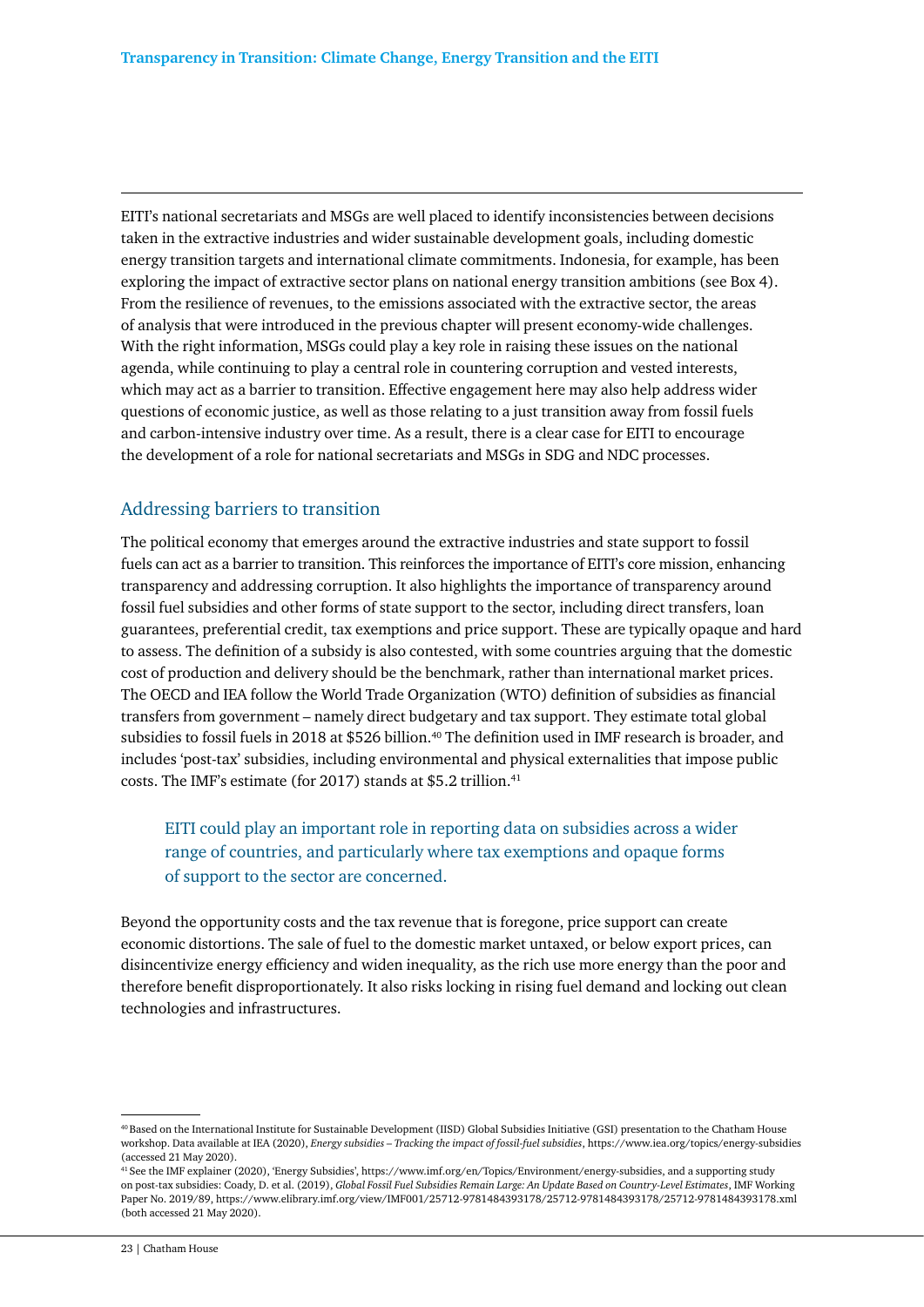The reform of fossil fuel subsidies features in several areas of national governance, and it is a central pillar of SDG 12 on responsible production and consumption. Commitments to subsidy reform also feature in the NDCs of at least 20 countries, often at subnational level.42 While subsidy reform can support SDG and NDC delivery, it comes with implications for affected workers and consumers, and thus raises the importance of a 'just transition' within countries, as well as between them.

Transparency around the real costs of subsidies and the implications of their removal is crucial, yet beyond the OECD and G20 countries, reporting remains limited. In its input to the G20 Energy Transitions Working Group, the IEA/OECD stated that 'increasing transparency on the use of scarce public resources is one way to maintain the momentum for fossil-fuel subsidy reform'.43 EITI could play an important role in reporting data on subsidies across a wider range of countries, and particularly where tax exemptions and opaque forms of support to the sector are concerned. It could also support wider conversations about the net contribution of the extractive sector to the economy over time. The disclosure of 'unseen' subsidies including public health and environmental damages may also support the development of natural capital accounting approaches within government, and encourage discussions about the changing value of natural resources over time.

#### **International governance**

National engagement with international discussions can help ensure that international tools and approaches are shared with developing countries, and put into practice where they are needed most. Enhanced awareness of and coordination with international processes could help address the current asymmetry of information between developing countries and their international partners, where the management of the economic impacts of transition is concerned. It could also help support international efforts to deliver an orderly, equitable transition.

#### Managing the economic impacts of transition

#### *Climate-related financial risk*

Just as EITI focuses on transparency and disclosure, so do emerging international efforts to manage the economic impacts of climate change and encourage the transition to a decarbonized economy.44 There are two key mechanisms at work here: the Task Force on Climate-related Financial Disclosures (TCFD) and the Central Banks and Supervisors Network for Greening the Financial System (NGFS).

The TCFD was established in 2016 with the objective of developing a consistent voluntary disclosure mechanism at company level. It now has over 1,000 supporters, with a combined market capitalization of almost \$12 trillion.45 A shift towards mandatory disclosures looks

<sup>42</sup> Global Subsidies Initiative (2019), *Raising ambition through fossil fuel subsidy reform: Greenhouse gas emissions modelling results from 26 countries.* Geneva: Global Subsidies Initiative of the International Institute for Sustainable Development*,* [https://www.iisd.org/sites/default/](https://www.iisd.org/sites/default/files/publications/raising-ambition-through-fossil-fuel-subsidy-reform.pdf) [files/publications/raising-ambition-through-fossil-fuel-subsidy-reform.pdf](https://www.iisd.org/sites/default/files/publications/raising-ambition-through-fossil-fuel-subsidy-reform.pdf) (accessed 1 Jun. 2020).

<sup>43</sup> IEA/OECD (2019), *Update on recent progress in reform of inefficient fossil-fuel subsidies that encourage wasteful consumption*, Contribution by the International Energy Agency (IEA) and the Organisation for Economic Co-operation and Development (OECD) to the G20 Energy Transitions Working Group in consultation with: International Energy Forum (IEF), Organization of Petroleum Exporting Countries (OPEC) and the World Bank, 2nd Energy Transitions Working Group Meeting, Toyama, 18–19 April 2019, [https://www.oecd.org/fossil-fuels/publication/OECD-IEA-](https://www.oecd.org/fossil-fuels/publication/OECD-IEA-G20-Fossil-Fuel-Subsidies-Reform-Update-2019.pdf)[G20-Fossil-Fuel-Subsidies-Reform-Update-2019.pdf](https://www.oecd.org/fossil-fuels/publication/OECD-IEA-G20-Fossil-Fuel-Subsidies-Reform-Update-2019.pdf) (accessed 21 May 2020).

<sup>44 &#</sup>x27;Increasing transparency makes markets more efficient, and economies more stable and resilient' (Michael Bloomberg). See Task Force on Climate-related Financial Disclosures (undated), [www.fsb-tcfd.org](http://www.fsb-tcfd.org) (accessed 21 May 2020).

<sup>45</sup> TCFD (2020), 'More than 1,000 Global Organizations Declare Support for the Task Force on Climate-related Financial Disclosures and its Recommendations', Press Release, 12 February 2020, [https://www.fsb-tcfd.org/wp-content/uploads/2020/02/PR-TCFD-1000-Supporters\\_](https://www.fsb-tcfd.org/wp-content/uploads/2020/02/PR-TCFD-1000-Supporters_FINAL.pdf) [FINAL.pdf](https://www.fsb-tcfd.org/wp-content/uploads/2020/02/PR-TCFD-1000-Supporters_FINAL.pdf) (accessed 11 May 2020).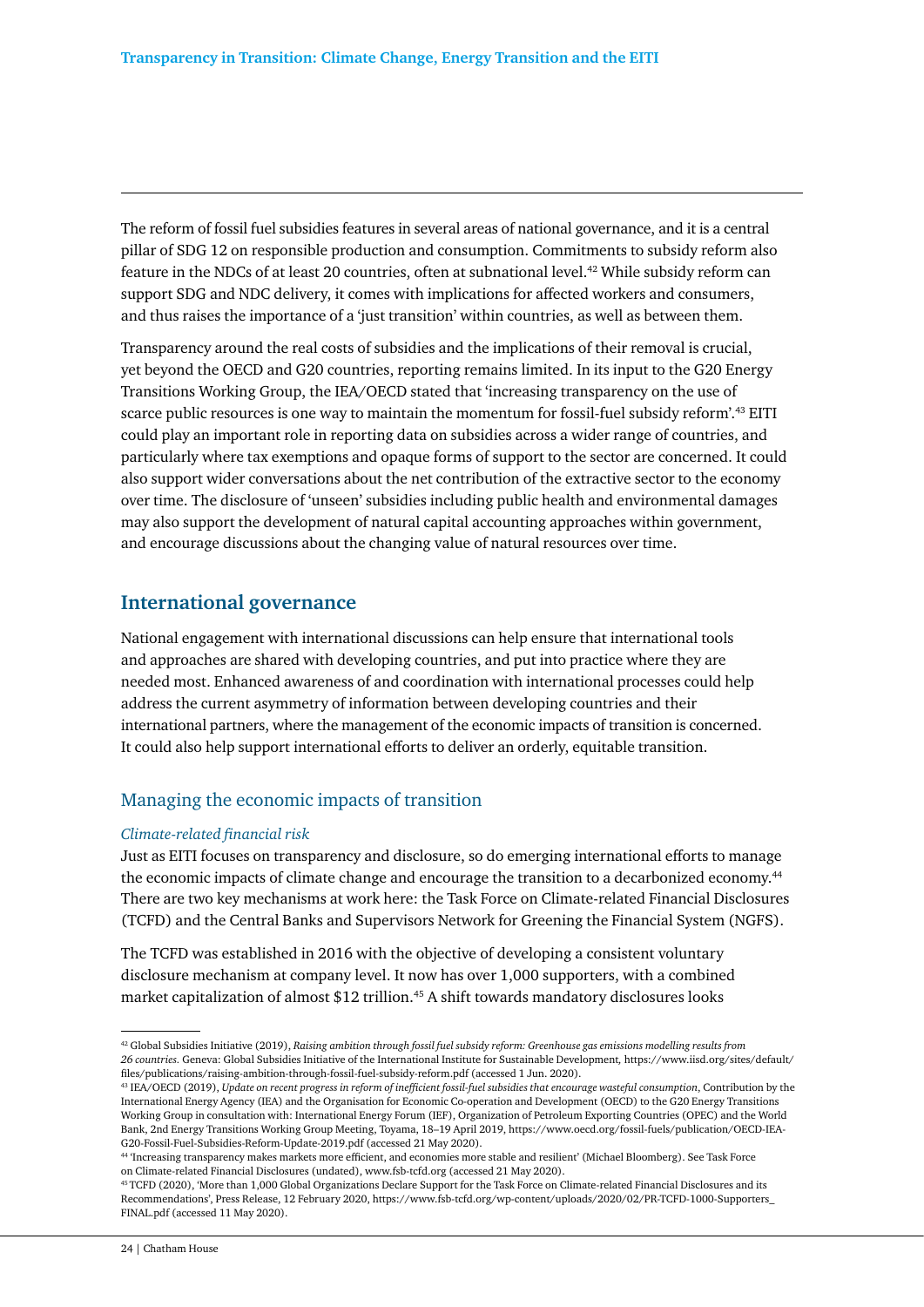increasingly likely. The UK's Green Finance Strategy, launched in mid-2019, suggests that all listed companies and major asset owners will have to make TCFD disclosures by 2022, and HM Treasury has established a taskforce to explore how this could be implemented.<sup>46</sup> At present, however, only 15 of 60 EITI-supporting companies are TCFD supporters. The EITI Board could also encourage EITI-supporting companies to support the TCFD and provide links to their disclosure of climate-related financial risks.

The NGFS was established in 2017 with the objective of sharing best practice among central banks and regulators, mainstreaming frameworks to manage climate risks, and supporting an orderly transition towards a sustainable economy. It now has 65 members (consisting of central banks and regulators) and 12 observers (including the major MDBs, the IMF and the OECD).<sup>47</sup> They are working towards the development of data-driven scenarios to help central banks and regulators assess climate risks.

Emerging and developing economies with a dependence on extractives production and exports are among both the most exposed to the economic impacts of transition, and the least prepared.

Both the TCFD and the NGFS highlight the need to work with emerging and developing economies to ensure that they too build the capacity to identify and manage climate-related financial risks. Emerging and developing economies with a dependence on extractives production and exports are among both the most exposed to the economic impacts of transition, and the least prepared.<sup>48</sup> Norway's Climate Risk Commission, for example, has stressed the need for full sight of climate-related financial risks and effective management of them, due to Norway's exposure to oil and gas.49 Raising awareness of these approaches and tools within MSGs could help ensure that governments draw upon international experience and best practice in managing the economic impacts of transition. It could also help create a feedback loop, making these mechanisms relevant to developing economies as well as to emerging and advanced ones.

The TCFD and the NGFS also both highlight gaps in the type of granular, asset-level data that is required across jurisdictions to build an accurate assessment of climate-related financial risk. They are encouraging the relevant government authorities to make such data publicly available. With its focus on project-level data, EITI has the potential to contribute to this effort, with disclosures relating to the viability of projects and the resilience of the revenues they generate, and the full scale of SOE assets and public finance reinvested in the extractive sector, for example. In both cases, the MSGs of EITI-implementing countries that also participate in the NGFS – including Colombia, Germany, Indonesia, Mexico and the UK – would be well placed to explore the opportunities.

<sup>46</sup> HM Government (2019), *Green Finance Strategy – Transforming Finance for a Greener Future*, July 2019, [https://assets.publishing.service.](https://assets.publishing.service.gov.uk/government/uploads/system/uploads/attachment_data/file/820284/190716_BEIS_Green_Finance_Strategy_Accessible_Final.pdf) [gov.uk/government/uploads/system/uploads/attachment\\_data/file/820284/190716\\_BEIS\\_Green\\_Finance\\_Strategy\\_Accessible\\_Final.pdf](https://assets.publishing.service.gov.uk/government/uploads/system/uploads/attachment_data/file/820284/190716_BEIS_Green_Finance_Strategy_Accessible_Final.pdf)  (accessed 21 May 2020).

<sup>47</sup> Central Banks and Supervisors Network for Greening the Financial System (NGFS) (2020), Membership, 16 April, [https://www.ngfs.net/en/](https://www.ngfs.net/en/about-us/membership) [about-us/membership](https://www.ngfs.net/en/about-us/membership) (accessed 11 May 2020).

<sup>48</sup> Countries in NORAD's Oil for Development programme participated in a scenario analysis exercise, drawing on TCFD/NGFS principles, as part of a climate risk and energy transition capacity-building course led by Chatham House and delivered in partnership with the UN Environment Programme and the Norwegian Environment Agency in Geneva.

<sup>49</sup> Norwegian Climate Risk Commission (2018), *Climate risk and the Norwegian economy*, Official Norwegian Reports NOU 2018: 17 Summary, <https://www.regjeringen.no/contentassets/c5119502a03145278c33b72d9060fbc9/en-gb/pdfs/nou201820180017000engpdfs.pdf> (accessed 11 May 2020).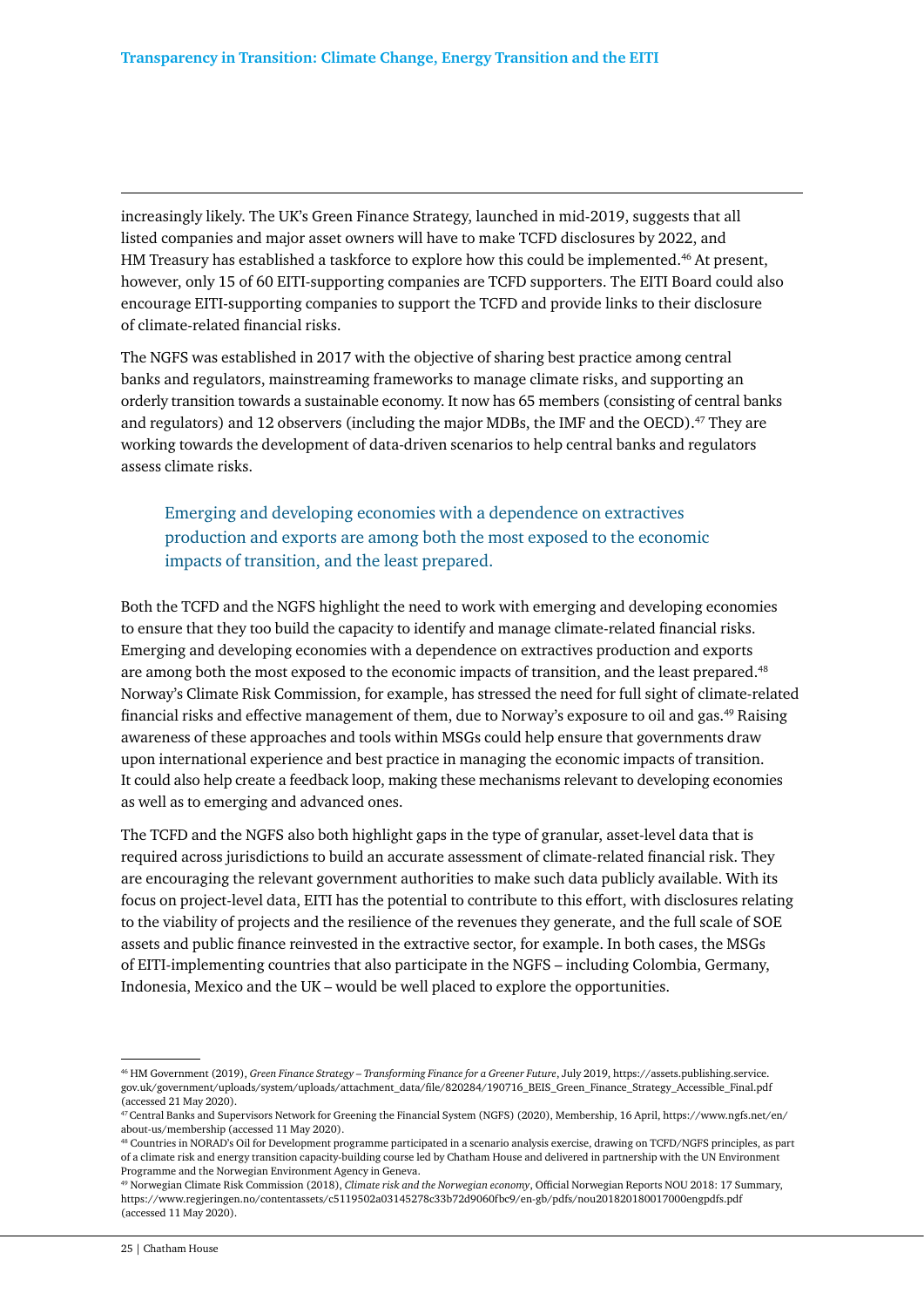#### *Macroeconomic stability*

Extractives transparency may also help manage climate-related risks in the global financial system. The IMF has been exploring the role played by macroeconomic and financial policies in mitigating climate change.<sup>50</sup> It is also considering the implications of a rapid energy transition for oil and gas producers.51 Most recently, questions around debt have returned to the fore, and are being exacerbated by the COVID-19 crisis. Many fossil fuel exporters are already facing severe economic distress, due to the collapse in oil demand and prices, and the rising healthcare and economic costs of the crisis. Like climate change, the impacts of COVID-19 – and the economic stimulus measures being developed in response to it – underscore the importance of timely and accurate data, scenario analysis and public debate around different pathways, including the long-term viability of high-carbon industries and the sustainability of sovereign debt.

Greater transparency around the links between the extractives industries and the wider economy – and the implications of different transition pathways for economic stability, energy systems and industrial development – could help support the integration of scenario analysis in Article IV Consultations and Financial System Stability Assessments, for example. It could also help incorporate transition risks – and national preparedness for them – into sovereign credit ratings and the price of sovereign bonds. EITI already works with the IMF to align accounting standards, and has previously explored the ways in which EITI data might help credit ratings agencies.<sup>52</sup> Disclosures on the resilience of resource revenues and the scale of public finance at risk in the extractive sector could contribute here.

#### *Accounting standards*

Accounting standards boards are considering whether the value of assets, including extractive resources and associated infrastructure, may be prematurely written down due to climate commitments and energy and investment trends. The Australian Accounting Standards Board (AASB) and Auditing and Assurance Standards Board (AUASB) issued a note in 2019 stating that 'qualitative external factors' – including the sector in which a company operates, and investor expectations of the company – may present material risks that warrant disclosure in financial statements.53 The International Accounting Standards Board (IASB) has advanced this argument, highlighting requirements in the International Financial Reporting Standards Foundation's (IFRS) Standard that could help companies make judgments on the materiality of climate-related financial risks, ranging from impairments to assets, to changes in contingent liabilities.54 In late 2019, the Spanish oil company Repsol became the first to issue an asset impairment, in line with its commitment to become a net-zero emissions company by 2050.<sup>55</sup>

<sup>50</sup> See for example Krogstrup, S. and Oman, W. (2019), *Macroeconomic and Financial Policies for Climate Change Mitigation: A Review of the Literature,* IMF Working Paper No. 19/185, [https://www.imf.org/en/Publications/WP/Issues/2019/09/04/Macroeconomic-and-Financial-](https://www.imf.org/en/Publications/WP/Issues/2019/09/04/Macroeconomic-and-Financial-Policies-for-Climate-Change-Mitigation-A-Review-of-the-Literature-48612)[Policies-for-Climate-Change-Mitigation-A-Review-of-the-Literature-48612](https://www.imf.org/en/Publications/WP/Issues/2019/09/04/Macroeconomic-and-Financial-Policies-for-Climate-Change-Mitigation-A-Review-of-the-Literature-48612) (accessed 11 May 2020).

<sup>51</sup> See for example Cherif, R., Hasanov, F. and Pande, A. (2017), *Riding the Energy Transition: Oil Beyond 2040*, IMF Working Paper No. 17/120, <https://www.imf.org/en/Publications/WP/Issues/2017/05/22/Riding-the-Energy-Transition-Oil-Beyond-2040-44932>(accessed 11 May 2020). 52 EITI and the UN-supported PRI (Principles for Responsible Investment) explored the potential role of EITI disclosures in credit risk assessments in 2015–16, although the issue of climate change was not raised at that time. See EITI International Secretariat (2015), *Quantifying Intangibles – Using the Extractive Industries Transparency Initiative (EITI) in Credit Ratings Assessments*, EITI Brief, Oslo: EITI International Secretariat, [https://eiti.org/files/documents/20150825\\_eiti\\_brief\\_how-to-use-the-eiti-in-credit-rating-assessments.pdf;](https://eiti.org/files/documents/20150825_eiti_brief_how-to-use-the-eiti-in-credit-rating-assessments.pdf) also Gordy, A. (2016), *Using the Extractive Industries Transparency Initiative to Enhance Credit Ratings Assessments*, UN PRI & EITI,<https://www.unpri.org/download?ac=202> (both accessed 21 May 2020).

<sup>53</sup> AASB and AUASB (2019), Climate-related and other emerging risks disclosures: assessing financial statement materiality using AASB/IASB Practice Statement 2, April 2019, [https://www.aasb.gov.au/admin/file/content102/c3/AASB\\_AUASBJointBulletin.pdf](https://www.aasb.gov.au/admin/file/content102/c3/AASB_AUASBJointBulletin.pdf) (accessed 21 May 2020). 54 IASB (2019), *IFRS Standards and climate-related disclosures*, IFRS In Brief, November 2019, [https://cdn.ifrs.org/-/media/feature/news/2019/](https://cdn.ifrs.org/-/media/feature/news/2019/november/in-brief-climate-change-nick-anderson.pdf?la=en) [november/in-brief-climate-change-nick-anderson.pdf?la=en](https://cdn.ifrs.org/-/media/feature/news/2019/november/in-brief-climate-change-nick-anderson.pdf?la=en) (accessed 21 May 2020).

<sup>55</sup> Repsol wrote down its assets by €4.8 billion in 2019. See Repsol (2019), *Repsol will be a net zero emissions company by 2050*, <https://www.repsol.com/en/press-room/press-releases/2019/repsol-will-be-a-net-zero-emissions-company-by-2050.cshtml> (accessed 11 May 2020).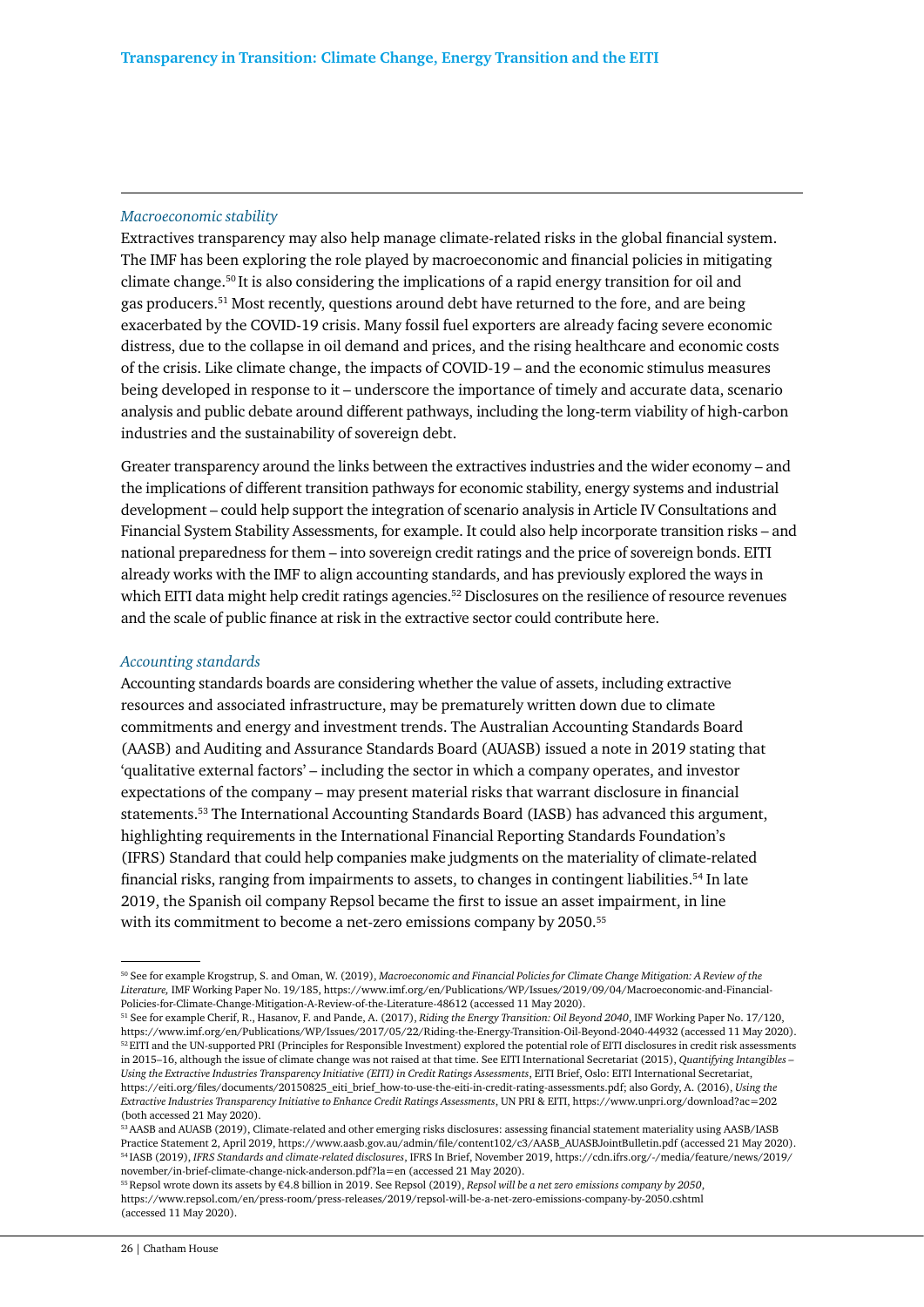These shifts will almost inevitably affect public accounting standards in time. Where flows such as revenues are concerned, EITI has already worked to align its reporting requirements with the IMF's Government Finance Statistics. Where stocks, or natural assets, are concerned, there is less guidance. While EITI does not require the disclosure of reserves, many countries include them as contextual information in their reporting, and the scale and carbon intensity of these reserves will be of relevance where the assessment of climate risk is concerned. The International Public Sector Accounting Standards Board (IPSASB) is considering the reporting of natural resource revenues and assets under its Strategy and Work Plan for 2019–23.56 Early coordination with international accounting standards boards and their evolving approaches could help ensure alignment and build country capacity.

#### Supporting international climate action

#### *Emissions reporting*

The architecture of the Paris Agreement is based upon voluntary national commitments to emissions reductions within each signatory country's national borders. The integrity of the process is dependent on the transparent reporting of progress towards these commitments. Under the Paris Agreement's Enhanced Transparency Framework (ETF), developed countries will provide updates every two years, including providing greenhouse gas inventories and reporting their progress towards NDCs, which are subject to technical expert review and a multilateral peer review process. These updates support country assessments of progress, and alongside other inputs, contribute to a regular 'global stock take', where collective progress towards the long-term goal of the Paris Agreement is assessed. EITI engagement with emissions reporting could help develop national capacities and support the development of sector-specific commitments within NDCs, for example.

#### *Supply-side policy*

International climate negotiations have traditionally focused on the source of emissions – or the demand-side of fossil fuels. The discussion of supply-side policies with the objective of curbing fossil fuel supply is now beginning to emerge within UNFCCC processes. Proposed measures range from fiscal tools, such as production taxes, to regulatory measures including unilateral moratoriums and multilateral treaties on fossil fuel production.57 Alongside demand-side initiatives like the Powering Past Coal Alliance (PPCA), they reflect the growth of national policies and international coordination designed to manage the decline of fossil fuel production. At subnational level, transparency around the progress towards these commitments – and the finance and assistance that will be required to deliver them in an equitable way – will be crucial to maintaining societal support for transition. At international level, addressing the question of equity – and particularly which countries should be the first to wind down fossil fuel production – will also be crucial. Transparent data on fossil fuel production could help assess progress towards supply-side commitments within UNFCCC processes, where countries make them. The authors of the *Production Gap* report recommend the reporting of emissions associated with extraction on a voluntary basis under the UNFCCC, following extractive-based accounting methods.<sup>58</sup>

<sup>56</sup> See IPSASB's Strategy and Work Plan 2019–2023, [https://www.ifac.org/system/files/publications/files/IPSASB-Strategy-and-Work-](https://www.ifac.org/system/files/publications/files/IPSASB-Strategy-and-Work-Plan-2019-2023.pdf)[Plan-2019-2023.pdf](https://www.ifac.org/system/files/publications/files/IPSASB-Strategy-and-Work-Plan-2019-2023.pdf) (accessed 21 May 2020).

<sup>57</sup> See for example the Lofoten Declaration, [http://www.lofotendeclaration.org/;](http://www.lofotendeclaration.org/) and the Fossil Fuel Non-Proliferation Treaty, <https://www.fossilfueltreaty.org/>(both accessed 21 May 2020).

<sup>58</sup> SEI, IISD, ODI, Climate Analytics, CICERO and UNEP (2019), *The Production Gap: The discrepancy between countries' planned fossil fuel production and global production levels consistent with limiting warming to 1.5°C or 2°C*, <http://productiongap.org/> (accessed 11 May 2020).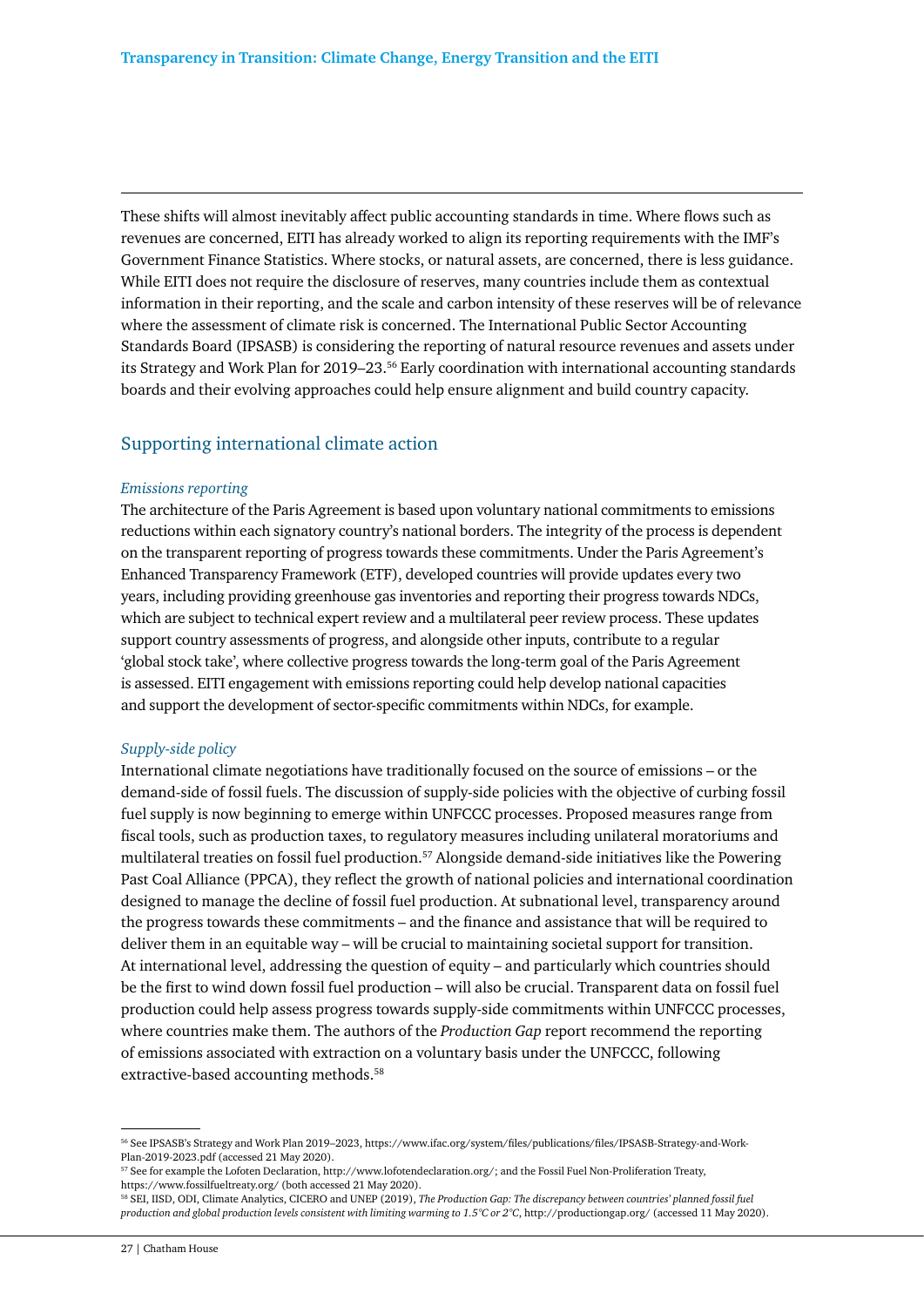### <span id="page-28-0"></span>4. Conclusion

This paper finds that, as the central governance standard for the extractive industries, EITI has an important role to play in the transition to a sustainable, decarbonized world. Calls for better understanding of the implications of transition for the extractive industries are growing louder across government, business and civil society. The economic impacts of the transition away from fossil fuels and carbon-intensive sectors are increasingly clear, as are the opportunities for a domestic energy transition, yet levels of awareness and capacity in producer countries remain low. These countries will face different risks and opportunities, shaped by both their national context and international progress towards transition. While the transition is not currently on track, emissions are now expected to decline in 2020 due to the impact of the COVID-19 pandemic, and the shape of the global recovery will have profound implications for its future trajectory. Producer countries with high levels of economic, energy and industrial dependence on the extractive industries will be among the most vulnerable in a late and disorderly transition, and the least resilient to economic and climate shocks.

The economic impacts of the transition away from fossil fuels and carbon-intensive sectors are increasingly clear, as are the opportunities for a domestic energy transition, yet levels of awareness and capacity in producer countries remain low.

Within this wider context, this paper has explored two broad areas of opportunity:

First, the potential for EITI *data, disclosures and dialogues* to help countries assess both their exposure to the economic risks associated with transition, and their progress on energy transition. Better understanding of the issues introduced in this paper – from the resilience of revenues and the commercial viability of projects under different transition scenarios, to the extractive industry's energy sources and emissions – will be crucial for sound policy development and decision-making. In many cases, existing EITI data and disclosures and publicly available information could support such analysis. In others, additional disclosures could enhance EITI's relevance and impact.

Second, the potential for EITI to contribute to improved *national and international governance*  through transition. Where *national governance* is concerned, EITI is well positioned to provide a forum for informed debate around the risks and opportunities associated with transition. With the right data and guidance, MSGs could help ensure that policies and decisions relating to the extractive industries are aligned with national sustainable development, including energy transition and climate goals. It could highlight economic and energy dependencies on the extractive sector that may increase national exposure to climate-related economic risks or present a barrier to domestic energy transition.

Better coordination with *international governance* mechanisms can help ensure that international best practice is shared with producer countries and put to use, and that EITI data, disclosures and dialogues contribute to international efforts to support an orderly transition. Effective partnerships with international mechanisms that are designed to manage climate-related economic risks, such as the NGFS and TCFD, and those such as the UNFCCC that are designed to guide emissions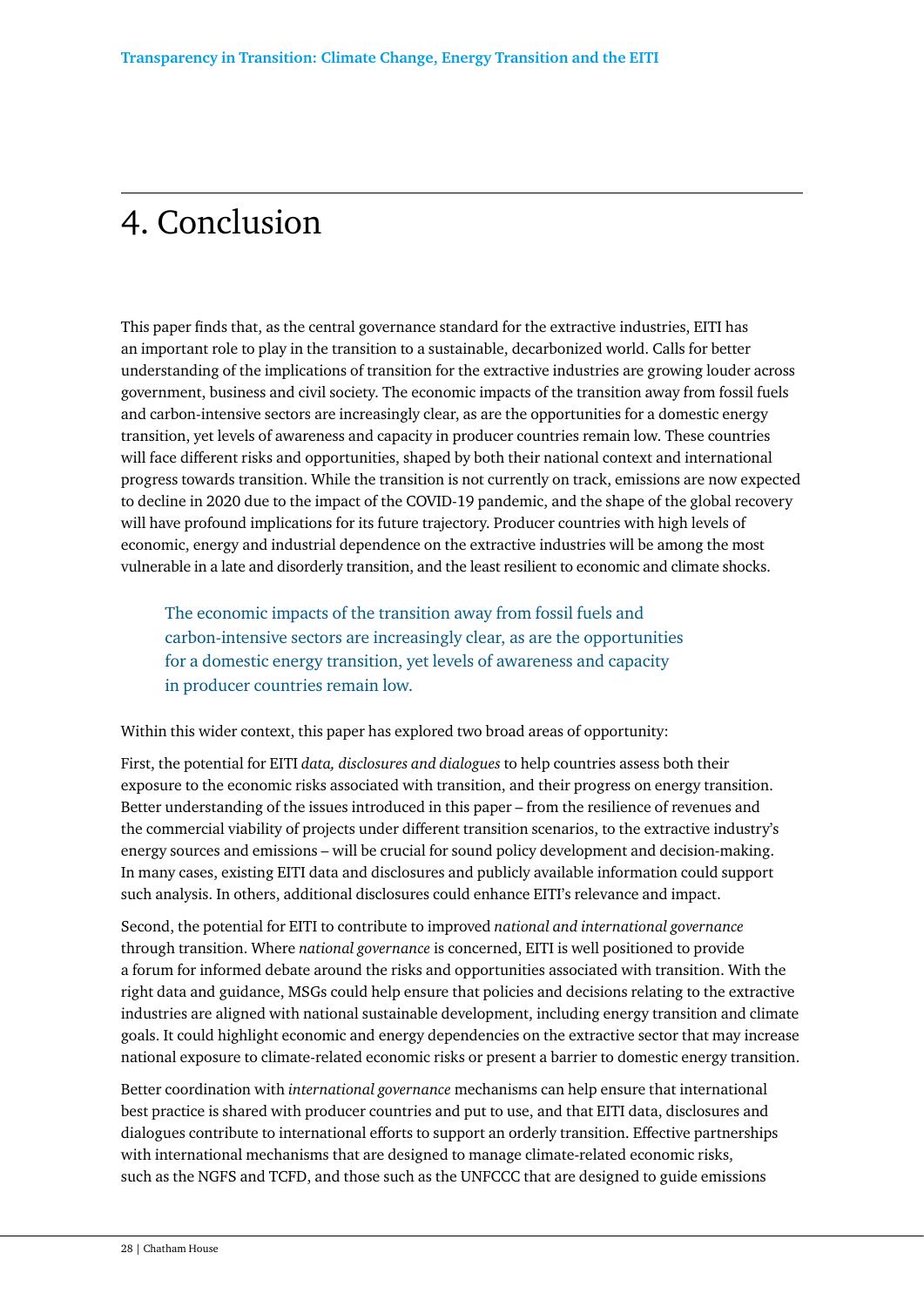reductions, could help avoid the duplication of efforts and encourage these processes to reflect the needs of emerging and developing countries, as well as demonstrating EITI's relevance and impact beyond the extractive industries.

Without better information and capacities, developing and emerging economies may be exposed to unnecessary economic risks and be left further behind by energy transition.

Underpinning each of these areas is the imperative to support an equitable and just transition. It has long been accepted that national decision-makers face asymmetries of information and capacity around the extractive industries, compared with international companies and investors in the sector. Indeed, the focus of much donor and MDB assistance to the sector, and of governance standards such as EITI, has been on addressing information gaps and building the institutional and civil society capacity required to ensure the good governance of extractive resources. Similar asymmetries are now emerging around climate risk and energy transition, with an increasingly sophisticated understanding of risks and opportunities at the international level, but few comparable discussions or mechanisms at national level. Without better information and capacities, developing and emerging economies may be exposed to unnecessary economic risks and be left further behind by energy transition.

As an organization, EITI will have to decide how to respond to this changing global context for the extractive industries, while balancing the interests and needs of its stakeholders. Its emphasis on multi-stakeholder engagement means that the process of integrating new issues within the EITI Standard is typically a slow one. At the same time, there is growing interest in energy transition among implementing countries, and some MSGs are already integrating issues related to transition in their EITI processes. As the world responds to the COVID-19 crisis, the need for a transition towards more sustainable, equitable and climate-resilient growth could not be clearer. The impacts of COVID-19 have highlighted the speed with which systemic shocks can affect economic stability, and the need for real-time data and forward-looking analysis to inform sound policy- and decision-making.

There is now a live debate about the extent to which recovery measures might accelerate the transition to a sustainable, low-carbon economy, or reinforce carbon-intensive economic models. Many producer countries are already facing severe economic downturns because of the crisis, and the decisions their governments take now regarding debt, spending and investment will have long-term implications for their resilience to future systemic shocks – including those related to climate change – and their ability both to manage climate-related economic impacts and to make progress on domestic energy transition. As national governments and international development assistance focus on greening economic recovery, EITI's response both to the current crisis and to longer-term climate and energy transition trends will be crucial to its continued relevance. It must now consolidate the progress that it has made on transparency and against corruption, while keeping pace with global developments.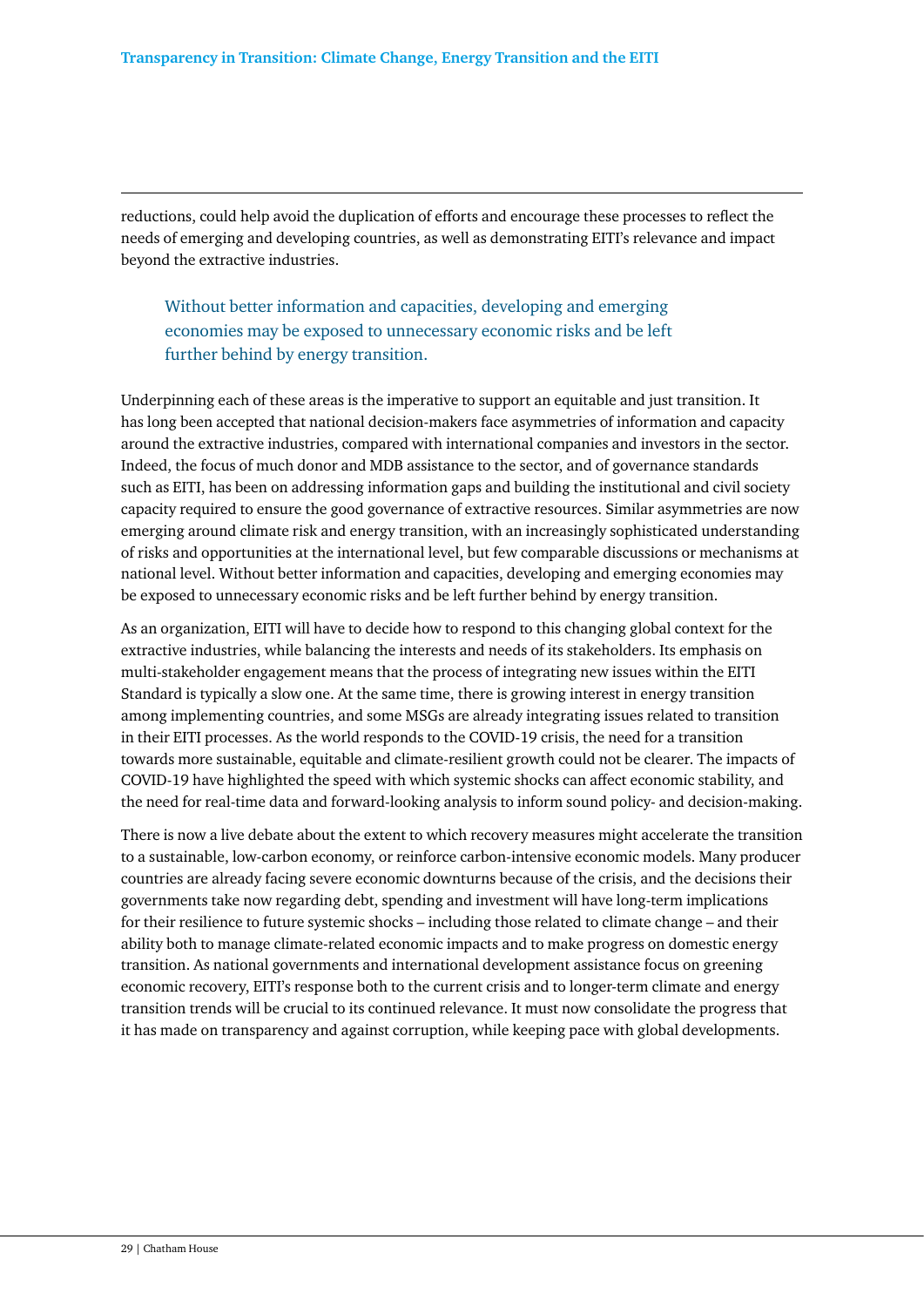#### **Recommendations**

**Make a high-level policy commitment to mainstreaming transparency on energy transition and climate risk through the next EITI Standard:** This commitment should come from the EITI Board and should recognize both the economic and energy impacts of transition, and their wider implications for the good governance of natural resources and for public financial accountability. EITI's approach should be one of mainstreaming transition requirements through existing data, disclosures and dialogues, and where appropriate, considering additional requirements. It should treat transition as a cross-cutting issue for extractives governance, rather than as an additional area of reporting. Such a commitment would provide a clear strategic direction for EITI's longer-term policy response, and a mandate for EITI's more immediate practical steps towards it.

**Identify practical next steps towards the use of EITI data and disclosures:** There are many opportunities to leverage existing EITI data and disclosures to analyse the implications of transition for producer countries, and for the good governance of extractive resources. There are also a number of challenges, not least the significant time and investment that will be required to build awareness and capacity, especially at national level. The International Secretariat should work in partnership with national secretariats, MSGs and other partners to:

- **Develop analysis of existing data and disclosures –** EITI summary data include disclosures relating to production and revenues, contracts and state participation in the sector, and could already help build a picture of national and aggregate exposure to risks and opportunities, including exposure to certain commodities. EITI reports contain disclosures and contextual information that may help set the wider context for energy transition and provide quick insights into the areas of interest and current levels of reporting across countries. The International Secretariat could explore opportunities for the analysis of EITI summary data, and consider how these data could be structured to support comparative as well as country analysis.
- **Advance national analysis and reporting –** Some EITI-implementing countries are already exploring issues relating to transition, and others have stated their interest. Pilot studies with small groups of volunteer countries could test analytical approaches and reporting in new areas, from the resilience of revenues, the viability of projects and the scale of public finance at risk, to subsidies and emissions reporting. Each area will raise different challenges, including the relevance of existing EITI data and the need for additional information or disclosures, as well as the capacity of key stakeholders to use them. Support for studies and peer dialogue could help accelerate learning.
- **Provide clear guidance and requirements for countries** Where levels of awareness are low among national secretariats and MSGs, and where data and capacity gaps are identified, there will be value in developing guidance notes and in packaging (or linking to) relevant data. The International Secretariat could develop guidance notes on priority issues such as revenue resilience and project viability (linking to mainstream scenarios and best-available data on the cost of production) and contract analysis (with detail on risky clauses and amendments). These should clearly communicate risks and opportunities, and questions for MSGs to explore.

**Enhance dialogue and coordination at national and international level:** Some of the issues introduced in this paper lie beyond EITI's traditional areas of competency, but they will inevitably affect the extractive industries, and would benefit from enhanced transparency and greater scrutiny.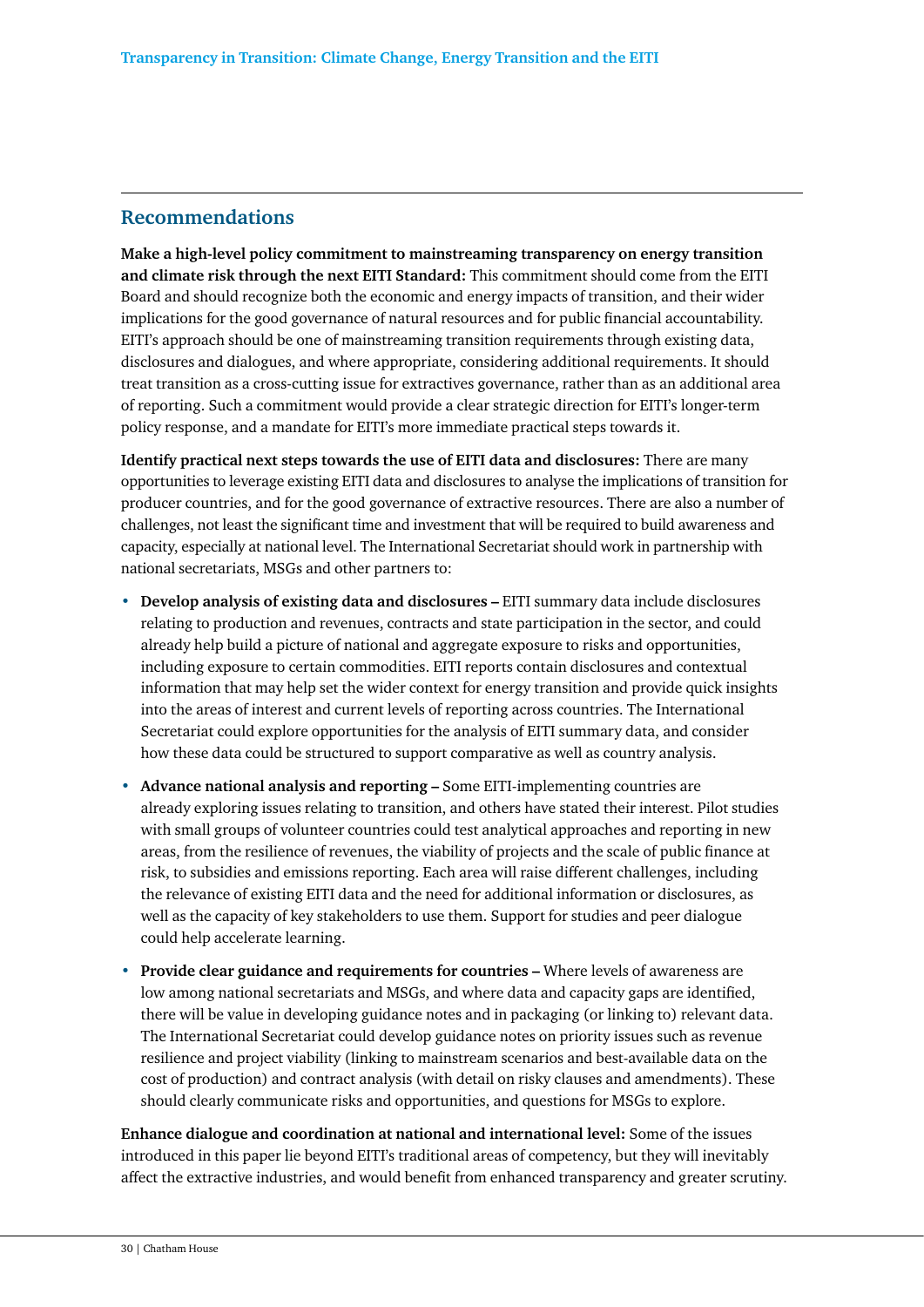Doing this without overstretching national secretariats and MSGs – or duplicating efforts elsewhere – will require effective stakeholder engagement and the development of new partnerships at national and international level. EITI's national and international stakeholders should work to:

- **Integrate transition within the mandate and membership of MSGs** Effective discussion of the economic and energy implications of transition will require a clear mandate and wider MSG engagement, particularly with departments that have responsibility for energy and climate policy, and with processes such as the development of NDCs. This can be encouraged from the top down, with the EITI Board putting the implications of transition on the agenda for MSGs to discuss as part of their mandate, and from the bottom up, with MSGs integrating transition in their mandates and work plans and widening stakeholder engagement.
- **Share international best practice with producer countries –** Developing links to international governance mechanisms – such as the UNFCCC, where the reporting of emissions is concerned, the TCFD and the NGFS for climate-related economic risks, and the G20 and the OECD for the reporting of fossil fuel subsidies – could help raise national awareness and build the capacities required to apply the principles of such mechanisms in the domestic context. Effective MSG engagement could help ensure that country decision-makers and civil society have full sight of the economic and energy implications of transition, and of national exposure to/readiness for them.
- **Explore EITI's contribution to international processes** EITI's International Secretariat could initiate further studies – in partnership with the relevant international stakeholders and national secretariats – to identify where EITI data could contribute to international processes, and how EITI summary data could be structured to facilitate easier access and wider use. The findings could be presented in time for the UN Climate Change Summit (COP26) in 2021, alongside EITI's progress in the other areas outlined above. The EITI Board could also encourage supporting companies to support the TCFD and provide links to their disclosure of climate-related financial risks.

**Act fast:** EITI should recognize that political and societal sentiment on climate change and energy transition are evolving rapidly. The EITI Board should explore the potential for 'quick wins' that can help support both longer-term policy debates regarding the economic risks associated with transition, and the opportunities for domestic energy transition, in the context of national SDG and climate commitments *and* urgent interventions in response to the COVID-19 pandemic, including borrowing and state support for the extractive industries, and their implications for national climate resilience and energy transition. While a policy commitment to mainstreaming transparency on transition through the next EITI Standard could set the direction here, practical steps towards the use of EITI data and disclosures in priority areas and the integration of transition within MSG mandates and membership could be advanced immediately by interested EITI stakeholders. This could encourage recovery measures that support sustainable economic development and energy transition.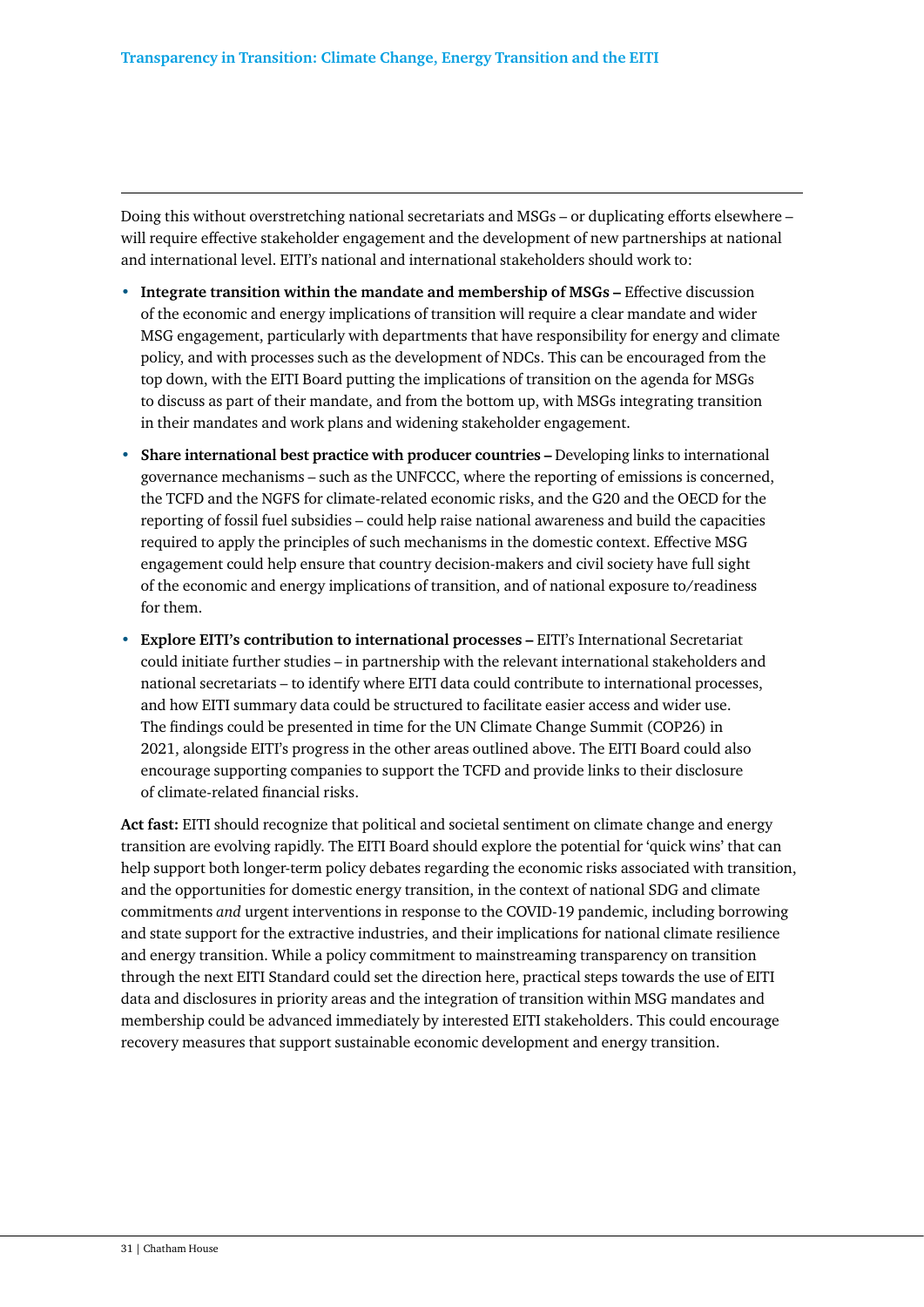### <span id="page-32-0"></span>Appendix: Summary of EITI's Strategy Consultation With Implementing Countries

EITI undertook a strategy consultation with implementing countries between December 2019 and January 2020. The aim of this consultation was to ensure that country contexts and interests were reflected in the themes of the EITI Board Strategy Retreat in February 2020 – energy transition, corruption and measuring impact. A survey was sent to all 52 (at that time) EITI-implementing countries through their national secretariats, and regional calls were held with country managers in Francophone Africa, Anglophone Africa, Latin America and the Caribbean, Central Asia and Southeast Asia. A total of 35 countries participated, with 26 responding to the survey, and 12 participating in regional calls. The anonymized results are presented here.

Most countries agreed that EITI should be involved in discussions relating to energy transition. Of the 26 countries that responded to the survey, 21 agreed, with several noting the urgency of EITI engagement. One major oil exporter stated that involvement in energy transition would be consistent with EITI's 2019 Standard, which includes environmental Requirements, and suggested the need to question how transition will affect the issues and challenges that brought EITI into being. One major minerals exporter noted the potential benefits of transition, with growing demand for strategic minerals presenting economic and employment opportunities. Participants on one regional call similarly agreed that transition would affect the extractive industries, and inevitably EITI, with some countries at risk of stranded assets and others having to rapidly improve their oversight of strategic minerals.

Respondents suggested several potential roles for EITI at country level, including:

- Raising awareness around the concept and importance of energy transition;
- Encouraging greater use of RE, including in extractives, and where it can enhance access to energy;
- Monitoring the energy sources and emissions of companies in the extractive industries; and
- Helping manage the decline of extractives, with commitments to coal phase-out, for example.

Respondents also identified several entry points and next steps, including:

- Linking EITI processes to existing energy policy and power sector reforms;
- Widening dialogue to include those with responsibility for energy and climate policy;
- Reviewing the mandate and work plans of multi-stakeholder groups (MSGs) to incorporate transition; and
- Integrating issues relating to transition in EITI reporting, from contextual information to new data and disclosures.

While the economic risks associated with transition were mentioned by some countries and on the regional calls, the roles and entry points listed above focus largely on domestic energy policy. The implications of transition for economic governance and public financial accountability did not feature prominently in either the survey responses or the regional calls. The suggested roles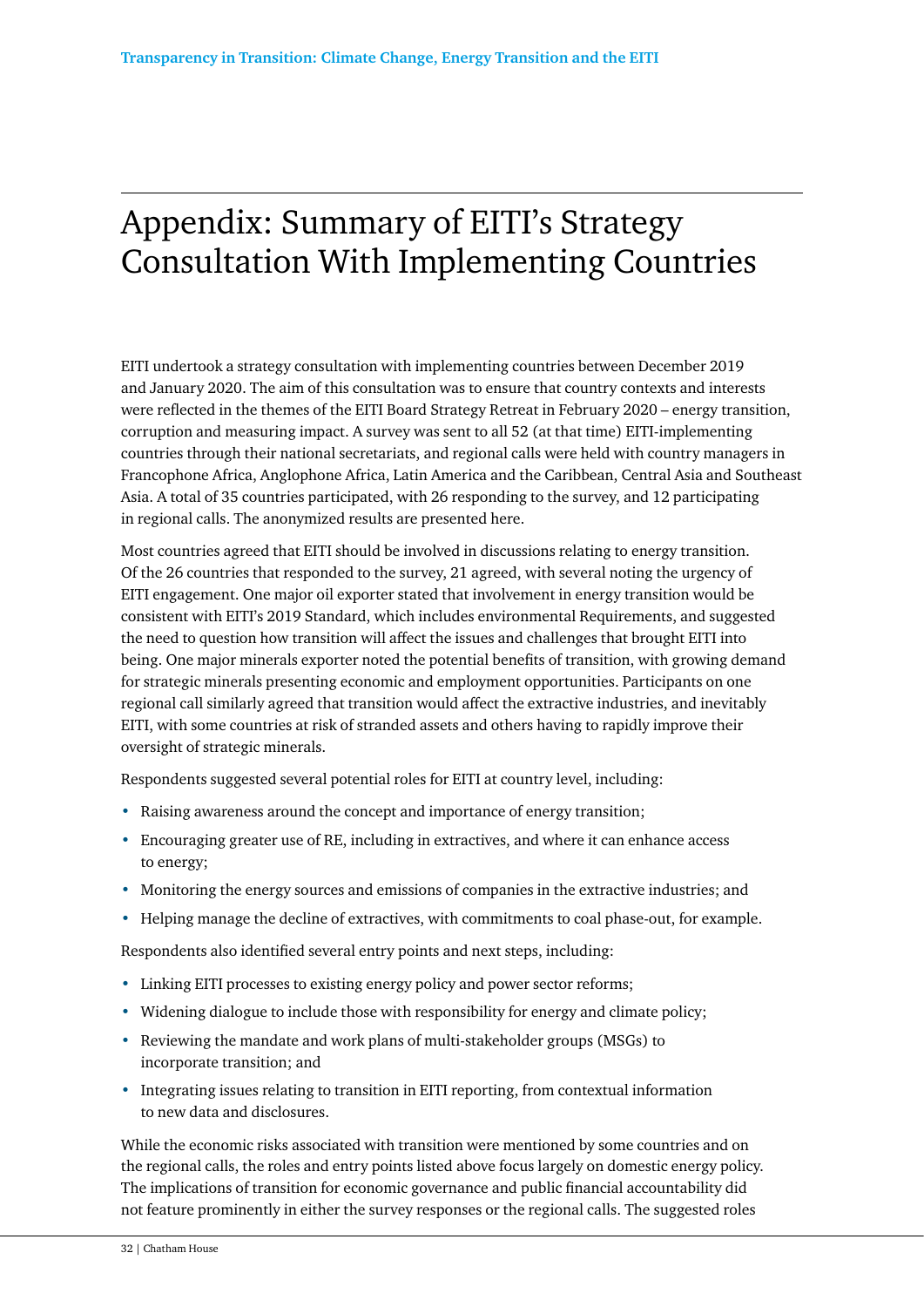for EITI and entry points at country level, for example, focused largely on domestic energy policy and emissions reporting, rather than on economic policy and the analysis of climate-related risks to anticipated revenues and investments. At the Board Strategy Retreat, too, stakeholder-led discussion initially focused on access to energy and domestic energy transition, before considering the economic impacts of transition.

Some respondents also suggested a role for EITI at the regional and international level. One low-income and low-capacity country noted that EITI would be well placed to support peer-to-peer learning on energy transition between implementing countries. One upper-middle-income country highlighted how country dialogues could feed into international processes, and described EITI involvement with energy transition as complementary to its role in the G20 Energy Transitions Working Group, 'since [EITI] too constitutes a process of dialogue to maintain a balance between sectors with different interests and visions'. Several countries also stated their commitment to sustainable development and to climate action under the UN Framework Convention on Climate Change (UNFCCC), albeit without drawing direct links to EITI.

Respondents identified several policy and practical barriers to EITI involvement. Ministries of oil and gas, energy and/or resources are typically the lead actors for government in EITI processes, and some suggested engagement with RE directorates within these institutions, where they have been established. Other respondents highlighted the need for engagement with ministries and government agencies that have responsibility for aspects of transition, but that are not currently involved in EITI processes, including ministries of climate change. At the same time, however, many respondents cited weak institutions, low levels of capacity and the early stage of policy discussions on transition and its implications for the extractive industry as barriers to engagement, and stressed the need to consolidate EITI's progress in-country as a foundation. However, while some felt that MSGs would have to wait for government to identify priorities, others saw opportunities to encourage and shape policy.

There were differing opinions on the appropriate scope of EITI engagement. Several respondents noted that their EITI processes and reports were already considering issues relating to energy transition. One suggested that future versions of the EITI Standard should be amended to require the disclosure of information on national plans or policies linked to transition and emissions mitigation, and another suggested that in countries where MSGs could provide a central forum for debates on energy transition, EITI reports could contain recommendations for implementation. Others remained more cautious about mandatory requirements relating to energy transition due to the technical nature of some parts of the discussion and the potential to overstretch EITI. One respondent noted EITI's responsibility to ensure that engagement does 'not undermine or neglect current progress being made in extractives governance and transparency, and its continued importance in economic development'.

Only three countries stated that EITI should not be involved in current energy transition debates at all. They include one advanced economy with fossil fuel production, which did not cite a reason, and one developing country with well-established fossil fuel production, which stated that there were already 'sufficient organizations' to do this. One further developing country with emerging fossil fuel production questioned EITI engagement on the practical basis that it would already take some time to develop country ownership of new EITI reporting requirements for gender and environment; however, it did reiterate its commitment to international action on climate change and sustainable development, and suggested the need for a study on the role that EITI can play in transition. Three further countries submitted separate and conflicting responses, with civil society typically supporting involvement, industry opposing it, and governments' positions varying from country to country.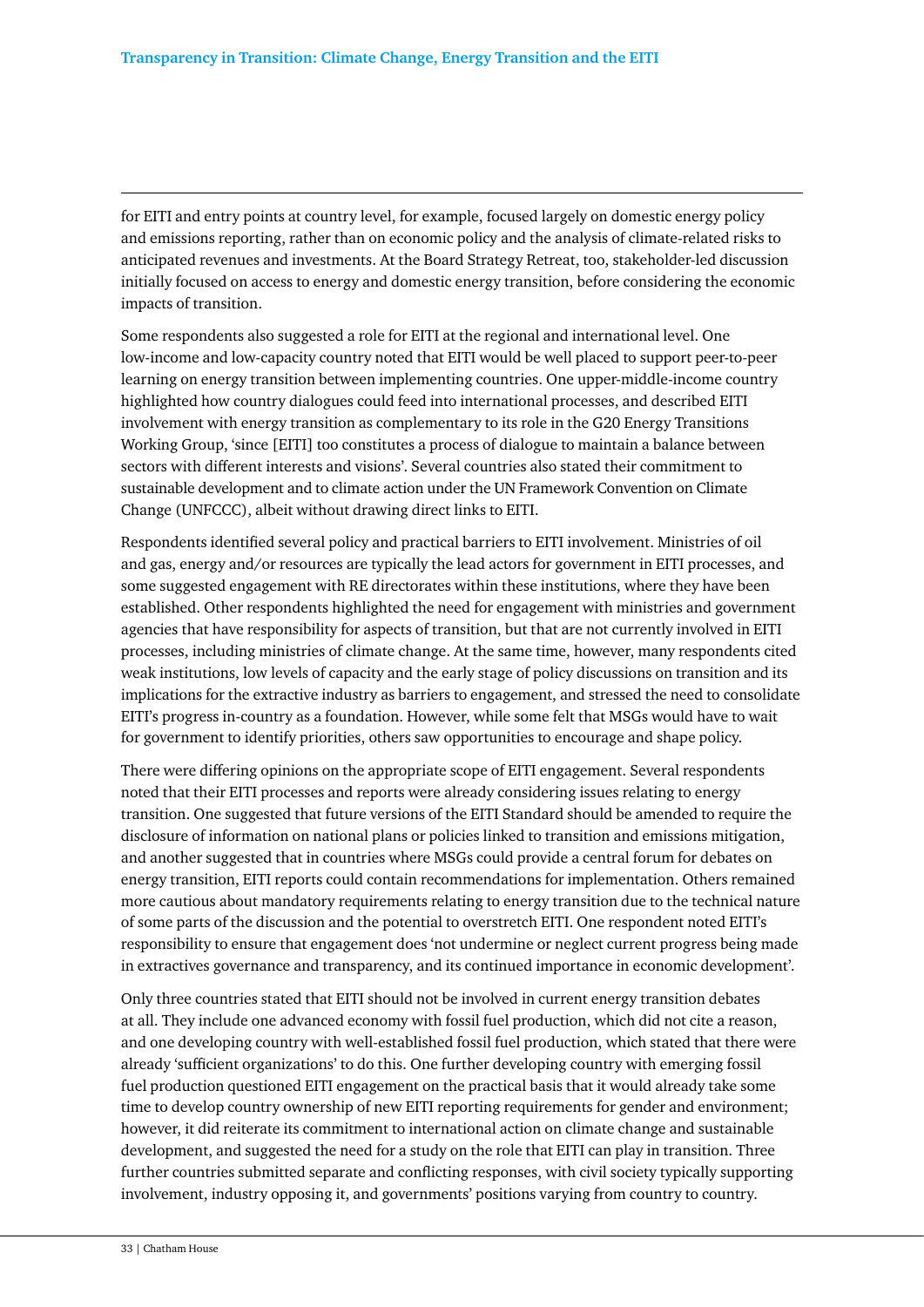### <span id="page-34-0"></span>Acronyms

| <b>DEITI</b>  | Deutschland Extractive Industries Transparency Initiative         |
|---------------|-------------------------------------------------------------------|
| <b>EITI</b>   | Extractive Industries Transparency Initiative                     |
| <b>ETS</b>    | emissions trading system                                          |
| <b>GHG</b>    | greenhouse gas                                                    |
| IEA           | <b>International Energy Agency</b>                                |
| I-EITI        | Indonesia Extractive Industries Transparency Initiative           |
| IMF           | <b>International Monetary Fund</b>                                |
| <b>IOCs</b>   | international oil companies                                       |
| <b>IRENA</b>  | <b>International Renewable Energy Agency</b>                      |
| MDB(s)        | multilateral development bank(s)                                  |
| MSG(s)        | multi-stakeholder group(s)                                        |
| NDC(s)        | Nationally Determined Contribution(s)                             |
| <b>NEITI</b>  | Nigeria Extractive Industries Transparency Initiative             |
| <b>NFGS</b>   | Network for Greening the Financial System                         |
| NOC(s)        | national oil company (companies)                                  |
| <b>NRGI</b>   | Natural Resource Governance Institute                             |
| <b>OECD</b>   | Organisation for Economic Co-operation and Development            |
| <b>RE</b>     | renewable energy                                                  |
| SDG(s)        | Sustainable Development Goal(s)                                   |
| SOE(s)        | state-owned enterprise(s)                                         |
| <b>TCFD</b>   | Task Force on Climate-related Financial Disclosures               |
| <b>TTEITI</b> | Trinidad and Tobago Extractive Industries Transparency Initiative |
| <b>UNFCCC</b> | United Nations Framework Convention on Climate Change             |
|               |                                                                   |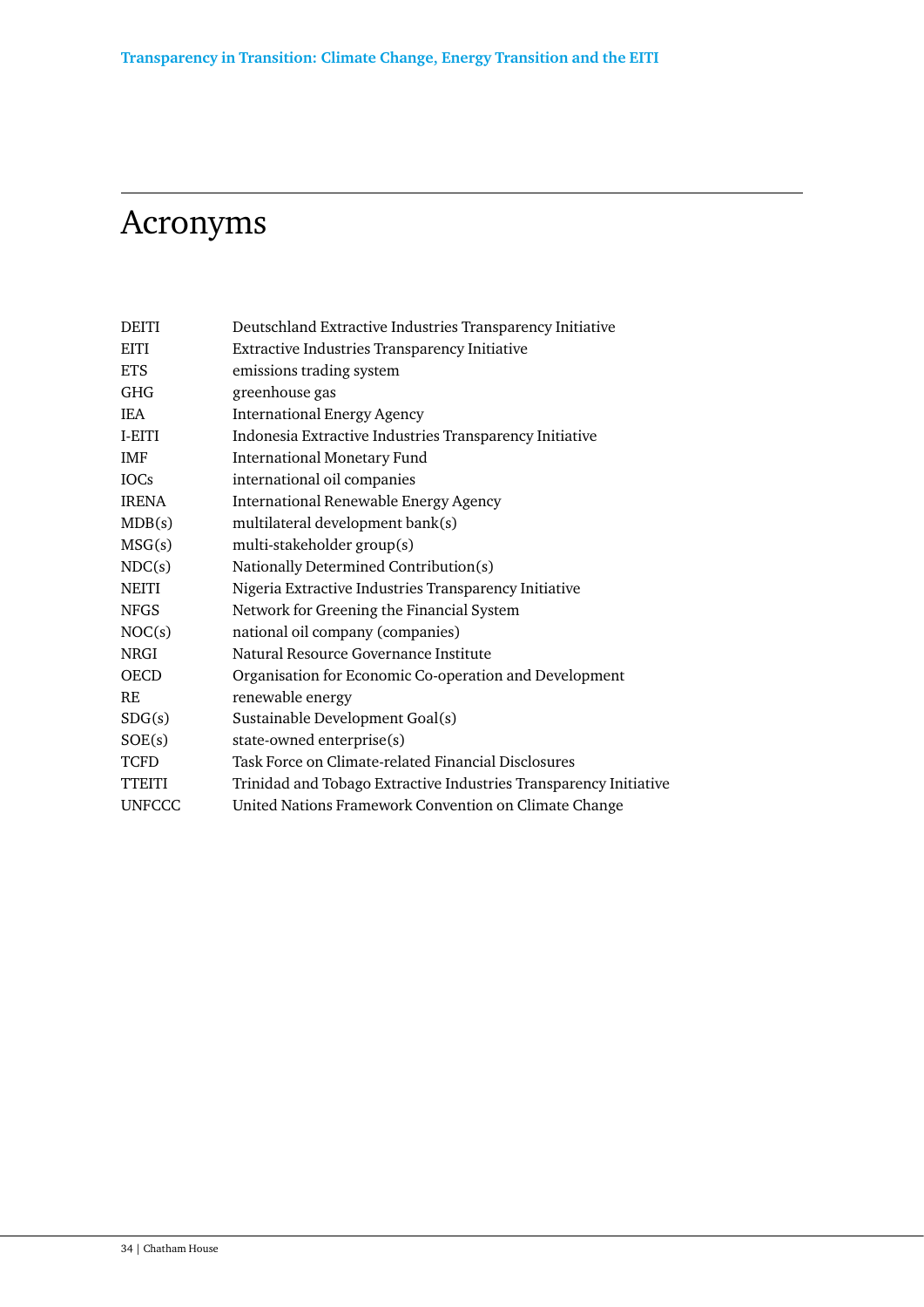# <span id="page-35-0"></span>About the Author

**Siân Bradley** is a senior research fellow in the Energy, Environment and Resources Programme at Chatham House.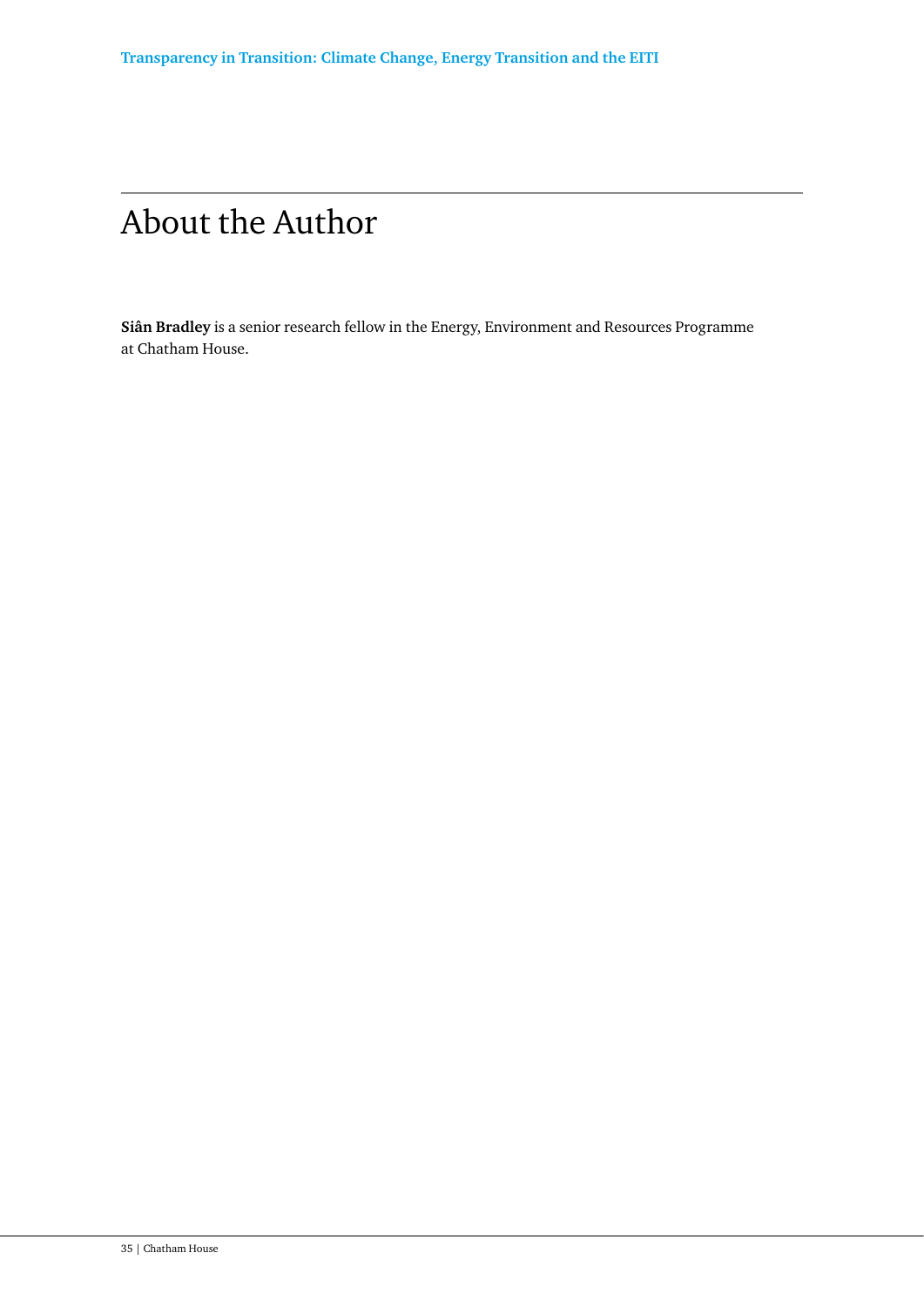# <span id="page-36-0"></span>Acknowledgments

This paper is the result of more than a year of dialogue and research, and has benefited from the engagement of a wide range of EITI stakeholders and external experts. The themes addressed by the paper were initially scoped out at a side event at the EITI Global Conference 2019, held in Paris in June of that year, which was attended by well over 100 EITI stakeholders. The process also included an expert workshop held a Chatham House in January 2020, which brought together more than 40 EITI stakeholders and energy and climate experts, and a special session on energy transition at the EITI Board Strategy Retreat in Oslo in February 2020. While the individual contributions are too numerous to mention, the author is grateful to all those who participated.

Special thanks are due to EITI Chair Rt Hon Helen Clark and to the EITI Board for their support for this project, and to Mark Robinson, Ines Marques-Scholberg and their colleagues at the EITI International Secretariat for their continued support and advice. Particular thanks go to those board members who participated in early research discussions, including Erica Westenburg, Simon Taylor, Cosmas Ochieng, Marte Briseid, Dominic Emery, Stuart Brooks and Richard Morgan. Thanks also to the three anonymous peer reviewers, and to Erica Westenburg, Patrick Heller, Mark Campanale, Lisa Guenther, Omar Mohammed, Maryati Abdullah, Waziri Adio, Harro van Asselt, Glada Lahn, Valérie Marcel and Paul Stevens for their comments and suggestions on earlier drafts of this paper.

Thanks also go to Tim Benton for strategic oversight, Glada Lahn for support and advice, Iseoluwa Akintunde for research assistance, Charlotte Watts for project coordination, Vera Chapman Browne and Jo Maher for editing, and Ian Blenkinsop at Soapbox for design work.

This project was made possible thanks to financial support from EITI. However, the views contained within this paper are the author's own, and do not necessarily reflect the funder's position or policies.

For further information on EITI, see [https://eiti.org/who-we-are.](https://eiti.org/who-we-are)